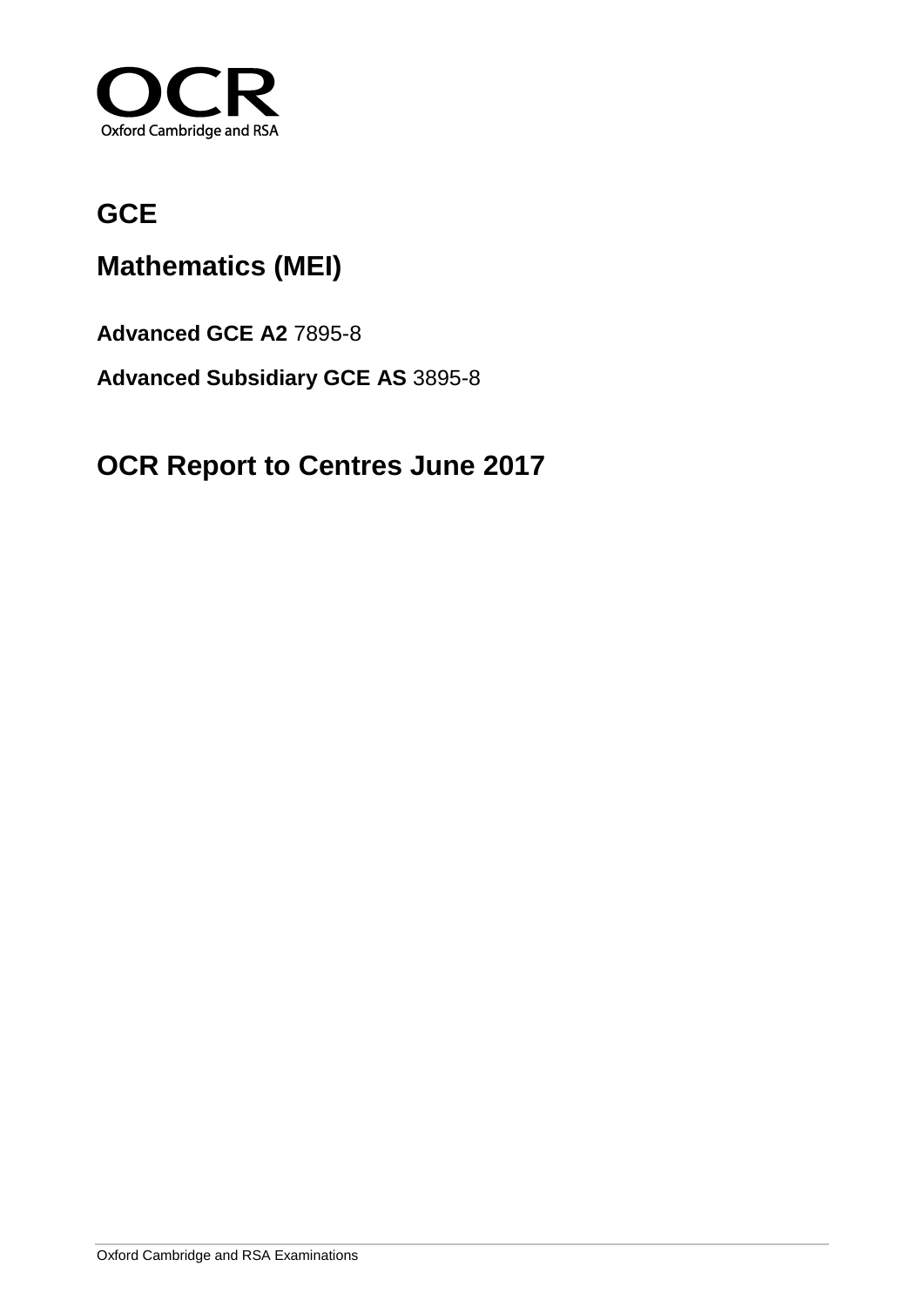OCR (Oxford Cambridge and RSA) is a leading UK awarding body, providing a wide range of qualifications to meet the needs of candidates of all ages and abilities. OCR qualifications include AS/A Levels, Diplomas, GCSEs, Cambridge Nationals, Cambridge Technicals, Functional Skills, Key Skills, Entry Level qualifications, NVQs and vocational qualifications in areas such as IT, business, languages, teaching/training, administration and secretarial skills.

It is also responsible for developing new specifications to meet national requirements and the needs of students and teachers. OCR is a not-for-profit organisation; any surplus made is invested back into the establishment to help towards the development of qualifications and support, which keep pace with the changing needs of today's society.

#### **About this Examiner Report to Centres**

This report on the 2017 Summer assessments aims to highlight:

- areas where students were more successful
- main areas where students may need additional support and some reflection
- points of advice for future examinations

It is intended to be constructive and informative and to promote better understanding of the specification content, of the operation of the scheme of assessment and of the application of assessment criteria.

Reports should be read in conjunction with the published question papers and mark schemes for the examination.

The report also includes:

- An invitation to get involved in Cambridge Assessment's research into **how current reforms are affecting schools and colleges**
- Links to important documents such as **grade boundaries**
- A reminder of our **post-results services** including Enquiries About Results
- **Further support that you can expect from OCR**, such as our Active Results service and CPD programme
- A link to our handy Teacher Guide on **Supporting the move to linear assessment** to support you with the ongoing transition

#### **Understanding how current reforms are affecting schools and colleges**

Researchers at Cambridge Assessment<sup>1</sup> are undertaking a research study to better understand how the current reforms to AS and A levels are affecting schools and colleges. If you are a Head of Department (including deputy and acting Heads), then we would be very grateful if you would take part in this research by completing their survey. If you have already completed the survey this spring/summer then you do not need to complete it again. The questionnaire will take approximately 15 minutes and all responses will be anonymous. To take part, please click on this link: https://www.surveymonkey.co.uk/r/KP96LWB

 $\overline{a}$  $1$  Cambridge Assessment is a not-for-profit non-teaching department of the University of Cambridge, and the parent organisation of OCR, Cambridge International Examinations and Cambridge English Language Assessment.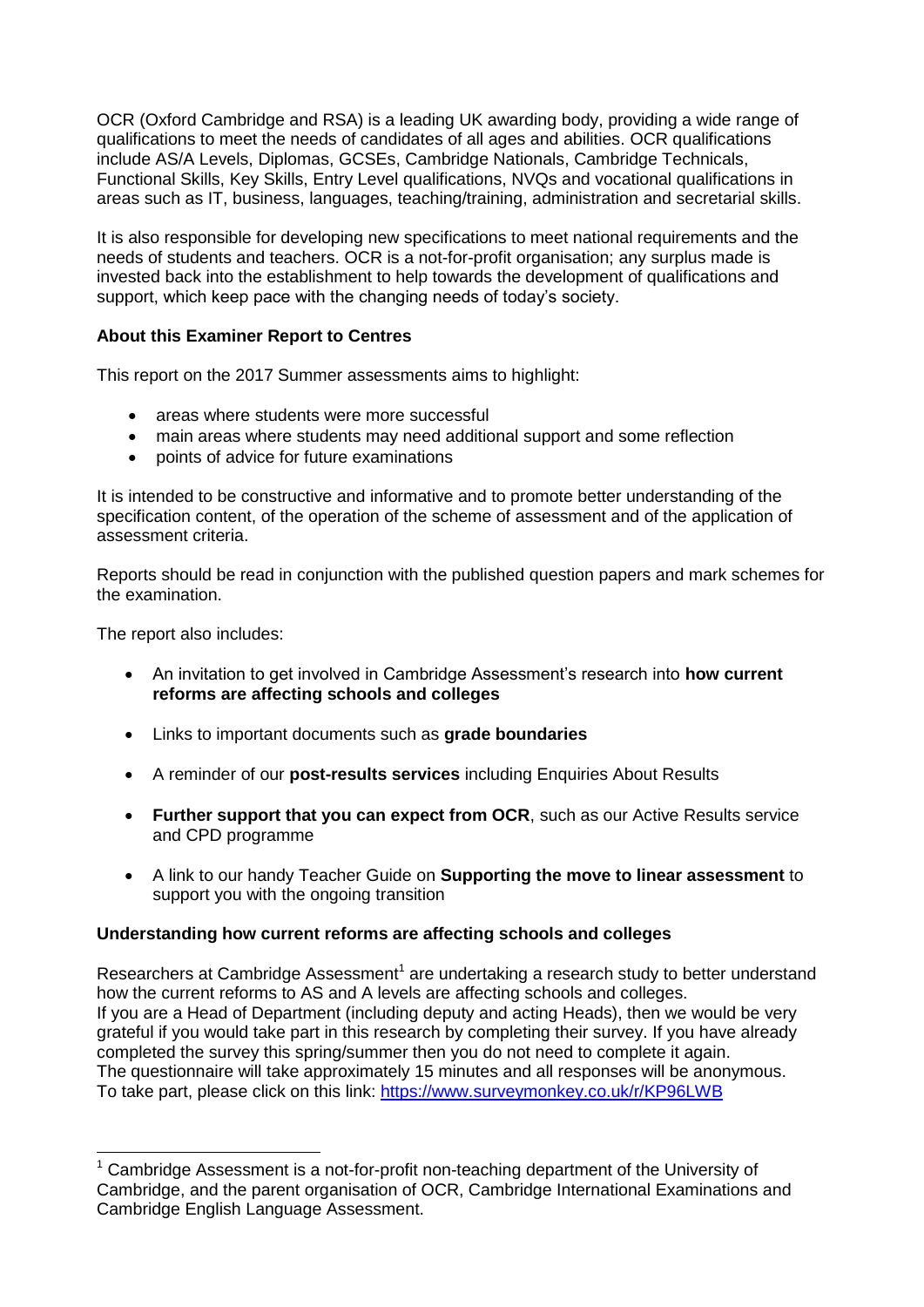#### **Grade boundaries**

Grade boundaries for this, and all other assessments, can be found on [Interchange.](https://interchange.ocr.org.uk/AuthenticationComponent/Authenticate.aspx?version=1.0&consumerUrl=https://interchange.ocr.org.uk/SingleSignOn/Authenticate.aspx?t=%7BToken%7D%26a=%7BAuthentication%7D%26ReturnUrl=%252f) For more information on the publication of grade boundaries please see the [OCR website.](http://www.ocr.org.uk/administration/stage-4-results/grade-boundaries/)

#### **Enquiry About Results**

If any of your students' results are not as expected, you may wish to consider one of our Enquiry About Results services. For full information about the options available visit the [OCR website.](http://ocr.org.uk/administration/stage-5-post-results-services/enquiries-about-results/) If university places are reliant on the results you are making an enquiry about you may wish to consider the priority 2 service which has an earlier deadline to ensure your enquires are processed in time for university applications.

#### **Further support from OCR**

# **activeresults**

Active Results offers a unique perspective on results data and greater opportunities to understand students' performance.

It allows you to:

- Review reports on the **performance of individual candidates**, cohorts of students and whole centres
- **Analyse results** at question and/or topic level
- **Compare your centre** with OCR national averages or similar OCR centres.
- Identify areas of the curriculum where students excel or struggle and help **pinpoint strengths and weaknesses** of students and teaching departments.

<http://www.ocr.org.uk/getting-started-with-active-results>



Attend one of our popular CPD courses or drop in to an online Q&A session.

[https://www.cpdhub.ocr.org.uk](https://www.cpdhub.ocr.org.uk/)

#### **Supporting the move to linear assessment**

September 2017 sees the introduction of linear assessment for AS and A level mathematics and further mathematics. To help you navigate the changes and to support you with areas of difficulty, download our helpful Teacher guide: [http://www.ocr.org.uk/Images/338121-moving](http://www.ocr.org.uk/Images/338121-moving-from-modular-to-linear-qualifications-teachers-guide.pdf)[from-modular-to-linear-qualifications-teachers-guide.pdf](http://www.ocr.org.uk/Images/338121-moving-from-modular-to-linear-qualifications-teachers-guide.pdf)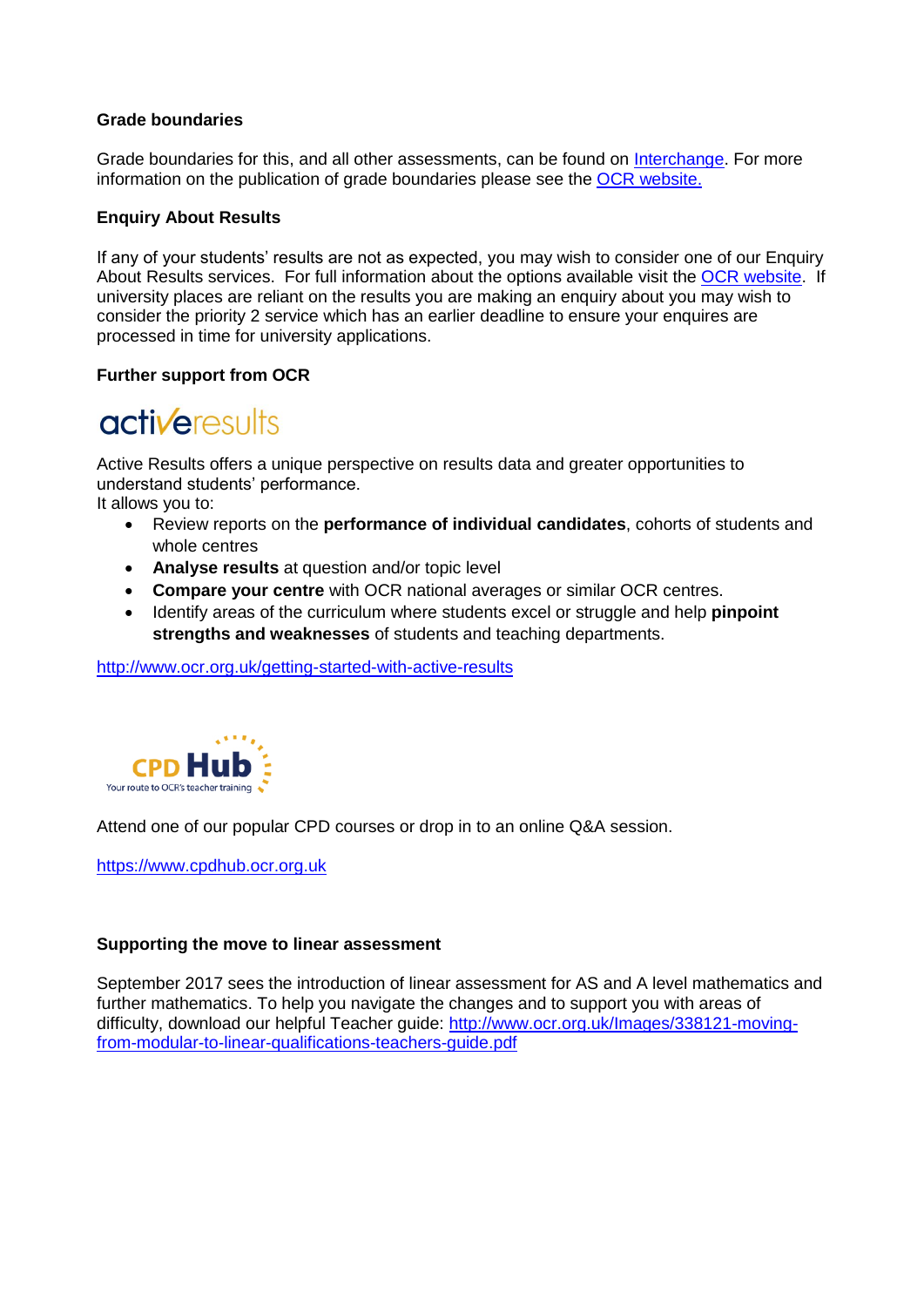#### **CONTENTS**

**Advanced GCE Mathematics (MEI) (7895)**

**Advanced GCE Further Mathematics (MEI) (7896)**

**Advanced GCE Further Mathematics (Additional Award) (MEI) (7897)**

**Advanced GCE Pure Mathematics (MEI) (7898)**

**Advanced Subsidiary GCE Mathematics (MEI) (3895)**

**Advanced Subsidiary GCE Further Mathematics (MEI) (3896)**

**Advanced Subsidiary GCE Further Mathematics (Additional Award) (MEI) (3897)**

**Advanced Subsidiary GCE Pure Mathematics (MEI) (3898)**

## **OCR REPORT TO CENTRES**

| <b>Content</b>                                                 | Page |
|----------------------------------------------------------------|------|
| 4751 Introduction to Advanced Mathematics (C1)                 | 5    |
| 4752 Concepts for Advanced Mathematics (C2)                    | 9    |
| 4753 Methods for Advanced Mathematics (C3 Written Examination) | 12   |
| 4754 Applications of Advanced Mathematics (C4)                 | 14   |
| 4755 Further Concepts for Advanced Mathematics (FP1)           | 19   |
| 4756 Further Methods for Advanced Mathematics (FP2)            | 23   |
| 4757 Further Applications of Advanced Mathematics (FP3)        | 25   |
| 4758 Differential Equations (Written Examination)              | 28   |
| 4761 Mechanics 1                                               | 30   |
| 4762 Mechanics 2                                               | 33   |
| 4763 Mechanics 3                                               | 36   |
| 4766 Statistics 1                                              | 38   |
| 4767 Statistics 2                                              | 42   |
| 4768 Statistics 3                                              | 45   |
| 4771 Decision Mathematics 1                                    | 48   |
| 4772 Decision Mathematics 2                                    | 51   |
| 4776 Numerical Methods (Written Examination)                   | 52   |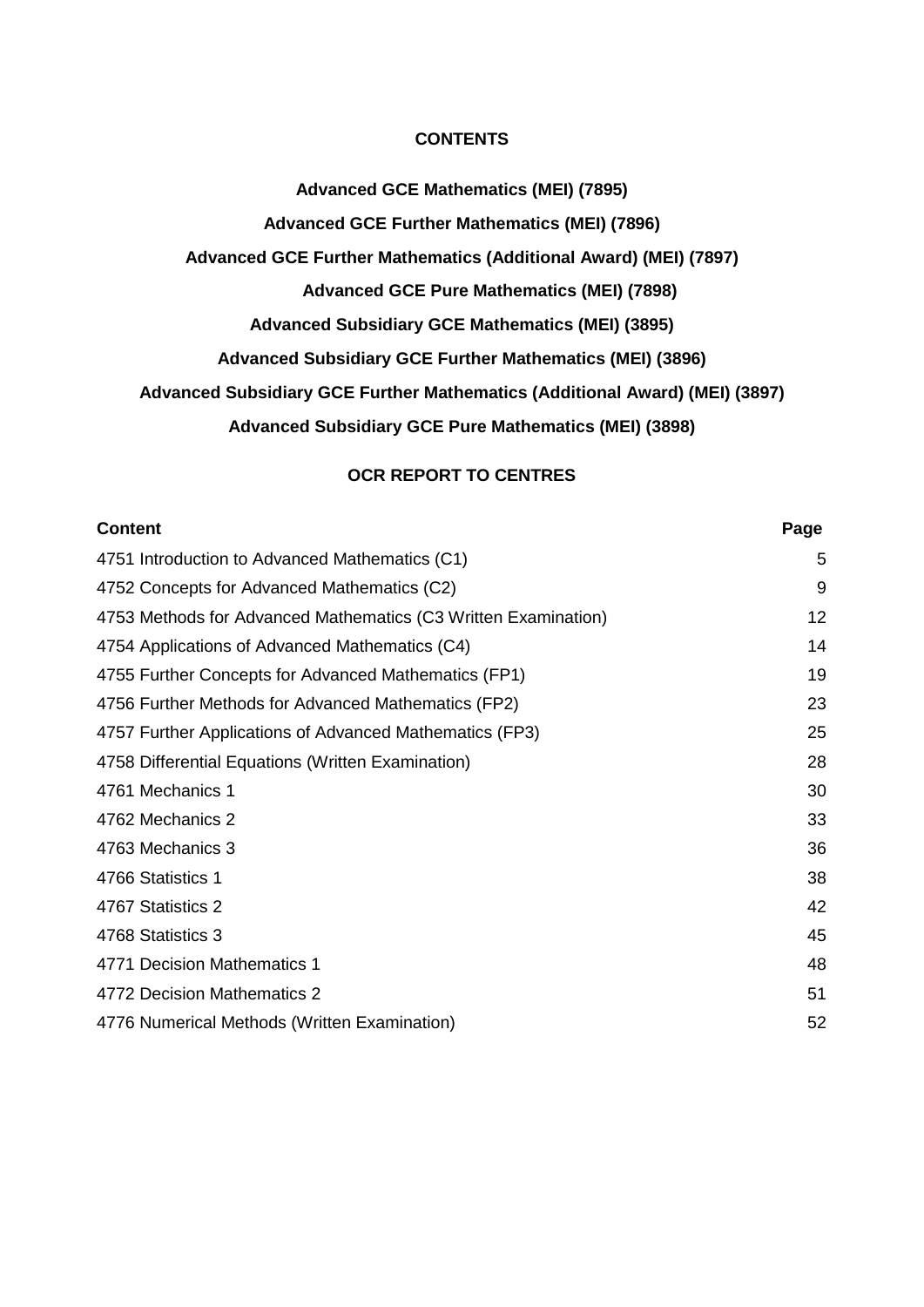## <span id="page-4-0"></span>**4751 Introduction to Advanced Mathematics (C1)**

## **General Comments:**

In general candidates were confidently applying the basic techniques required, with many candidates gaining most of the marks available in section A.

All questions were found to be accessible, with candidates rarely omitting to answer a question or part question.

It is pleasing to note that there were fewer errors in arithmetic this year, but as usual, questions involving fractions (such as question 4) saw more than occasional errors, whilst manipulating surds (such as in question 7) was another topic where candidates failed to gain all the available marks. Examiners were surprised how many candidates struggled to simplify correctly the numerical values in question 2(ii).

#### **Comments on Individual Questions:**

Section A

#### Question No. 1

Most candidates coped well with this question, usually scoring full marks. Errors included drawing a line with the wrong gradient, ie +2 or - 1/2 and marks were also dropped due to inaccurately drawn lines based upon plotting one point and roughly estimating where a gradient of -2 would be. It would have been much more accurate for those candidates to plot at least two points when drawing a straight line. If plotting points it would be wise for candidates to only mark a small point, not a large circular blob encompassing a complete square as some candidates did. It was sad to see some candidates not using a ruler and therefore drawing wobbly freehand lines.

#### Question No. 2

Not many candidates dropped marks in the first part. Those who did usually lost out due to their inability to convert a mixed number into an improper fraction, preventing them from scoring any of the marks. Candidates scoring 0 often seemed to have little idea with indices, but these were a

minority. Some candidates reached  $\frac{1}{\sqrt{1-\frac{1}{n}}}$ 2 1  $1\frac{7}{9}$  $\left(1\frac{7}{9}\right)$ , gaining a mark for this, but then did not know how to

proceed with their triple-decker fraction. In the second part, the vast majority of candidates coped well, the main mistakes were usually due to the misapplication of the rules of indices, adding when the powers should be multiplied. What was concerning was the minority of candidates who could not multiply or divide the numerical values forming the coefficient.

#### Question No. 3

This was a straight-forward inequality with very few mistakes made. The most common mistake seen involved mistakenly multiplying out the bracket to give  $5x-3$  rather than  $5x-15$ . Generally, candidates worked very well with the inequality sign in this question and most, if the need arose, remembered to change the sign of the inequality when dividing or multiplying by a negative value.

#### Question No. 4

Candidates coped very well with equation and fraction manipulation. Both method marks were nearly always earned. A variety of methods were used with the substitution of  $x = 2y + 4$  into the first equation being the most common. Some multiplied both equations, in order to be able to use elimination. Where the second equation was multiplied by 2 there were some errors in subtracting the equations. Rearranging both equations to get  $x = ...$  or  $y = ...$  and then equating the results was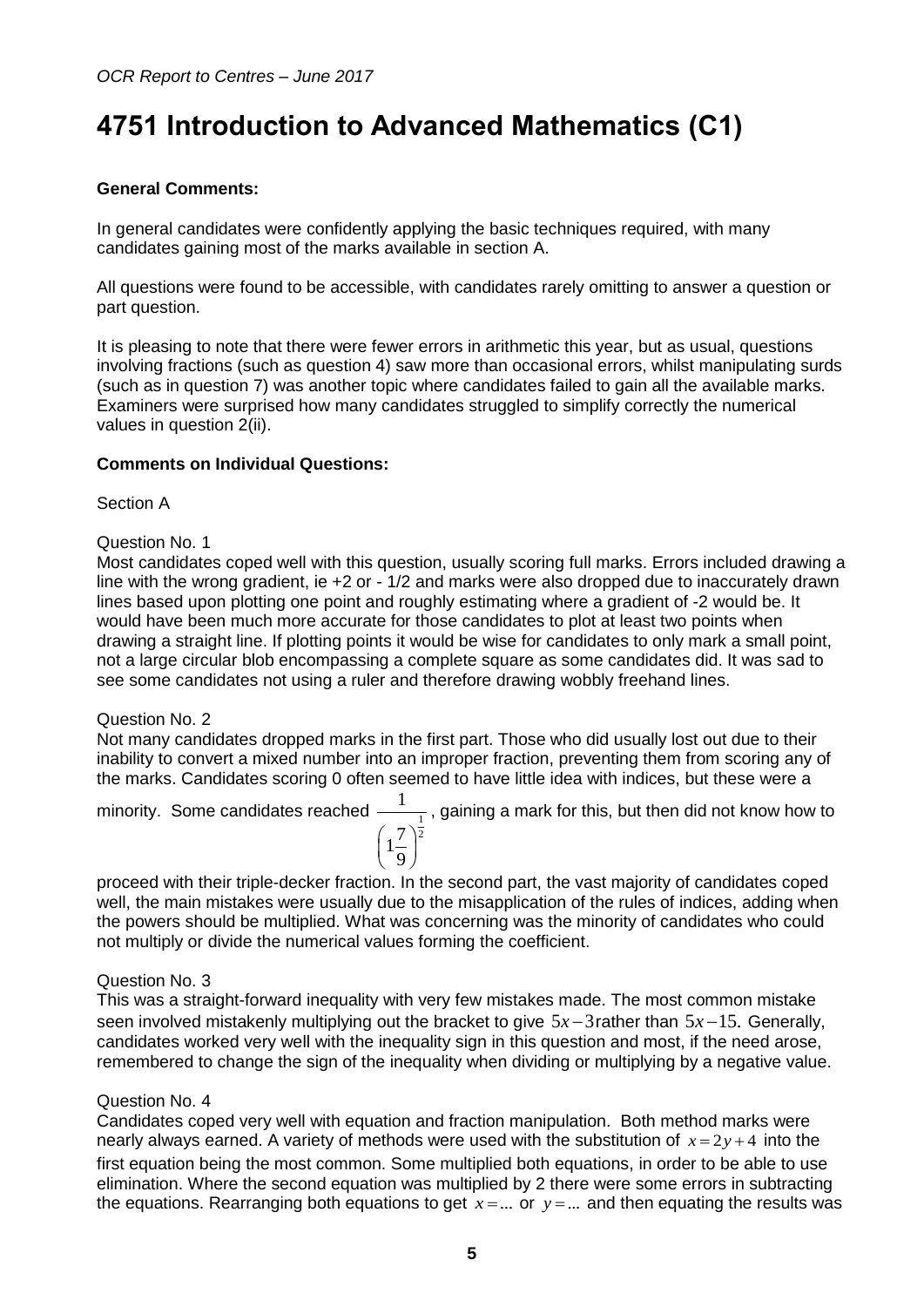also fairly common and, even though this resulted in fractions, was usually successful. However, handling the signs when rearranging the second equation was a source of error. A minority of candidates stopped after finding one of the values (usually *y*) and failed to find the coordinates, as requested in the question. It should be noted that very few candidates checked their answers and it is advisable to do so in questions of this nature.

#### Question No. 5

There were a small number of candidates who incorrectly worked out the centre of the circle, usually giving the centre with incorrect signs. A number of candidates gave the radius as either 5 or 25 but most candidates scored full marks here. The vast majority of candidates found the correct equation of the required line, with those who dropped marks usually because they chose 5 as the gradient and not -5. Some of these candidates clearly misunderstood the concept of  $y = mx + c$  as they clearly believed that the coefficient of *x* was the gradient no matter what side of the equation the *x* term appeared on. Only a small minority used a gradient based on the negative reciprocal.

#### Question No. 6

There were many candidates who found the new subject both efficiently and accurately. It was rare to find a candidate who didn't know to square both sides straight away but there were a very small minority who went off the rails at that point, not coping with the *a + b* as a denominator. A small minority of candidates solved for *a* instead of *b*. There were a handful of candidates who insisted on using a diagonal fraction line instead of a horizontal one and this lead to algebraic missteps

when manipulating the algebra. A common error was to take the correct answer of 2  $b = \frac{V - r^2 a}{r^2}$ *r*  $=\frac{V-r^2a}{2}$  and

cancel this incorrectly to  $b = V - a$ .

#### Question No. 7

In the first part, the vast majority of candidates understood the need to multiply the numerator and denominator by  $\left(3-\sqrt{7}\,\right)$ , however a few tried to multiply both parts of the fraction by  $\sqrt{7}$  , or by  $\left(3\!+\!\sqrt{7}\,\right)$ , or to 'cancel' the  $\sqrt{7}\,$  in the numerator and denominator. The most common error was in determining  $-2\sqrt{7} \times \sqrt{7}$  which commonly retained a multiple of  $\sqrt{7}$  . In the second part, most candidates could simplify  $\sqrt{98}$  to  $7\sqrt{2}$  (so scoring at least one mark) but many had difficulties with 12 2 with some multiplying the  $\sqrt{2}$  by the  $\sqrt{98}$  or leaving their answer as  $\frac{26}{\sqrt{2}}$ . 2

#### Question No. 8

This problem-solving binomial expansion question discriminated extremely well. Some candidates misunderstood the concept of the constant term being 32 and this was then applied incorrectly in a variety of ways, either being assigned to the value of *a* or to <sup>5</sup>C<sub>3</sub>. Another common error was to work with the term *bx*<sup>3</sup> rather than (*bx*)<sup>3</sup> sometimes leading to an answer *b* = 27 or −27. Having *x*'s on only one side of an equation and then ignoring them until the last statement was also common, as was a correct  $b^3 = -27$  followed by the loss of the negative sign, leading to  $b$  = 3. Candidates' trialling factors of -108 (with no consideration of the 32) often reached correct values for a and b but were not awarded full marks since this went against the rubric on the front cover which requires that candidates show sufficient detail of the working to indicate that a correct method has been used. However even the poorest candidates usually gained a mark for identifying the binomial coefficient 10.

#### Question No. 9

The majority of candidates that attempted this standard proof question gained full marks, showing the needed interim step(s) to obtain the corresponding accuracy marks. A minority chose wrong expressions for the three integers (e.g. *n*, 2*n*, 3*n*). Unfortunately candidates missing the middle term of 4*n* when squaring the (*n* + 2) term was seen quite often. Some candidates considered the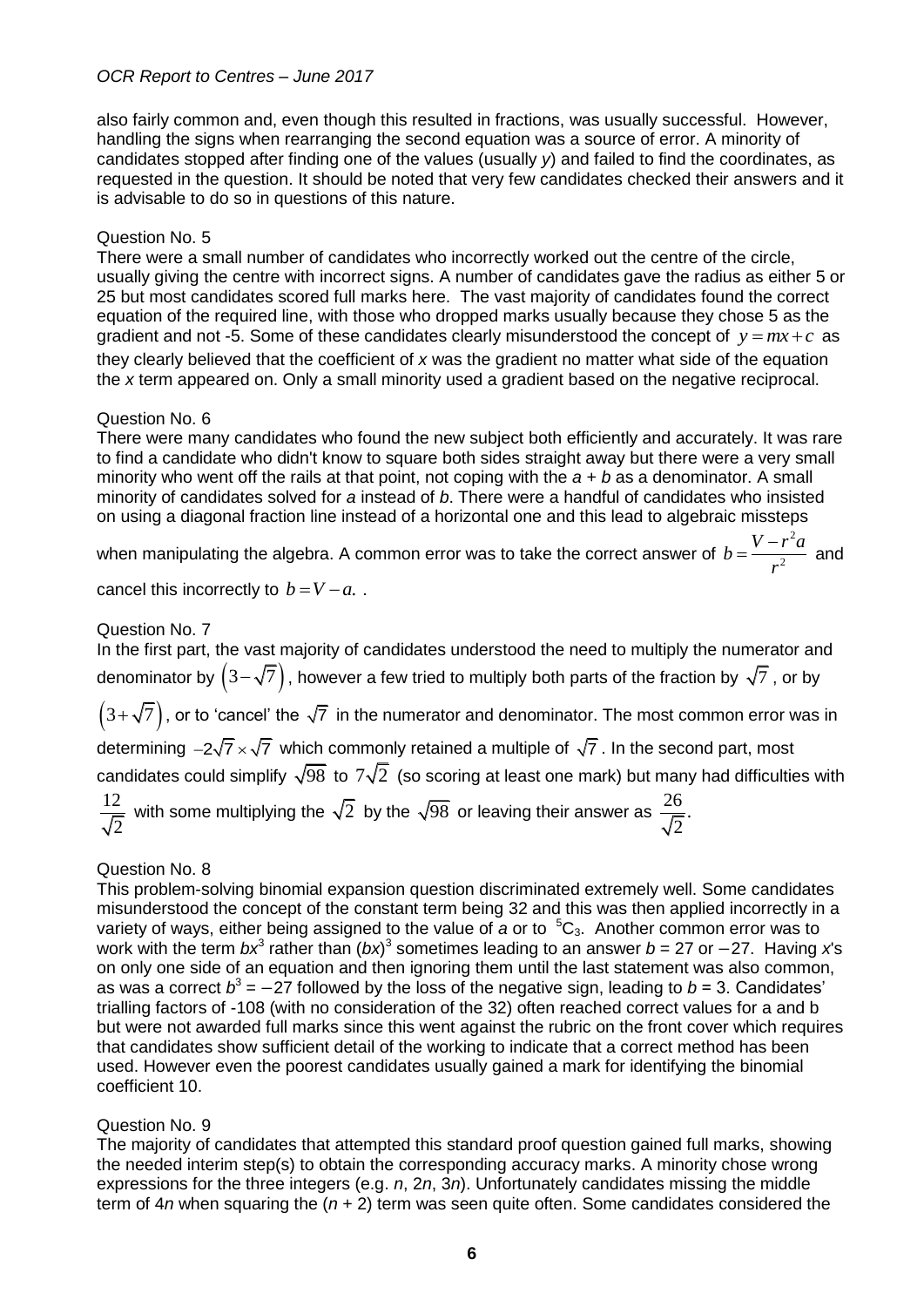first term squared minus the last term squared and then conveniently ignored the negative signs. A handful of candidates attempted an entirely numerical approach.

#### Section B

#### Question No. 10

(i) Many obtained two marks here without any difficulty. Candidates who used less formal notation often lost marks due to missing brackets or confusion about whether they were working with AB or AB². A few candidates confused lengths and gradients.

(ii) This was completed well by the majority of candidates. A few quoted the gradient formula incorrectly or had difficulty simplifying the gradient accurately, but were then able to find the associated perpendicular gradient and use the equation of a straight line well.

(iii) This presented a challenge to a significant number of candidates, with those who chose not to use a vector related method often getting bogged down with complicated algebra. A common error was to not appreciate the importance of the letter order ABCD, and instead give ACDB or ACBD, which earned partial credit but affected the difficulty of part (iv), so limiting the marks available there.

(iv) This part required candidates to apply some reason and insight rather than just applying welldrilled techniques. Candidates would have found it helpful to sketch a diagram with their D marked, to ensure that they were comparing E to the correct line (AD). Most started by finding the equation of AD and a good number successfully used this to decide whether E was above or below AD.

Some who substituted  $x = 8$  into AD found  $y = 3\frac{5}{3}$ 7 3 but did not prove that this is less than 3.8. Some

compared with CD rather than AD. Some candidates used other methods, often efficiently, such as showing that the gradient of AE was greater than the gradient of AD.

#### Question No. 11

(i) This was completed accurately with many candidates able to sketch the graph with little preliminary working. The common errors were having a curve which stopped at the *x*-axis at one or both ends, or a curve which flicked out at an end towards a turning point, or either not marking the *y* intercept or calling it 15. A few candidates obtained *y*-intercepts of −30, or *x*-intercepts with incorrect signs/values. In a few cases this led to a negative cubic rather than a positive cubic. Very few failed to gain any marks. Some curves were a poor shape because candidates tried to make the scales on both axes the same.

(ii) Some candidates weren't sure which way to go so attempted pages of different combinations of brackets. Most who did know what to do got the full marks. Those who put (x+3) into the expanded f(x) gave themselves more long-winded expansions to do but most got there.

(iii) Where candidates set out a well-organised solution, they were able to progress directly to the fully factorised expression (with g(*x*) = 6 rather than 0 providing extra challenge). The majority were able to find the correct quadratic factor following division by (*x* + 2), with a few using synthetic division and a sizeable minority finding the solution by inspection. At this stage most then found the correct final solution, although some had difficulty squaring 17, and a few stopped at attempts to factorise. Most earned the mark for showing that g(−2) = 6 by substituting *x* =−2 into the equation; those who relied on their division by  $(x + 2)$  often failed to say what this showed.

#### Question No. 12

(i) Most completed the square correctly. Some candidates did not take notice of the 'hence' in the question and used the discriminant, which did not gain the final mark.

(ii) Finding the coordinates of the points of intersection of the two curves was done well. A few forgot to work out both coordinates, and some, having found *x* to be 6 or −2, put (6, 0) and (−2, 0).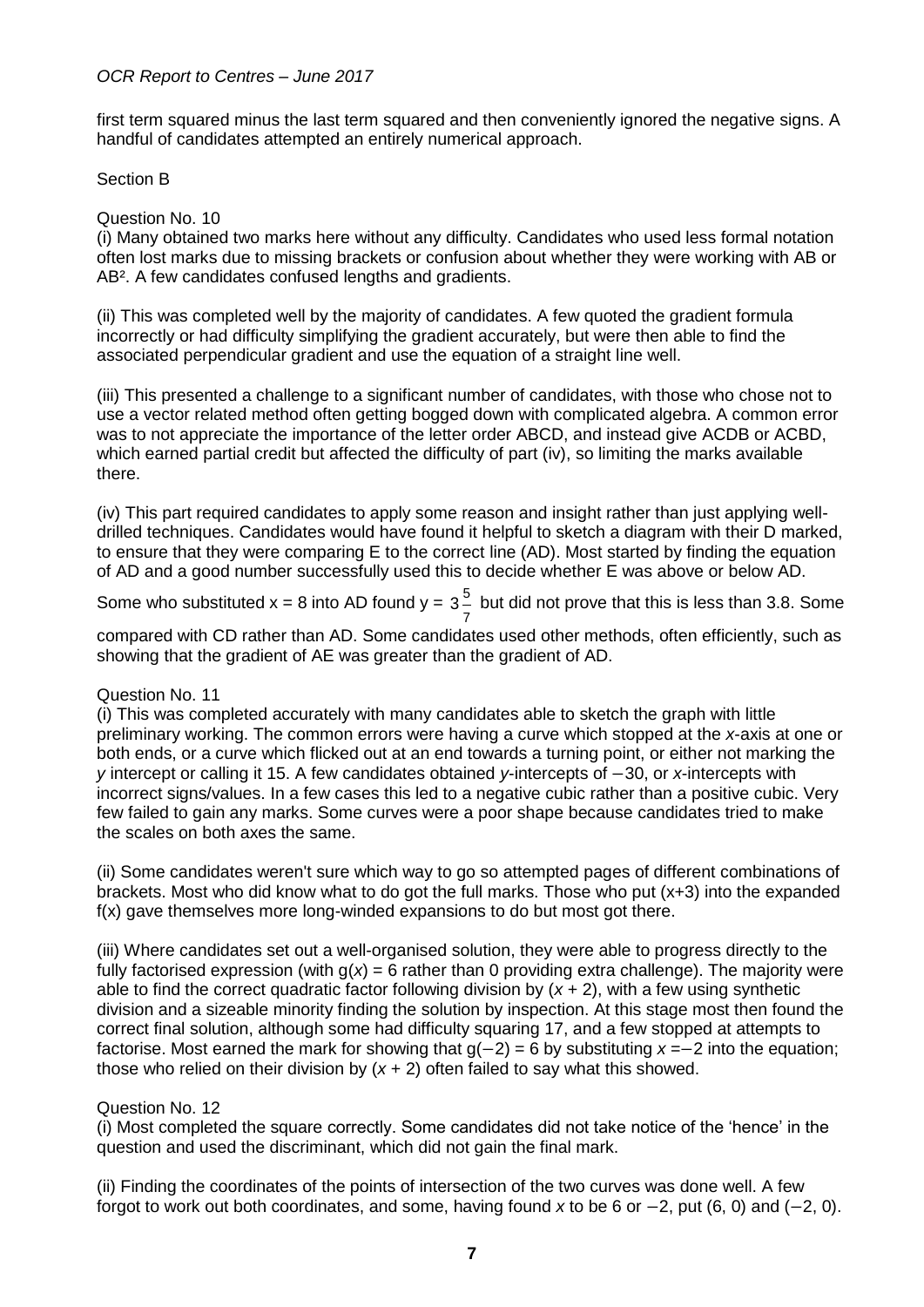(iii) This question posed problems for some candidates who were unsure of an appropriate strategy. However, a good number of the candidates found the set of values of *k* successfully. A significant minority, while knowing that they needed to use the discriminant, made arithmetical and/or algebraic errors, often caused by poor use of brackets. Few used the completing the square method.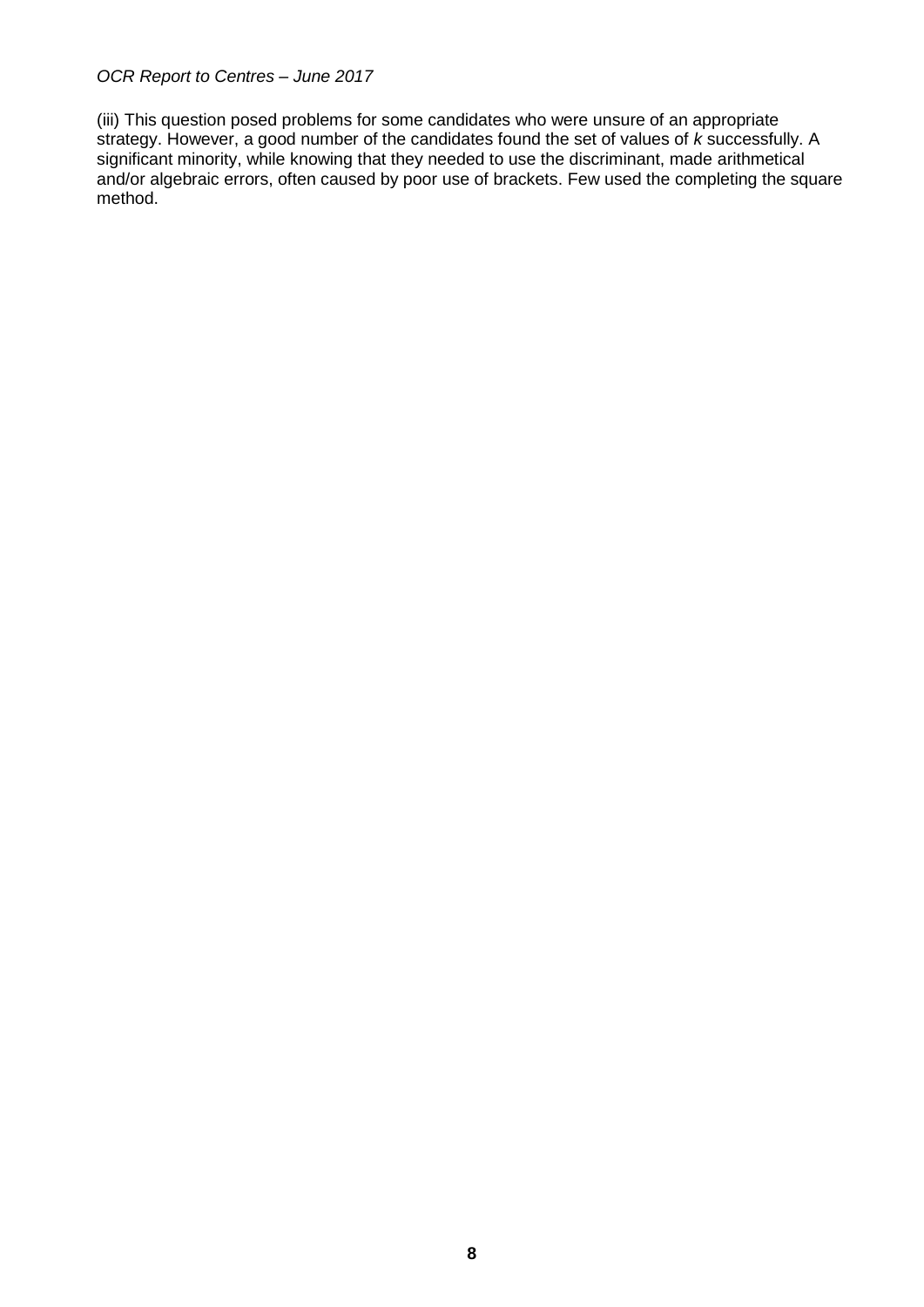## <span id="page-8-0"></span>**4752 Concepts for Advanced Mathematics (C2)**

## **General Comments:**

The paper was accessible to most candidates, but the questions contained enough stretch and challenge material to discriminate across the full ability range. Some candidates demonstrated a good understanding of the syllabus material and proficiency in the appropriate techniques, but lost a significant number of marks through poor (GCSE level) algebra and arithmetical slips.

A number of candidates still lose marks through working with prematurely rounded values, and then over-specifying the final result.

"Show that" requests are often not treated with sufficient rigour and a failure to show sufficient detail can often prove costly.

Most candidates presented their work neatly and clearly, but in a few cases work was very difficult to follow, with evidence of mistakes introduced when the candidate had misread their own work, perhaps because a minus sign was not clear or because a figure had been scribbled so casually as to be almost illegible. Candidates should understand the importance of presenting a clear mathematical argument, especially when there is a "show that" request in the question.

#### **Comments on Individual Questions:**

Question No. 1

Part (i)

This was very done well. A small minority of candidates failed to score, usually through misusing formulae associated with arithmetic or geometric progressions. A small number of candidates demonstrated the correct method, but slipped up with arithmetic.

Part (ii)

This was done very well, too. However, some candidates failed to appreciate that *d* had to be negative, and a few interchanged *a* and *d.*

Question 2

Part (i)

Most candidates successfully integrated and went on to obtain the correct answer. A few spoiled this by leaving "+ *c*" in the final answer, and a small number either differentiated or simply evaluated the integrand.

Part (ii) Nearly all candidates achieved the method mark by integrating, but a surprising number omitted the constant of integration thereby losing an easy mark.

Question 3

Part (i)

Most knew what to do, but many slipped up by making a sign error in the numerator or by working with a rounded or truncated value of  $log_{10}0.2$ , thus losing the accuracy mark. Part (ii)

Nearly all candidates correctly identified a suitable point on the curve. A few guessed wrongly and placed C to the right of B, and a very small number placed C off the curve altogether.

#### Question 4

Most candidates were familiar with this sort of question and obtained the first four marks without difficulty. A few slipped up with the arithmetic, and a similar number found the equation of the tangent. A very small number of candidates integrated or went straight to working with  $y = mx + c$ .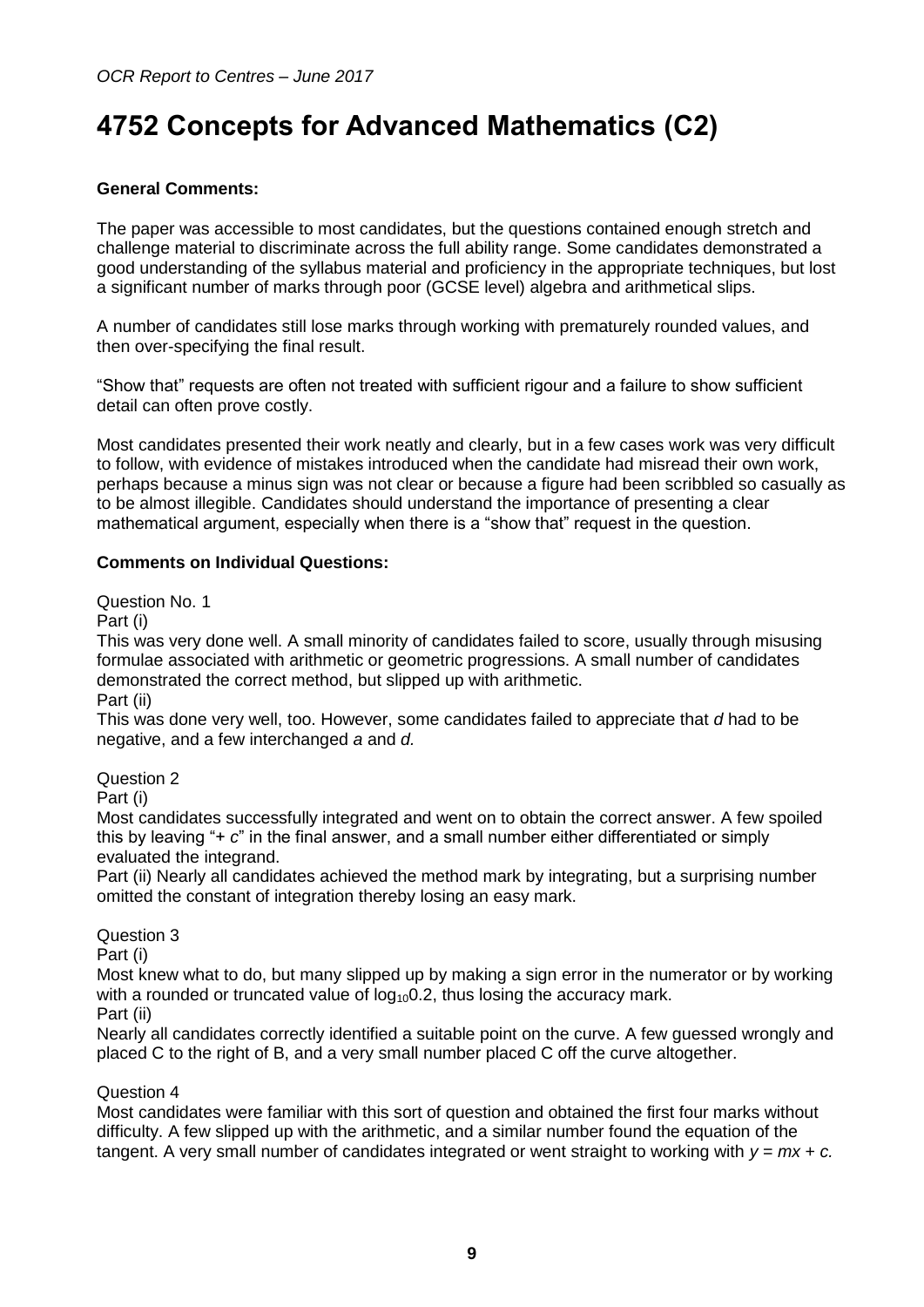Question 5

Part (i)

This caused difficulties for many. Far too many candidates did not seem to be familiar with the correct terminology, and attempted to describe what was going on by using an equation or by a (usually long-winded) sentence. "Enlargement", "transformation" and "translation" were often seen. Similarly, a significant number of candidates ignored the request for a single transformation and described two, usually a stretch and a translation.

#### Part (ii)

As with part (i), many candidates opted for more general explanations. Slightly more candidates were successful with part (ii) than part (i), but once again many candidates ignored the request for a single transformation.

#### Question 6

The vast majority of candidates tackled this question successfully. A few slipped up with the arithmetic in finding *c*, and a small minority worked with *y* = *mx* + *c* with *m* = 12*x* 3 ‒ 7 and failed to score.

#### Question 7

Part (i)

Most candidates scored full marks with this part of the question, although the quality of the sketches were variable. A few drew  $y = 2x$  or  $y = x^2$ , and some candidates marked the y-intercept as (0, 2), losing an easy mark.

#### Part (ii)

Over half the candidates failed to score on this question, with difficulties seen by candidates attempting to combine the logarithms successfully. In attempting to make *w* the subject, candidates sometimes "divided by log*a*" or raised both sides to the power 10, and only a minority earning the method mark.

#### Question 8

This was done well by most candidates. A few slipped up with the first part, making sign or bracket errors, but most went on to find the correct values of sin *x*. Nearly all worked with radians and found  $\pi$  $\frac{\pi}{6}$  and  $\frac{5\pi}{6}$  successfully. Some gave the other two values in terms of  $\pi$  and lost accuracy, and a small number of candidates decided that the values associated with  $sin^{-1}(-\frac{1}{3})$  had to be outside the range.

#### Question 9

Part (i)

Most candidates scored full marks here, but poor algebra let some candidates down. A wide variety of solutions were seen, some of which very elaborate.

Part (ii)

In spite of the correct expression being given in part (i), some candidates worked with an expression involving *h*, which inhibited much further progress. Some candidates worked with 800<sup>-r</sup> and some disregarded π or treated it as a variable. The majority, however, differentiated successfully to obtain full marks.

Part (iii)

A sizeable minority of candidates failed to score any marks in this part, beginning with an inequality in the second derivative. A good number of candidates started on the right track by setting the first derivative to zero, but then failed to make progress. Only rarely did candidates successfully find *r* and *A* and then use the second derivative correctly to establish that they had indeed found the minimum surface area.

Question 10

Part (i)

This was very well done. A few candidates worked in radians and lost the accuracy mark. A small minority misquoted the Cosine Rule or mis-used Pythagoras. Part (ii)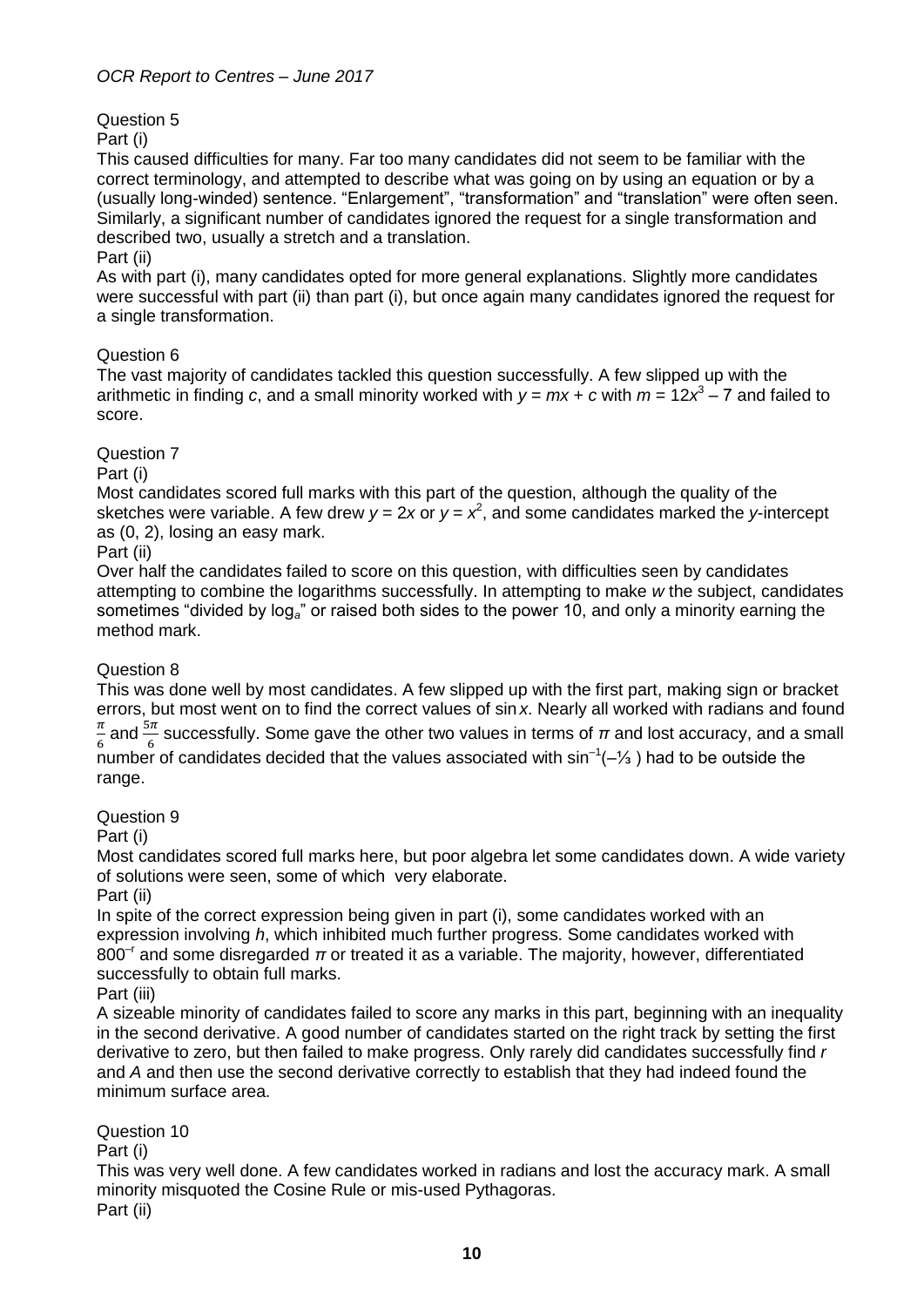Over half of the candidates failed to score on this part. Most worked with a perpendicular from D to AE and presumed that by doing so they were either bisecting angle ADE or the length AE. Those who correctly worked with the Sine Rule to find angle DAE or angle DEA generally went on to score full marks, although a few found the base of their triangle instead of the height. Part (iii)

Most candidates knew what to do here and successfully found the area of the triangle and the area of the sector. A minority left it at that or slipped up with the subtraction and lost an easy mark. A few candidates used *θ* = 116 radians, thus losing the first two marks, or converted to radians and then worked with their rounded decimal value, thus losing the accuracy mark. Part (iv)

A significant number of candidates were unable to marshal the information to form a coherent strategy for solving this problem, and thus failed to score.

A wide variety of approaches were seen, with many opting for convoluted methods which were often partially successful, but usually lost accuracy towards the end. Some candidates clearly knew that the best approach was to find the length BC, but even though this only involved GCSE level maths, were unable to do so.

Question 11

Part (i)

The majority of candidates gained full marks on this question. A few candidates listed all the terms and lost accuracy on the way, and a few misused the formulae.

Part (ii)

This part of the question was also very well done, but some candidates did not give enough detail to "show that" Arif and Bettina earned the same amount to the nearest £100. A common mistake was to write down Bettina's earnings as £646 000 without showing the value before rounding. Part (iii)

A minority of candidates presented clear, concise solutions to derive the inequality, and went on to obtain the correct value of *n*. Many candidates, however, did not attempt the derivation or started with the final statement. A few went on to obtain the correct value of *n,* although 25 was a common wrong answer.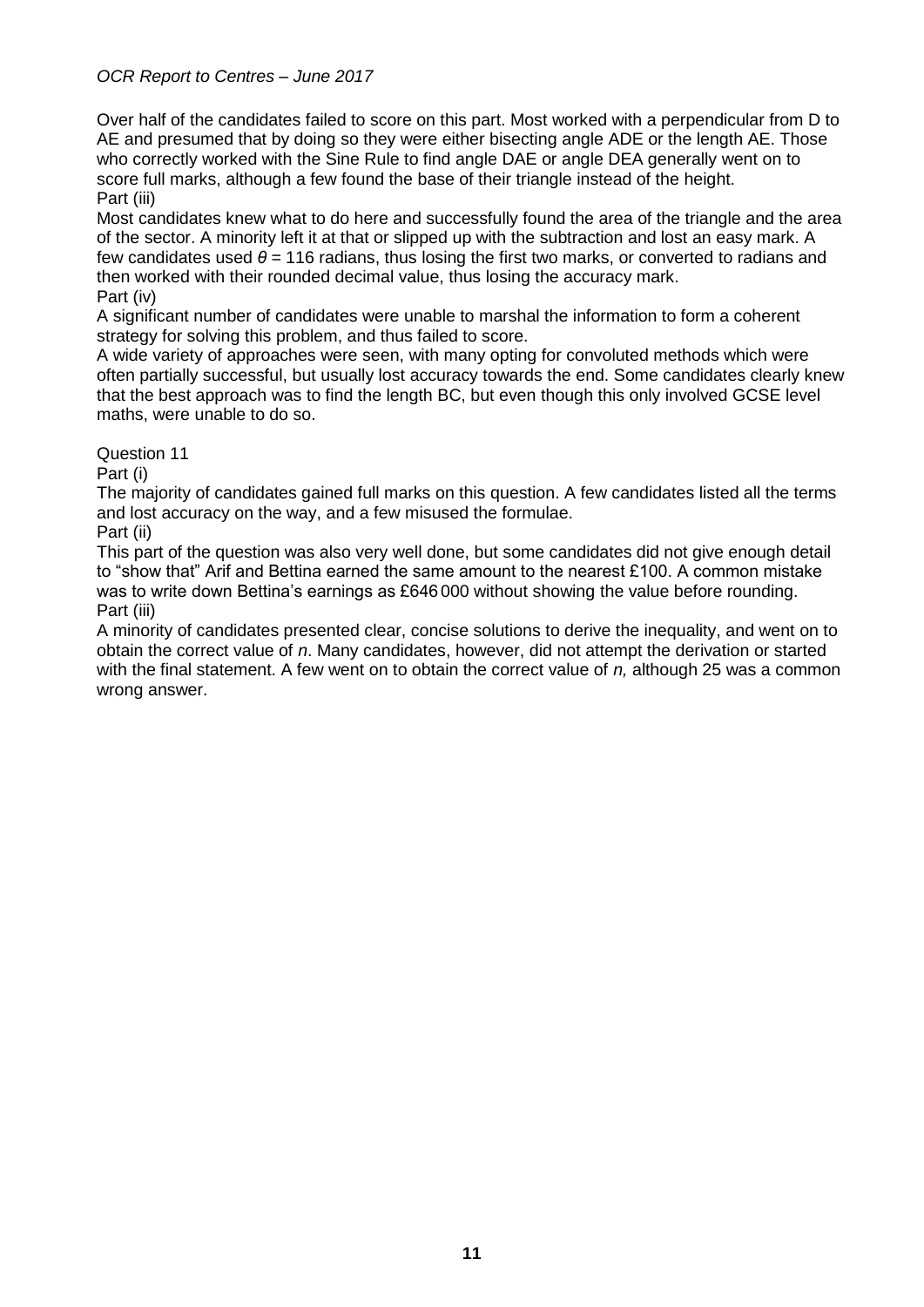## <span id="page-11-0"></span>**4753 Methods for Advanced Mathematics (C3 Written Examination)**

### **General Comments:**

The performance of candidates for this paper appears to have been broadly similar to recent years. Section A offered straightforward assessment of specification items, with the proof question found to be more accessible than in recent years, while the two section B questions contained more challenge.

The general standard of presentation of scripts was good, and there was little evidence that candidates had insufficient time to complete the examination. Pages 14-16 of the answer booklet were available for additional work, and used by a significant number of candidates, usually for multiple attempts at questions.

#### **Comments on Individual Questions:**

#### **Section A**

1 This was a straightforward test of the chain rule, in which over three quarters of the candidates scored full marks. Occasionally we saw a quotient rule used, which required to be simplified to gain full marks. Another occasional error was to get the wrong sign, e.g. –12x<sup>2</sup>(5 – 2x<sup>3</sup>)<sup>-3</sup>.

2. Only a third of candidates scored all three marks here. The final mark required the domain of the graph to be correct – often the 'v' shape extended beyond  $x = -1$  to 1. Other attempts bore no relation to the correct answer.

3(i) The first two marks for finding the inverse function were nearly always gained. However, accurate notation for the domain and the range was not often seen. Not many candidates scored full marks, with the domain proving particularly awkward to get right.

3(ii) Many candidates got all three marks here, though the structure of their 'show' was sometimes weak. Very occasionally we saw fg(x) =  $ln(1 - x)^2$ .

4(i) The implicit derivative here was a straightforward example, and virtually all the candidates got the derivative equation correct. However, simplifying the fractional expression to get the final mark was often missing or incorrect: in particular, many learners made mistakes when dividing 2 by 2/3.

4(ii) There were two easy marks here, and virtually all candidates achieved the 'M' mark for substituting for *x* and *y* in their derivative.

5(i) The initial temperature was almost always correct, but the boiling point was sometimes incorrect or missing, suggesting that the limit of e–*kt* as *t* tends to infinity was not known.

5(ii) Exponential growth and decay equations are usually well answered, and this was no exception, with most candidates scoring full marks.

5(iii) This question depended on the boiling point being correct, so the facility was lower. However, over half the candidates got full marks. The solution was made considerably harder if an inequality was used, as the working needed to show the reversing of the inequality signs.

6 Candidates scored full marks or zero marks in roughly equal numbers here. Most gave the first method shown in the mark scheme, namely solving  $180(n-2) = 155n$  to get  $n = 14.4$ , but we also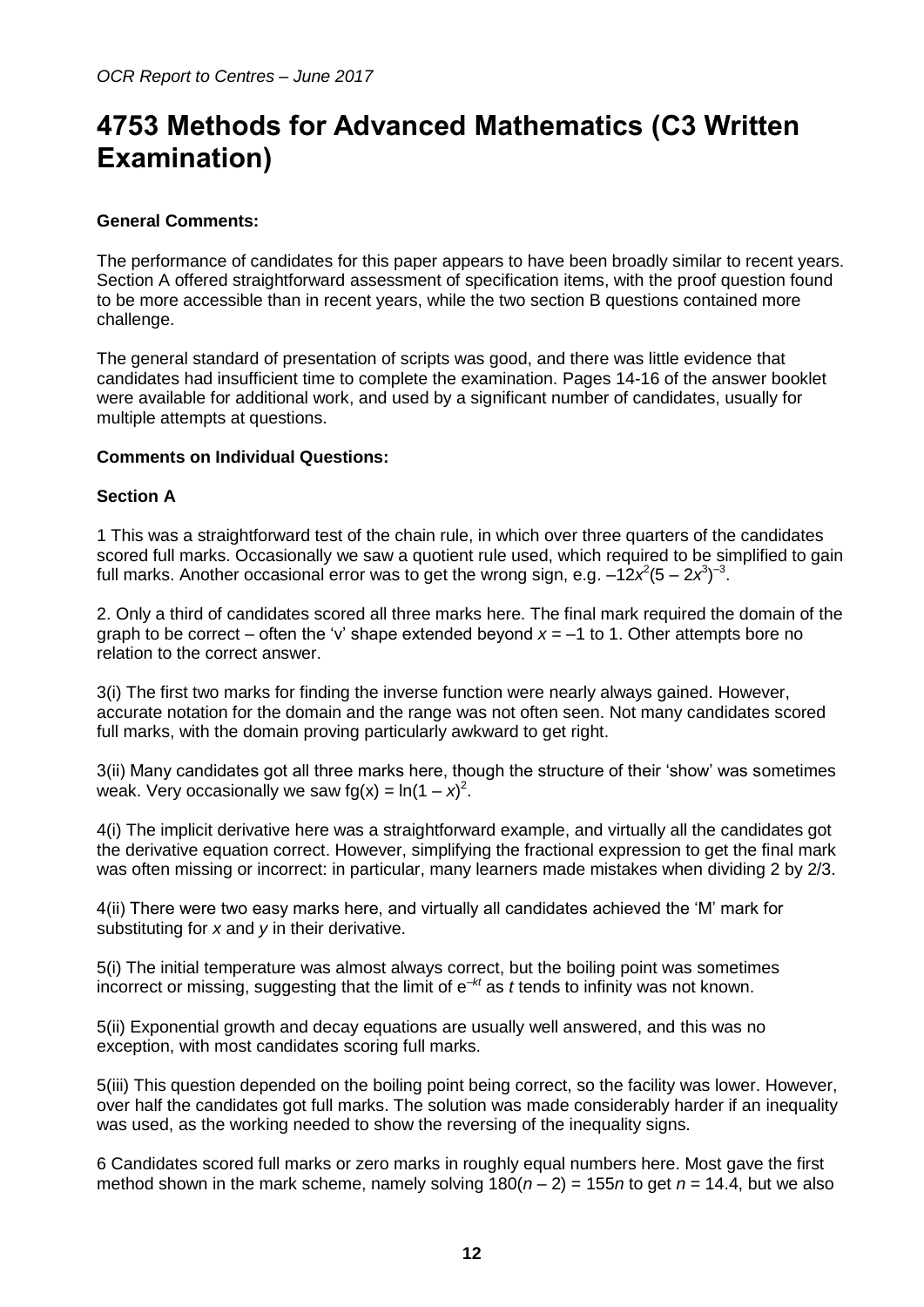saw some examples of the second approach, finding the interior angles for 14 and 15 sides. By far the most common error was to solve  $180(n-2) = 155$ , getting  $n = 2.86$ .

7(i) The majority of candidates scored both these marks. Occasionally they found dy/dx instead of dx/dy and lost a mark.

7(ii) Virtually all candidates wrote down a chain rule and scored 1 mark. Thereafter, many scored all the remaining marks. Errors were caused by muddling derivatives like dy/dx and dx/dy. Occasionally candidates attempted to use the derivative of arcsin x, though this was often incorrect through missing out the '½' factor.

#### **Section B**

8 Some candidates lost marks here from working in degrees rather than radians.

8(i) It is important that candidates state both the coordinates the right way round, so 'A =  $\pi$ /2 ' and  $B = \frac{1}{2}$  scored zero.

8(ii) Over half got full marks here. The quotient rule was well answered, and the subsequent simplification using  $\sin^2 x + \cos^2 x = 1$  was good. The most common error was in the sign of the derivatives of sin x and cos x, which could fortuitously lead to the correct turning point – the final 'A' marks here being withheld in this case.

8(iii)(A) Most candidates used a substitution  $u = 2 - \sin x$ . Errors thereafter were  $du/dx = \cos x$ , or getting the limits the wrong way round, perhaps under the misconception that the larger number must be the upper limit of the integral).

8(iii)(B) This question was the most demanding in the paper, with nearly half the candidates scoring zero marks. Often the problem seemed to lie with getting expressions consistent with the limits of the integral, either in terms of *x* or *u*.

9(i) Most candidates scored 2 or 3 here. We required to see  $f(-x) = (-x)^3 \exp(-x)^2$  in the proof that f(*x*) was an odd function, with the brackets correctly placed. For the 'B' mark describing the property of the graph, we needed to see reference to 'symmetry', 'half-turn,180° or order 2', and 'about the origin'.

9(ii) The main problem with the product rule here was to get the correct derivative of  $\exp(-x^2)$ . A common mistake was to think this is  $exp(-x^2)$ . Having found the correct derivative and equated it to zero, the next issue was dividing through by, or factorising,  $exp(-x^2)$ . After this, not many candidates got all three turning points, either omitting the origin or (–1.22, –0.41) or both. Also, evaluating the *y*-coordinates was sometimes done incorrectly. Where these issues were overcome, half of the candidates scored 6 or over; of these, half scored full marks.

9(iii) Very few candidates scored both marks here. Many omitted the inflection at the origin, and the graphs were often lacking the point symmetry stated in part (i).

9(iv)(A) Half the candidates scored these two marks. Using a substitution in this context was perhaps unexpected.

9(iv)(B) They could get three out of the four marks with a missing, or incorrect, value for *k*, but not many succeeded with this.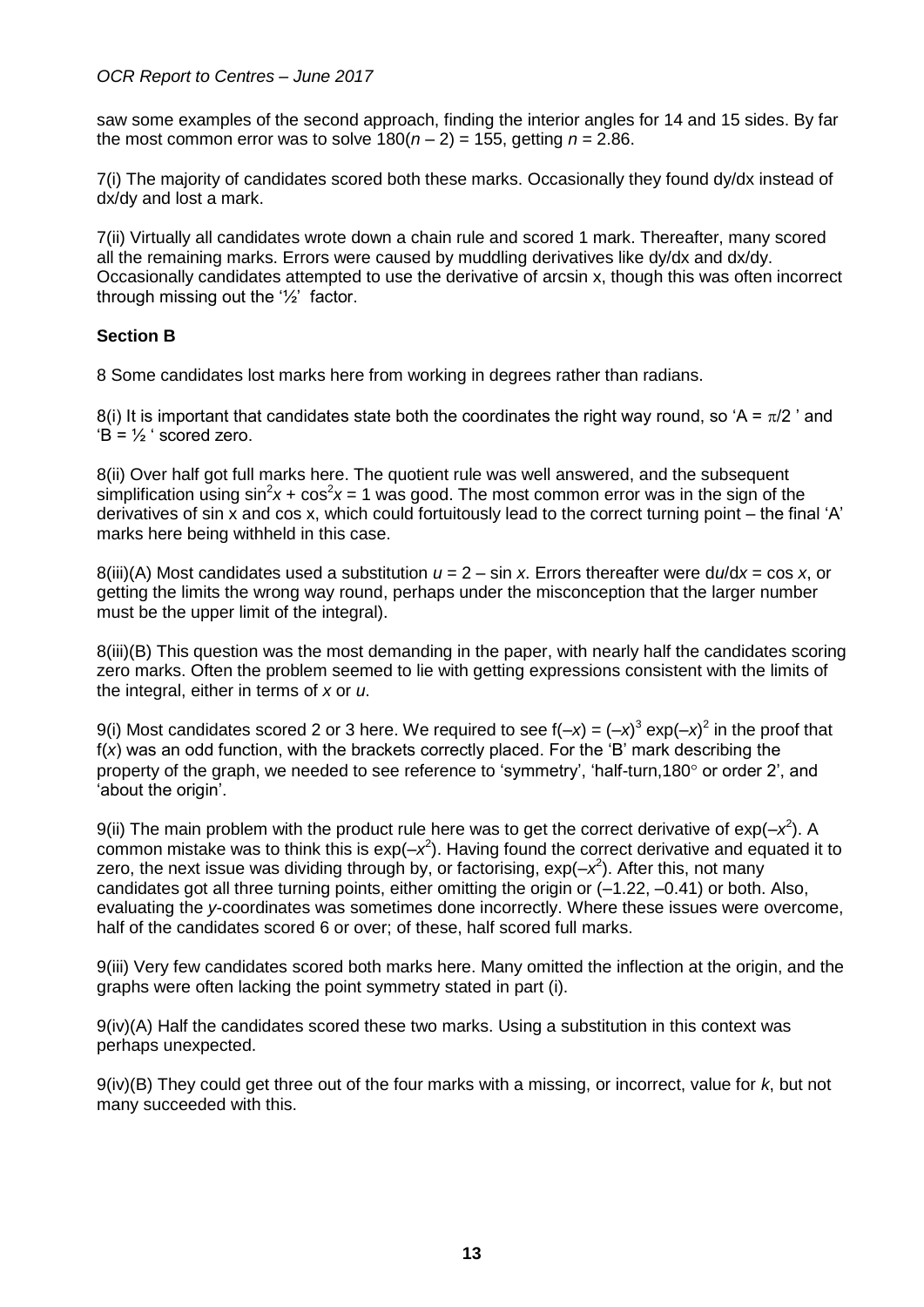## <span id="page-13-0"></span>**4754 Applications of Advanced Mathematics (C4)**

## **General Comments:**

On the whole candidates found Paper A this year slightly less demanding than last year and the standard of work in the majority of cases was very high. This paper was accessible to all candidates but there were sufficient questions for the more able candidates to show their skills.

Paper B, the comprehension, was well understood and most candidates scored good marks here.

Candidates made similar errors as in previous years and these included:

- Sign and basic algebraic errors (Questions 1, 2, 4, 7(ii) and 7(iii))
- Failure to include a constant of integration (Question 7(i))
- Failure to give clear descriptions in the comprehension paper (Questions 2 and 3)
- Inappropriate accuracy, for example in Question 3(ii), candidates either gave insufficient accuracy (answers to 1 decimal place) or they gave too much accuracy (answers to 3 or more decimal places). Candidates are reminded to give answers to 1 decimal place for questions involving trigonometry (Questions 2(ii) and 5)
- Failure to give exact answers when required (Question 7)
- Failure to give sufficient detail when verifying given results (Questions 6(ii), 7(i) and 7(iii))

Quite a number of candidates did not attempt some parts but there did not appear to be a shortage of time for either Paper.

Centres are again reminded that as Papers A and B are marked separately any supplementary sheets used must be attached to the appropriate paper. Furthermore, centres are requested that Papers A and B are not attached to each other and are sent separately for marking.

## **Comments on Individual Questions:**

Paper A

Question 1

Part (i) was answered extremely well with the vast majority of candidates correctly expressing 5  $(2 - x)(1 + x)$ *x*  $x)(1+x)$  $\overline{a}$  $(x)(1 + 3)$ in partial fractions.

In part (ii) most candidates used their answer to part (i) in their attempt to find the binomial

expansion of  $\frac{5}{\sqrt{2}}$  $(2 - x)(1 + x)$ *x*  $x)(1+x)$  $\overline{a}$  $(x)(1 + 3)$ although some candidates did (with varying degrees of success) attempt to expand  $(5-x)(2-x)^{-1}(1+x)^{-1}$  directly. Whilst the majority of candidates correctly dealt with the expansion of  $\frac{2}{3}$  $1 + x$ (and so scored at least two marks in this part) it was surprising how many candidates (at this level) struggled in re-writing  $\frac{1}{\sqrt{2}}$ as  $\frac{1}{2} \left( 1 - \frac{1}{2} x \right)^{-1}$ . *x*  $\left(1-\frac{1}{2}x\right)^{-1}$ In some cases it was clear

 $2 - x$  $2\begin{pmatrix} 2 \end{pmatrix}$ that candidates either did not realise or even recognise that the 2 inside the bracket had to be removed before this term could be binomially expanded. Those candidates who expanded both terms correctly usually went on to score full marks.

Question 2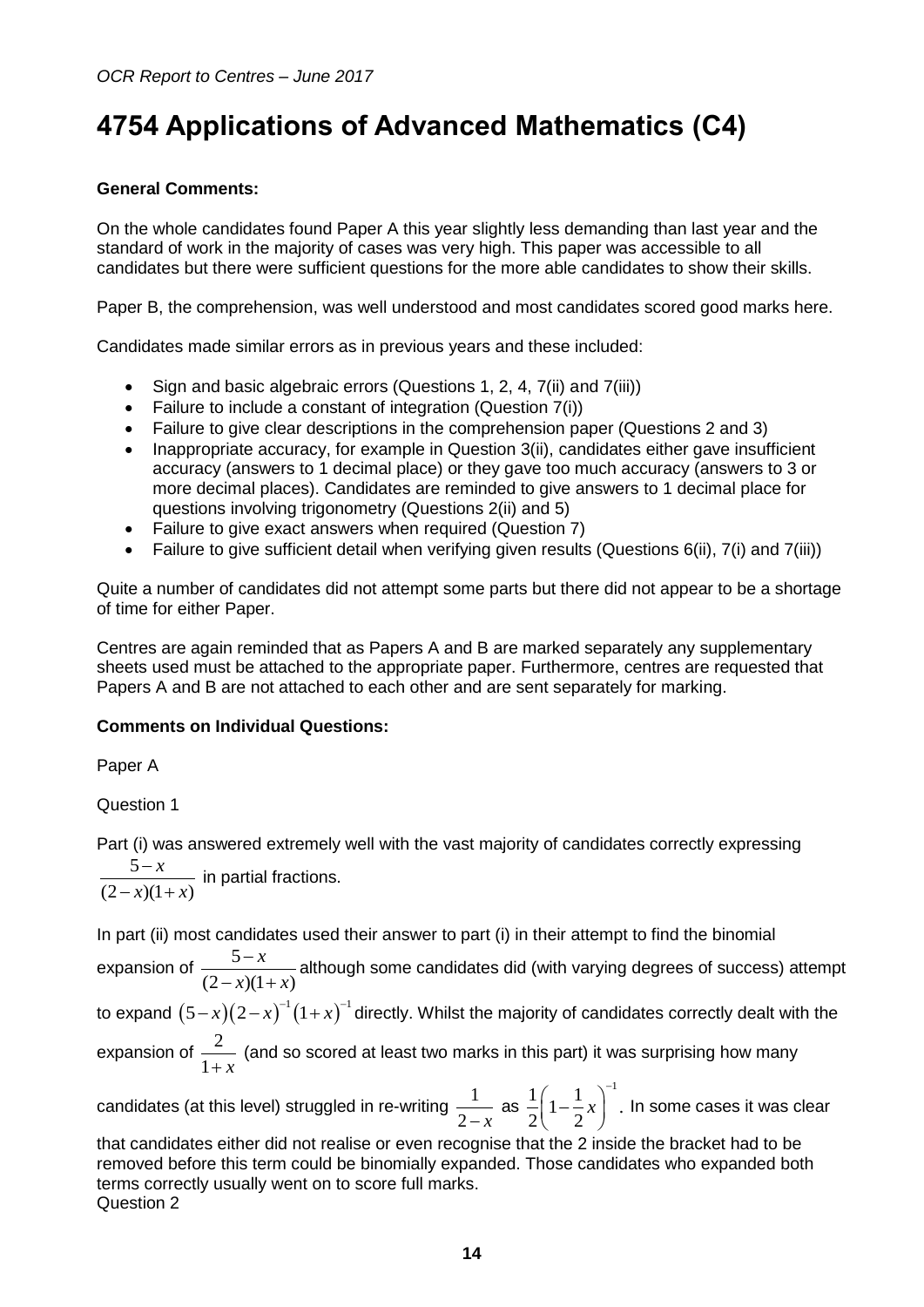Part (i) was answered extremely well with the vast majority of candidates correctly substituting the parametric form of the equation of the line into the equation of the plane to find the value of the parameter at the point of intersection (which if done correctly gave  $\lambda = -3$ ). This value was then substituted back into the equation of the line to find the coordinates of the point of intersection. Although many candidates gave their answer as a position vector (rather than as coordinates) this was condoned by examiners.

The main stumbling block in part (ii) was not the application of the scalar product to find the angle between the line and the normal to the plane but it was in the choosing of the correct two direction

vectors; in many cases candidates incorrectly used either

$$
\begin{pmatrix} -7 \\ 9 \\ -2 \end{pmatrix}
$$
, or even more surprisingly 
$$
\begin{pmatrix} -1 \\ 0 \\ 1 \end{pmatrix}
$$
.

It was pleasing to note that in most cases, where candidates found the correct obtuse angle of 111.5°, they then correctly subtracted this value from 180° to obtain the correct acute angle.

#### Question 3

The first mark in part (i) was awarded to the vast majority of candidates for correctly stating that  $\,_{\rm 4}$ 

was less than  $\, T_{_2} \,$  although some candidates did not make it explicitly clear which value of the two was the least. Candidates found the second mark a lot harder to come by as it was not sufficient to simply state that the approximations given by the trapezium rule were an over-estimate. Candidates needed to make it clear that these approximations were an over-estimate because the tops of the trapezia are above the curve which would then, in turn, mean that the error (in using a trapezium rule approximation for the value of the integral) would become less when the number of strips increases.

Part (ii) was answered extremely well with the vast majority of candidates giving the correct answer of 3.25. When errors occurred it was usually due to an incorrect value for the width of the strips or with the omission of a value. It was very rare for candidates to use the *x* values or to not give the answer to the required 3 significant figures.

## Question 4

On the whole, candidates made an impressive start to this unstructured vector question and the majority of candidates correctly achieved  $\sqrt{a^2+b^2+25} = \sqrt{27}$  and  $a-7b-10=0$ . It was therefore extremely disappointing that at this level so many candidates failed to solve this pair of simultaneous equations accurately. Too many candidates simplified  $\sqrt{a^2+b^2+25}=\sqrt{27}$  to  $a+b+5=27$  or re-wrote  $a-7b-10=0$  as  $a^2-49b^2-100=0$  and so therefore did not obtain a three-term quadratic equation in either  $a$  or  $b$ . Of those that did achieve a correct equation, most notably  $(7b+10)^2 + b^2 = 2$ , it was disappointing how many then expanded this as

 $49b^2+100+b^2=2$  and still arrived at a real solution for the value of b from the equation  $b^2=-\frac{49}{25}$ . 25  $b^2 = -$ 

For those candidates who did expand correctly most achieved the correct values for both  $a$  and  $b$ .

## Question 5

It was pleasing to note that most candidates used the correct double angle formulae for  $\tan 2\theta$  to obtain a correct equation in terms of  $\tan \theta$ . However, some candidates over complicated the problem by re-writing tan in terms of sin and cos and in these cases it was extremely rare for candidates to make any real significant progress. Of those that correctly re-arranged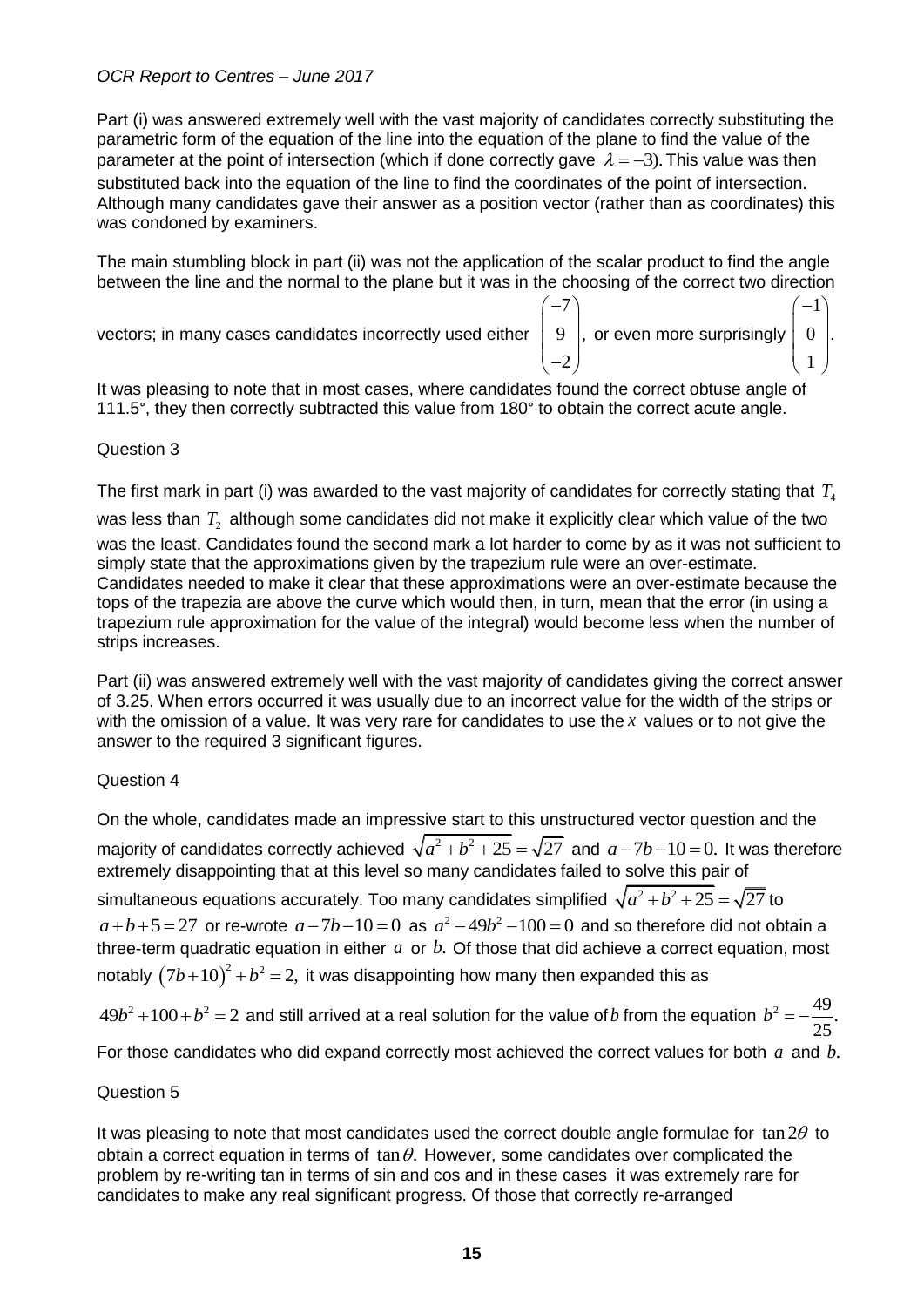$4\tan\theta\left(\frac{2\tan\theta}{1-\tan^2\theta}\right)=1$  $\frac{1}{1 - \tan}$  $\theta \Big| \frac{2 \tan \theta}{2}$  $\left(\frac{2\tan\theta}{1-\tan^2\theta}\right) = 1$  to  $\tan^2\theta = \frac{1}{9}$ 9  $\theta = \frac{1}{2}$  it was disappointing that so many candidates then only

considered the solutions of the equation  $\tan \theta = \frac{1}{2}$ 3  $\theta = \frac{1}{2}$  and ignored any possible solutions that would have come from the equation  $\tan \theta = -\frac{1}{2}$ . 3  $\theta = -$ 

## Question 6

In part (i) most candidates correctly wrote down the differential equation relating  $P$ , the time  $t$ , and the constant  $k$ . The most common errors in this part were those candidates who wrote  $\frac{d}{d}$ d  $\frac{dt}{dt} = k\sqrt{P}$ *P*  $=$ 

or 
$$
\frac{\mathrm{d}P}{\mathrm{d}t} = kP^2.
$$

Even though in part (ii) the question asked for candidates to verify that  $P = \left(A + Bt\right)^2$  was a solution to the differential equation many decided instead to solve the differential equation by separating the variables and integrating. It was disappointing how many candidates gave the final answer in this part as 2  $B = \frac{k}{2}$  even though the question specifically asked for  $k$  in terms of  $B$ .

#### Question 7

Part (i) was answered extremely well by the vast majority of candidates with nearly all scoring the first three marks for separating the variables and correctly integrating both the  $x$  and  $y$  terms. The main issue for candidates in this part came in the last two marks as many did not consider the constant of integration. It was disappointing that a small number of candidates either did not state the equation of the curve correctly or did not show sufficient working in verifying this given result.

In part (ii) the vast majority of candidates considered both the correct integral (with correct limits) for the volume of revolution generated by rotating the given curve about the *y* -axis and went on to integrate correctly. A number of candidates, however, misread the question and instead tried to calculate the volume of revolution generated by rotating the curve about the *x* -axis. It was also relatively common to see a value of –2 being used as a lower limit on the integral. More worryingly

was how many candidates incorrectly re-arranged their expression for  $x^2$  to  $\frac{1}{2}(4y^2-24y)$ 9  $y^2 - 24y$ ) which

even though it led to a negative volume did not seem to concern many of these candidates. Finally, it was the mention of a rotation of  $180^{\circ}$  that seemed to concern many candidates and a significant

number divided the correct answer of 
$$
\frac{176}{27}\pi
$$
 by 2.

2*a*) are sum to give the equation  $\tan \theta = \frac{1}{3}$ .<br>
In the equation  $\tan \theta = \frac{1}{3}$ .<br>
In the equation  $\tan \theta = -\frac{1}{3}$ .<br>
Candidates correctly wrote down the<br>
The most common errors in this pa<br>
in part (ii) the question aske The responses to (iii)(*A*) were extremely mixed with many candidates making errors in the substitution or expansion of  $9(2\tan\theta)^2-4\big(3(\sec\theta-1)\big)^2-24\big(3(\sec\theta-1)\big).$ e extremely mixed with many candidates making errors in the<br>9 $(2\tan\theta)^2 - 4(3(\sec\theta-1))^2 - 24(3(\sec\theta-1)).$  Furthermore, many candidates assumed that this expression was equal to zero and then thought it was mathematically correct to divide through by 36. This highlighted a key misunderstanding even at this level between an expression and an equation. Most candidates correctly used a Pythagorean identity in the simplification of this expression although it was rare for candidates to accurately verify the given equation and therefore score all four marks in this first part.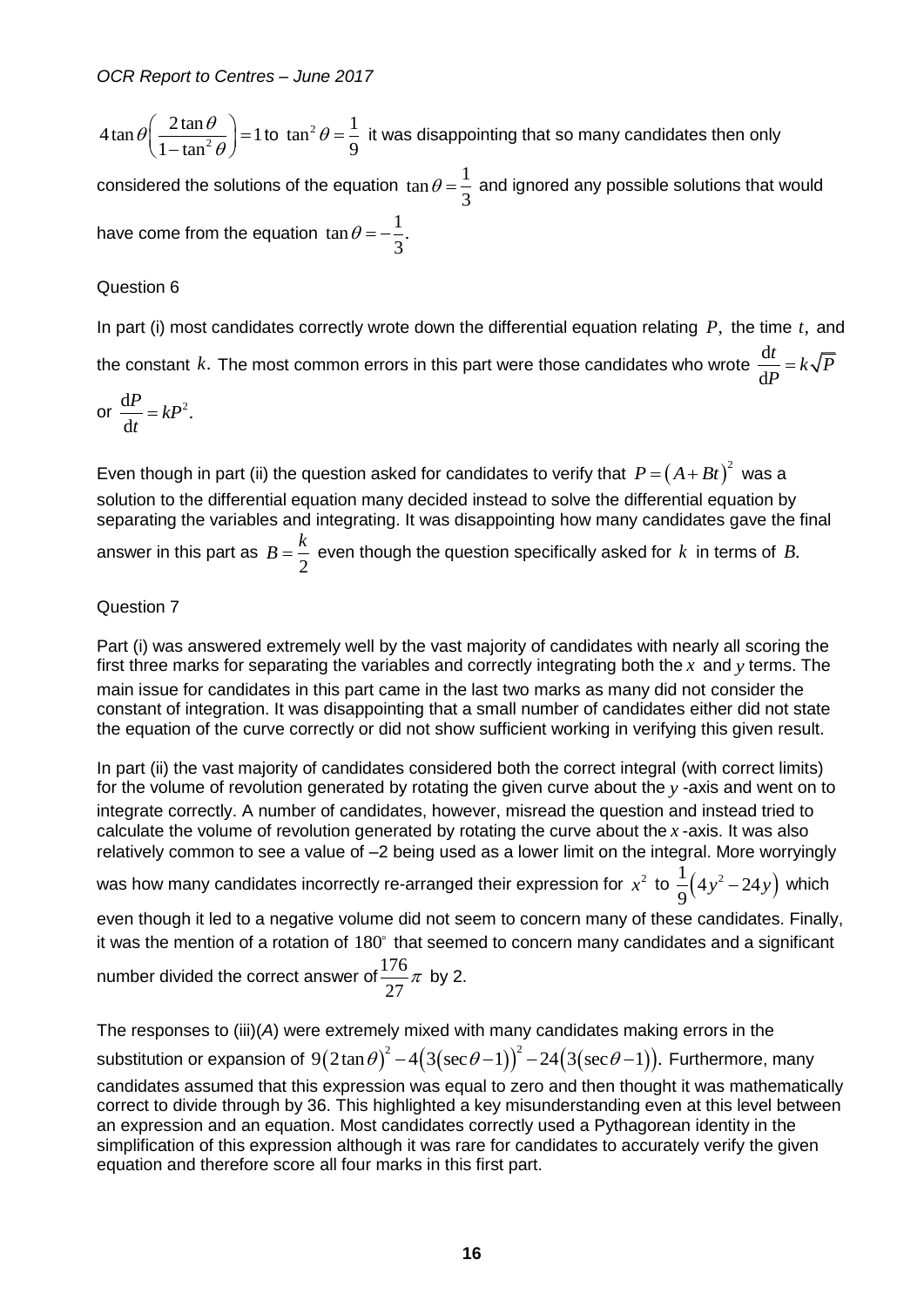Candidates' attempts at (iii)(*B*) were significantly more encouraging but it was slightly disappointing the number of candidates who showed no working in going directly from  $\frac{18\tan \theta}{12}$ 12sec  $\theta$  $\frac{\theta}{\theta}$  to  $\frac{3}{2}$ sin $\theta$ . 2  $\theta$ . While it could easily be argued that a well-prepared candidate could complete the required steps to obtain

this final answer without the need to show any working, as the question paper required candidates

to obtain their answer in the form  $k\sin\theta$  the required step of  $18\left(\frac{\sin 1}{\sin 1}\right)$ cos  $12\left(-\frac{1}{2}\right)$ cos  $\theta$  $\theta$  $\theta$  $\left(\frac{\sin\theta}{\cos\theta}\right)$  $\left(\frac{1}{\cos \theta}\right)$ or equivalent had to be

shown. Those candidates that did not show at least this key step of working failed to understand the demands of this type of question and therefore lost a significant number of marks. Those candidates who had been successful up to this part usually went on to find the gradient of the curve at the point with an *x* -coordinate of 2 correctly.

## Question 8

In part (i) most candidates obtained the correct x-coordinate of point B but it was then surprising how many of these candidates incorrectly stated that at this point  $\theta$  =  $\pi$  even though this leads to a clearly incorrect value for the *y* -coordinate. In fact, a number of candidates incorrectly used this value of theta to obtain an answer of  $y = -1$  and then attempted to argue (via symmetry) that  $y = 1$ .

In part (ii), the majority of candidates correctly calculated the values of R and  $\alpha$  although some lost the first method mark by not including  $R$  in the expanded trigonometric statements  $R\cos\alpha$  =  $1\,$  and  $R\sin\alpha = 2$ . Some candidates failed to give  $\alpha$  in radians and a small minority stated R as 5 rather than the correct  $\sqrt{5}$ .

Part (iii) was answered well with many candidates correctly deriving the coordinates of points A and C from their answer to part (ii). The main issue seemed to be in not giving answers exactly; in a number of cases the  $x$ -coordinates of these two points were given as  $\pm 0.600087...$ 

While the majority of candidates scored the first two marks in part (iv) for correctly stating  $\frac{\rm d}{{\rm d}}$ d *y x* in

terms of  $\theta$  (although there were the usual sign errors and errors in differentiating the  $\cos 2\theta$  term) very few candidates correctly substituted the value of  $\theta$ , corresponding to point A, into their

expression for  $\frac{d}{d}$ d *y x* to obtain the magnitude of either tangent gradient at A. To find  $\,\beta\,$  all candidates

then had to do was to equate this value to  $\tan\Bigl(\frac{1}{2}\Bigr)$  $\frac{1}{2}\beta$  $\left(\frac{1}{2}\beta\right)$  and solve to obtain the correct answer of 1.90.

Paper B

Question 1

Both parts of this first question on paper B proved to be surprisingly demanding for many candidates with only a minority correctly stating that in part (i)  $0 < x_{\rm o} < 1$  and that in part (ii)  $x_{\rm o} = 0$ 

or  $x_0 = 1$ .

Question 2

Even though in part (i) the question specifically asked for candidates to find the equilibrium point by using the algebraic method indicated in the text, many candidates incorrectly used an iterative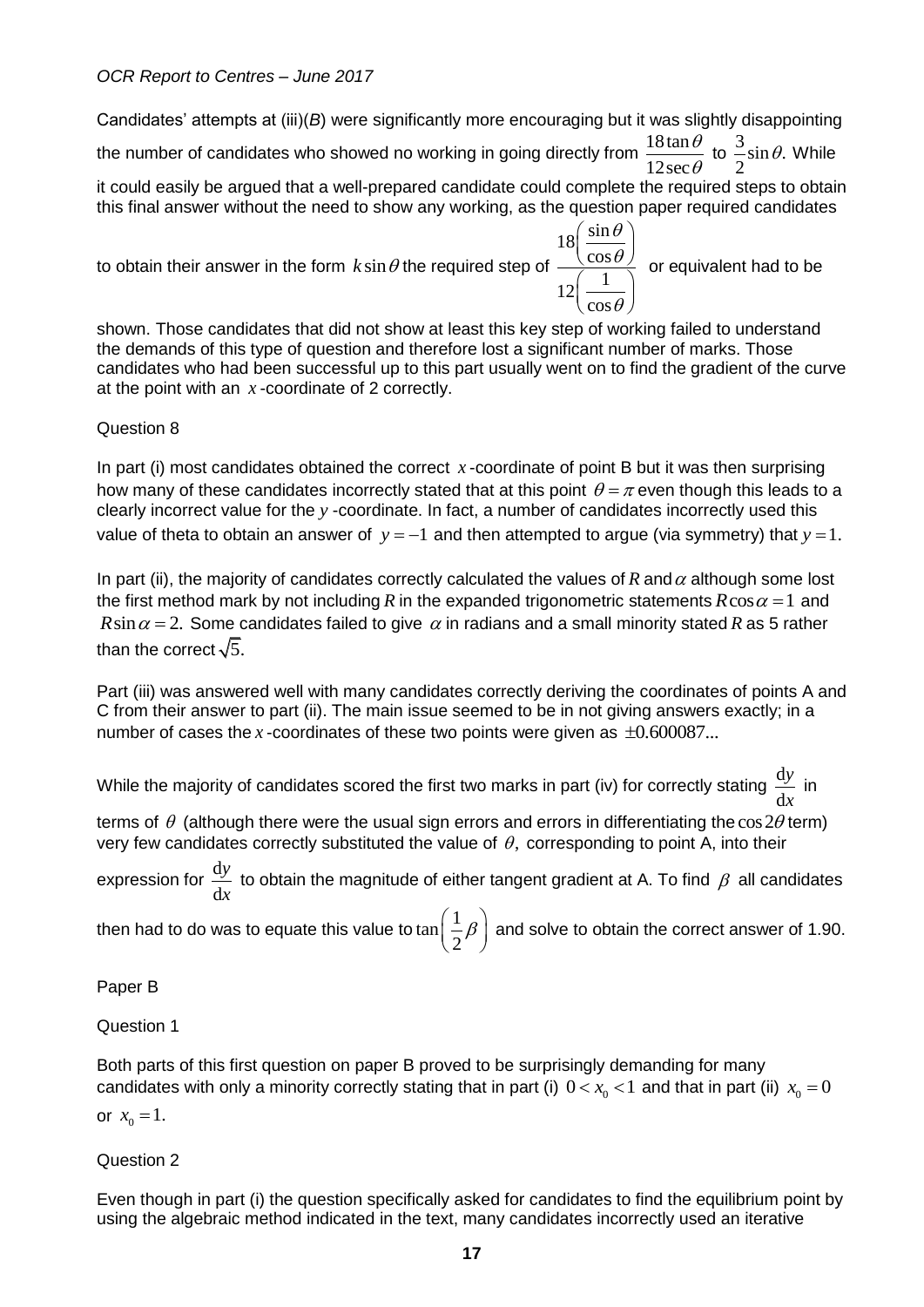method. For those candidates that stated  $x = 1.6x(1-x)$  most went on to solve this equation correctly.

In part (ii) whilst many candidates correctly stated that at the point of equilibrium  $x = x^2 + 2$  many did not give a mathematically sound reason for why this equation does not have any real solutions. It was insufficient to use an iterative approach and it was simply incorrect to state that the quadratic equation does not factorise. However, many candidates did re-arrange the equation correctly and then proceeded to show that the discriminant of the resulting three-term quadratic was negative.

#### Question 3

This question was answered extremely well with many candidates scoring all four marks in part (i). The vast majority of candidates scored the three marks for filling in the table correctly for  $k = 2,3$ and 5 but for the case when  $k = 4$  a number of candidates did not complete a sufficient number of empty cells to clearly establish the outcome for this value.

Most candidates in part (ii) commented extremely well on what the values in the table implied about the four values of k; the main error being in the use of incorrect phrases or terminology (e.g. using 'fluctuating' to describe the behaviour when  $k = 4$ ).

#### Question 4

Candidates seemed to be evenly split in part (i) in either making no real progress when attempting to find the values of k (for the next two points of bifurcation) or they correctly found both. Where issues occurred it was mainly due to accuracy.

In part (ii)(*A*) it was expected that candidates would use the sum to infinity formula for a geometric series and not use the less mathematically sound approach of simply adding up the first few terms on their calculator. Furthermore, it was surprising in this part how many candidates either struggled

with finding the common ratio (many claiming that  $r = 4.6692$  rather than the correct  $r$ 1 4.6692  $\setminus$  $=\frac{1}{4.6602}$  $\bigg)$ 

or gave a final answer to a degree of accuracy which was not appropriate to the given context.

Finally, in part (ii)(*B*), while many candidates left this part blank or simply worked out the value of *k* it was encouraging that many candidates correctly stated that at this value chaos would be occurring.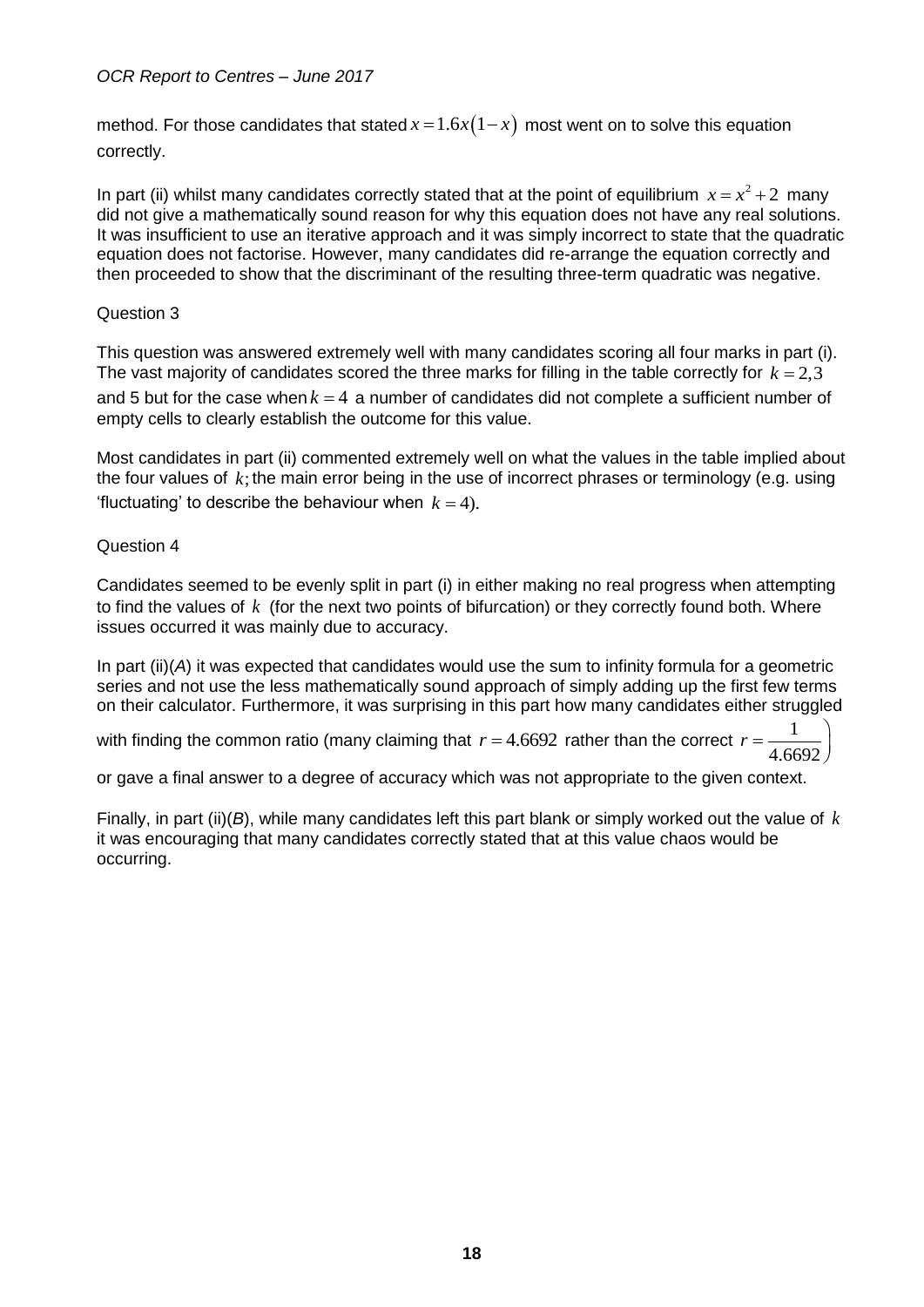## <span id="page-18-0"></span>**4755 Further Concepts for Advanced Mathematics (FP1)**

## **General Comments:**

Many good scripts were presented but by question 8 it was clear that some candidates were pressed for time. Many candidates struggled to demonstrate mathematical precision with basic algebraic manipulation, even in the standard simplifications involved in questions 1, 2 and 3. A somewhat reckless disregard for brackets and for correct notation often made many answers technically incorrect and sometimes led to errors by the candidate in following work. Candidates need to understand what it means to show method; to show the mathematical reasoning behind the calculation, rather than just the result from the calculator, and to show logical steps one after another. Incorrect manipulation of negative numbers was particularly noticeable. One of the requirements at this level is a correct understanding of mathematical terminology, notation and language coupled with and an ability to write with precision.

## **Comments on Individual Questions:**

#### Question 1

1(i) A quite surprising number of errors were seen in evaluating 2**A**. Sometimes this was not shown and could not be inferred from a wrong final result. A few candidates calculated **A** x **A**. The biggest problem was incorrect arithmetic. A considerable proportion of candidates made errors with the addition and subtraction of negative numbers and consequently failed to calculate correctly all 4 elements of the matrix.

1(ii) Nearly all candidates earned full marks here.

1(iii) This was also done well though some demonstrated an inability to solve a simple quadratic equation, merely substituting the value  $a = 4$ .

A significant number of candidates did not know what a singular matrix was.

Some produced the matrix 4 4  $\begin{pmatrix} 4 & 4 \\ 7 & 7 \end{pmatrix}$ with no indication of how it came about.

## Question 2

2(i) The value of  $|z|$  was nearly always correct. Most candidates gave fully correct answers, but arg(z) was quite often written as positive. Some expressed it in degrees or as a reflex angle, neither earning the mark.

2(ii) Finding the value of *a* was completed in most cases but there were a lot of arithmetical errors in finding the value of *b*, demonstrating an inability to manipulate negative numbers. A surprising number of candidates went from the correct

 $-b = 10.5$  to then write  $b = 10.5$ . Many failed to evaluate  $-6 \times -\frac{1}{4}$  correctly, or wrote  $2a \times -3j$ as  $-6j$ , or wrote  $3\times 3j$  as  $6j$ . Candidates who carefully wrote out the equations for the real parts and the imaginary parts were least likely to make mistakes.

#### Question3

3(i) This question was mostly well done, with many candidates showing good algebraic skills, although there were some very clumsy final expressions. The aim should be to clear fractions from factors, obtaining a single numerical factor. The initial split was achieved apart from a few who failed to expand the square correctly. A fairly frequent mistake was to leave  $\,\sum\! 1\,\,$  as 1, a costly error as factorisation was impossible. Another more common error was to leave the result as  $\frac{1}{2}n(4n^2-1)$ 3  $n(4n^2-1)$  where the difference of two squares was not noticed. Candidates should write  $n$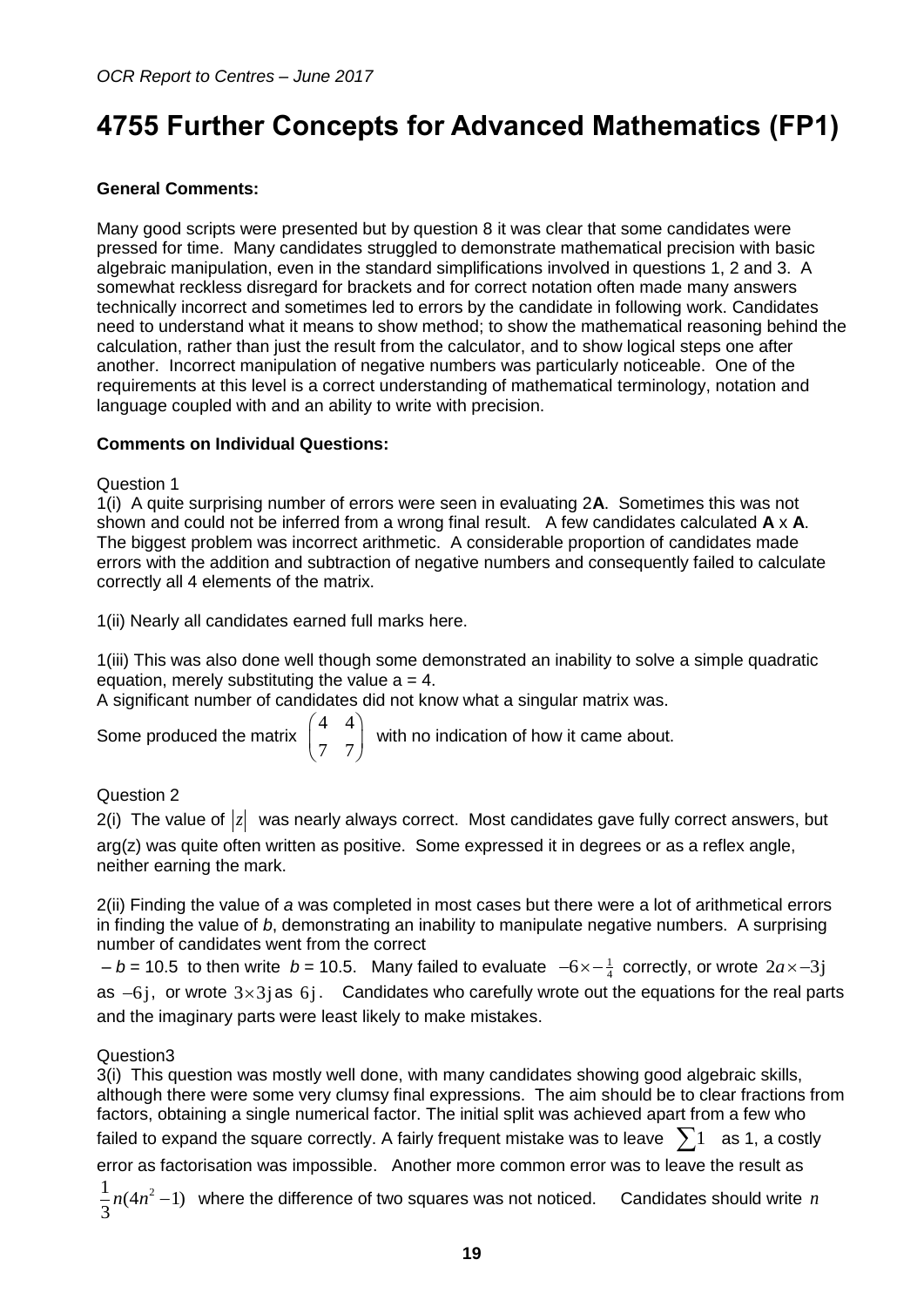firmly as a multiplier of a fraction or in the numerator because, for example,  $\frac{1}{3}n$  was often written

to look like  $\frac{1}{2}$ 3*n* .

3(ii) "Hence" in the question required that the summation be carried out using the previous result. Work which did not show this explicitly earned no marks. Several made the mistake of subtracting the sum of 25 terms from the sum of 75 terms.

#### Question 4

4(i) The solutions to this question were very mixed with many candidates unable to write the equations of the circle and the line in complex number form. The circle was more often given correctly but we often saw  $|C-3-4j|$  or  $(z-3-4j)$  or  $|3+4j|=5$ .. In dealing with *l*, 'arg' was

often omitted or replaced by modulus, and  $arg(l - 1 - 3j)$ 4  $(l-1-3j) = -\frac{\pi}{4}$  was also seen. Some candidates

anticipated part (ii) and introduced an inequality. Some gave a reflex angle, not always accurately.

4(ii) The question clearly stated that the boundaries were included but many candidates used strict

inequalities. Upper and lower bounds of the argument written  $-\frac{1}{x} \leq ...$  $4 - 2$  $-\frac{\pi}{4} \leq ... \leq -\frac{\pi}{2}$  were not

infrequently seen.

Question 5

A substantial minority demonstrated an inability to cope with indices. This meant that, for many, this question was not about demonstrating the concept of proof by induction, but about index manipulation.

The algebra proved too difficult for most. In particular, a minus sign outside the bracket was easily the most common error here.

Bad handwriting meant that indices often got confused, e.g. the index numbers were written in line with everything else and then became coefficients instead of indices. In the denominator for example,  $2^{k+1}$  often became  $2^k + 1$  or  $2(k+1)$  or even  $2k+1$  in later work.

Some multiplied out and created very complicated expressions, often carrying through terms such as 1<sup>-2k</sup> for several lines seemingly unaware that it could be simplified. Rough working was

interspersed between lines of their deductive steps without making it clear what they were doing. We often saw a whole line multiplied by  $2^{k+1}$  and later if we were lucky, divided by  $2^{k+1}$  with no explanation given. The most successful were those who started by creating two fractions with clear denominators of  $2^k$  and  $2^{k+1}$ , and developed the work from there.

Many candidates write the last statements down even if they have not done previous work. They need to be aware that this wastes their time because of the way this question is marked, where previous steps need to be correct.

Apart from these points, it was good to see that a great many candidates had learned the appropriate introductions to the proof, and where they were successful in the algebraic argument, followed up with the crucial inductive argument, earning full marks. There were still a few candidates who insisted that their result showed that " $n = k+1$  is true".

## Question 6

6(i) There were few problems here, but some write simply  $y = 2$  instead of  $(0, 2)$  or  $x = 0, y = 2$ .

6(ii) In this part the most frequent error was in not writing the asymptote as an equation so "asymptote =  $-3/4$ " was often seen.

6(iii) Similarly, here, "asymptote =  $1/2$ " lost a mark.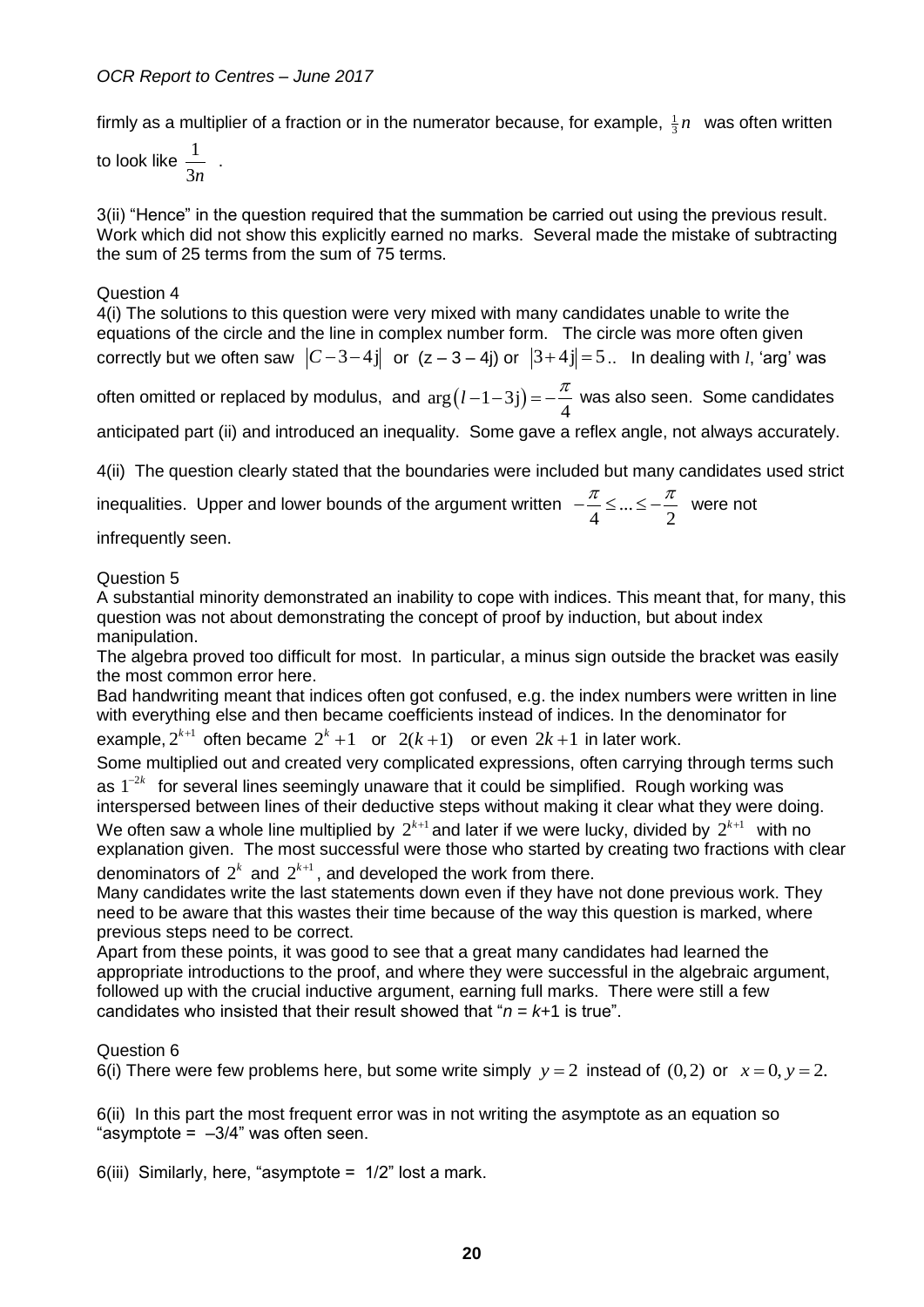6(iv) A common error in drawing the graph was to have the right hand part of the curve approach the  $y = \frac{1}{2}$  asymptote from below.

Many candidates lost a mark because they did not clearly demonstrate that they knew how the right hand part of the curve behaved. They tried to cross the asymptote and at the same time move parallel to it so that there was no indication of a turning point followed by a point of inflection. Too many candidates believe that a "sketch" can be as roughly drawn as they like. It would be good to see a ruler used for the axes. The curve and the scales cannot be exact, which is why all the intercepts must be labelled, likewise the asymptotes. Some candidates omitted some or all of these, in particular the labelling at ½ on the y-axis, where the line itself was not labelled. That said, many excellent sketches were seen with all salient points and asymptotes clearly shown.

6(v) Most candidates answered this part well. There were the usual errors with inequality signs the wrong way round, using '<' instead of '  $\leq$  ' or using 'y' as the variable instead of x. Trying to save time or space by writing  $\,\,-\sqrt{6}\geq\!x\!\geq\!\sqrt{6}\,\,$  resulted in a careless loss of 2 marks.

#### Question 7

7(a) This part was answered very well by those who used the substitution  $x = w/3$  with most going on to gain all 5 marks. Marks were usually lost either by forgetting to multiply the numerical term by 27 or by forgetting to equate the expression to zero.

The candidates who used the sums and products of roots fared less well, one of the reasons being that there was more opportunity to go wrong. Sign errors were common and so "sum of roots = - 1/2" was often seen as was "product of roots = 1". Also some who correctly had the values 1/2 , 2 and –1 then went on to multiply all of these by 3 rather than by 3, 9 and 27 respectively. The signs had again to be carefully considered when transferring the new coefficients into the new equation.

7 (b) (i) Nearly all candidates were able to gain 2 marks by writing  $3a = -p$  or an equivalent.

Very rarely the sum of the roots was equated to  $p$  not to  $-p$ .

A variety of methods were used. Those that went on with the simpler substitution ' $x = -p/3$ ' usually gained the next 2 marks with little trouble.

Many did not realise that this was the simplest method and instead derived expressions for  $q$  and  $r$  in terms of  $a$  and  $\lambda$ . . They then substituted these values into the given expression and showed that all of the terms cancelled out. There was more scope for error using this method and it was more time consuming. Again the sign errors cropped up in the expression for *r* with many writing  $r = a^3 - a\lambda^2$  instead of the correct version  $-r = a^3 - a\lambda^2$  . After substitution, another source of error was over hasty simplification of the expression, with several multiplications of minus signs required. Very often the errors cancelled out to obtain a "correct" result, but the explanation mark was given for a solution "without wrong working".

It is worth pointing out that while the first method of substituting a root into an equation gives an expression equal to zero straight away, in the second method, using the given expression as the starting point, this equality to zero should not be claimed before the analysis demonstrates that zero results.

7 (b) (ii) In a few cases it appeared that candidates believed that the cubic equation in part (a) was relevant in part (b). Throughout part (b) there was a commonly seen change of notation with  $\alpha$ appearing consistently instead of *a*. Indeed *a* was here sometimes confused with the coefficient of  $x^3$ , giving  $a = 1$ . Most candidates used  $p = -6$  to obtain  $a$ . They then obtained a quadratic equation for  $\lambda$  using either the value of  $q$  and the sum of the root products in pairs, or using the product of the roots after calculating r. When solving  $\lambda^2 = -25$ , most candidates gave 5j as their solution rather than  $\pm 5$  j. Fortunately both were then used in giving the complex roots. Many candidates could not believe that the other two roots would involve complex numbers and ignored their negative  $\lambda^2$ . Some of the solutions offered found r from the earlier result and produced a cubic equation. It was expected that candidates would demonstrate their ability to solve this, rather than resorting to a calculator.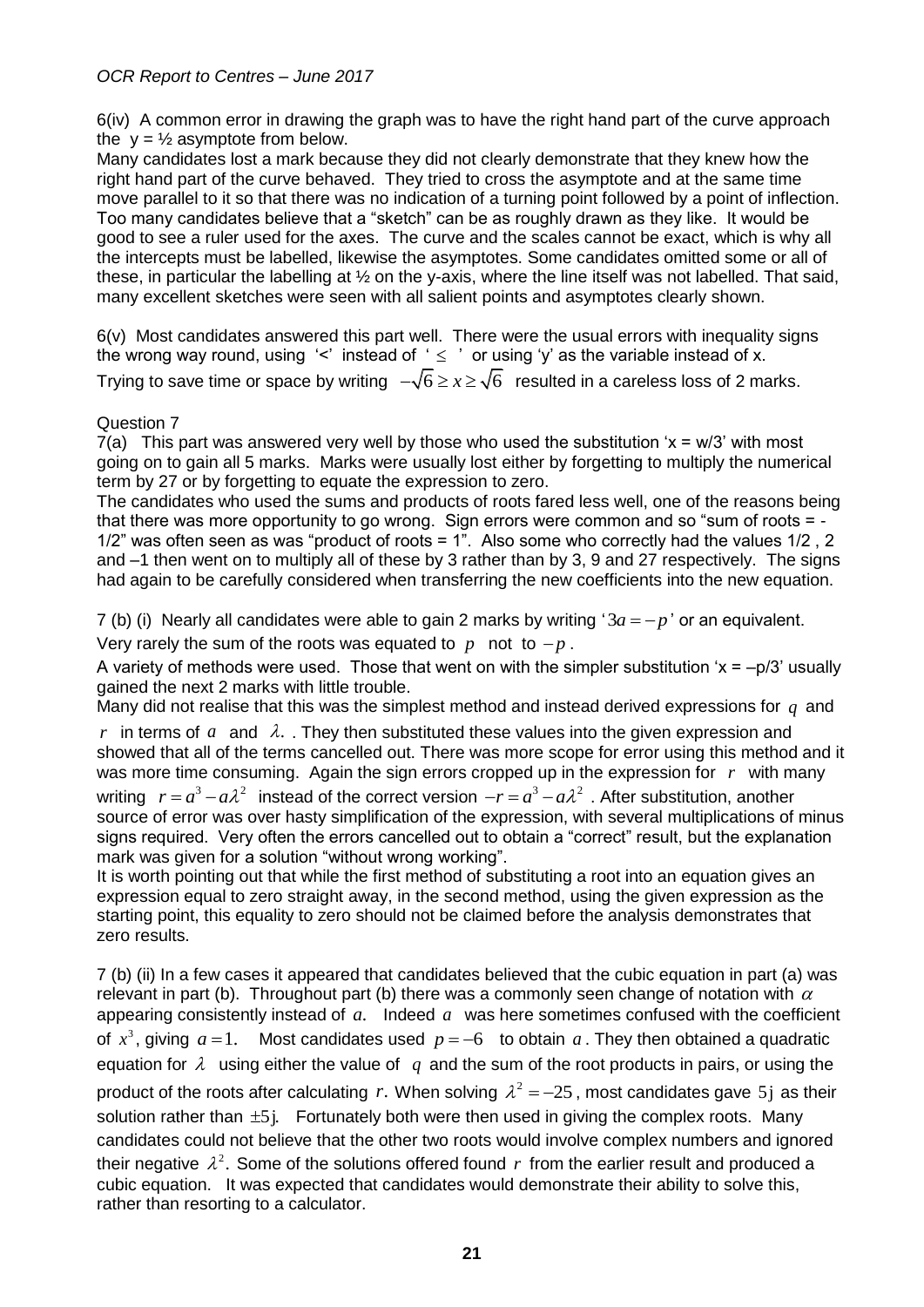Question 8

8(i) Plenty of correct answers were seen. Most recognised that the matrix represented a rotation. There was confusion over the amount. Many candidates described the rotation as  $60^{\circ}$ anticlockwise, while several thought that the angle was  $30^{\circ}$ . A few chose 45° or even 90°. Many unfortunately failed to specify the centre of the rotation.

8(ii) Many candidates seemed unaware that in order to prove that matrices are not equal it is sufficient to demonstrate that two corresponding elements are not equal. They wasted valuable time completely evaluating both products **PR** and **RP**, which was by no means straightforward. Incorrect matrix products were common, but the marking for this was generous. A common error was to calculate 2 corresponding elements and then state that because these two elements were different then the matrix multiplication was not commutative. 'Unequal elements, so not commutative' was insufficient. 'Unequal elements, so that **PR** is not the same as **RP'** on the other hand shows the meaning of "multiplication of **P** and **R** is not commutative". The candidates who had found the full matrix product in each case usually achieved this explanation mark, a tradeoff for the time spent!

8(iii) Most candidates knew that **R** was equal to QP. About half the candidates then aimed to use **P**<sup>-1</sup> and the other half set up equations involving the unknown elements of **Q**. The former group very often went on to calculate  $P^{-1}R$  instead of  $RP^{-1}$ . A method mark was available for the multiplication either way, but not for some candidates who thought that **R**<sup>-1</sup> was involved. The equations set up by the second group were usually solved successfully. Many candidates did not realise that the rational and irrational parts could in this instance be easily separated.

8(iv) Many candidates knew that the determinant supplied the scale factor for the area. Candidates who clearly stated a value for their determinant and used this as the multiplier for the area 4 earned at least one mark. If their matrix **Q** was correct, and their new area correct, they earned both the marks. If the determinant was not clearly stated, a correct **Q** and correct new area earned both the marks, but anything else did not.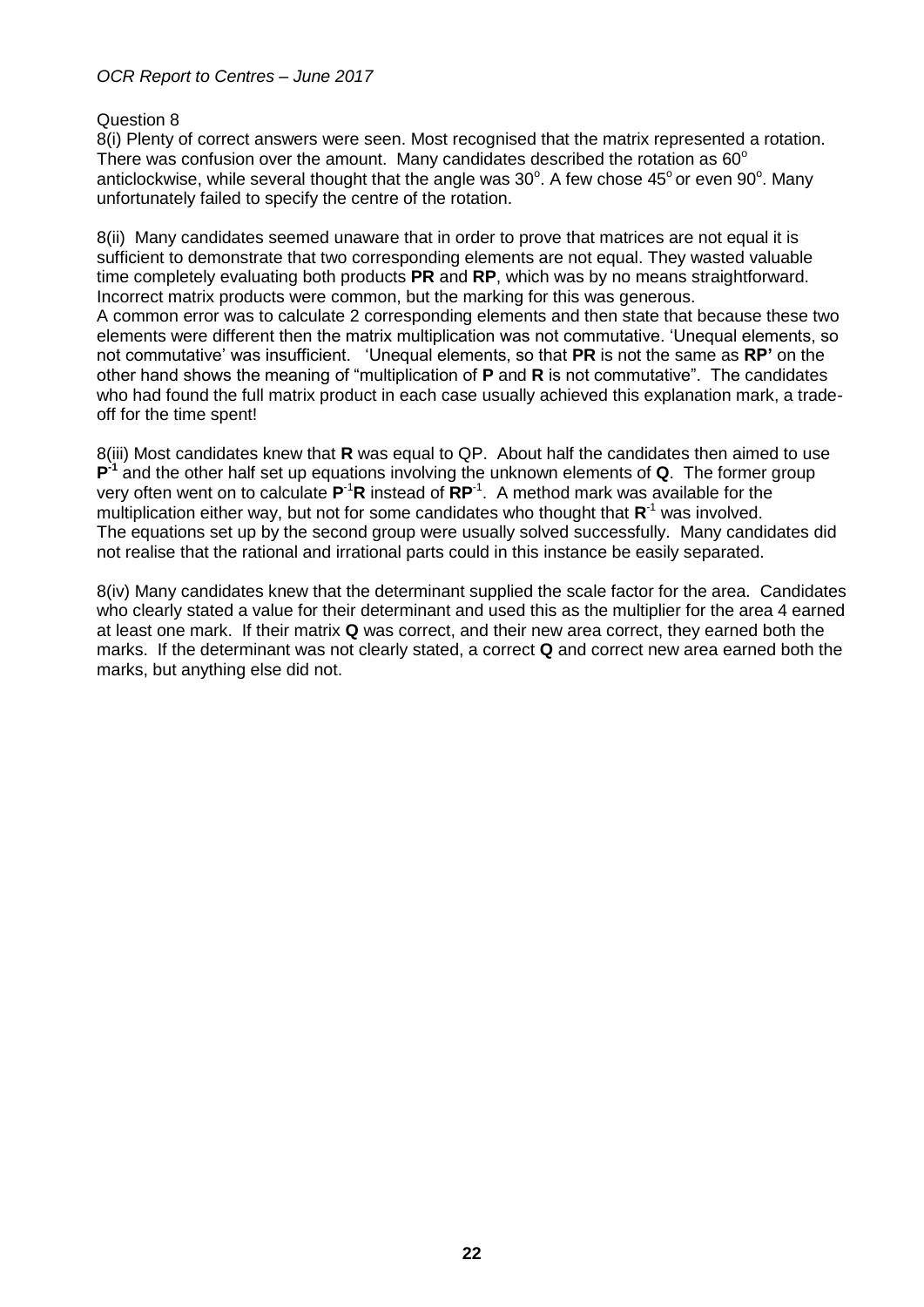## <span id="page-22-0"></span>**4756 Further Methods for Advanced Mathematics (FP2)**

### **General Comments:**

Most candidates were able to demonstrate a good understanding of the topics being examined. The marks were generally high with a fair number achieving full marks. Q.1 (on calculus) and Q.3 (on matrices) were answered somewhat better than Q.2 (on complex numbers) and Q.4 (on hyperbolic functions).

#### **Comments on Individual Questions:**

- Q.1(a)(i) Most candidates differentiated the equation correctly. Relating dy/dx to  $1/(a^2 + x^2)$ caused some difficulty, and the factor *a* was often missing.
- Q.1(a)(ii) Most candidates substituted  $x = r \cos \theta$  and  $y = r \sin \theta$  and obtained  $r^2$  = 36/(9cos<sup>2</sup> $\theta$  + 4sin<sup>2</sup> $\theta$ ). However, many then just put this equal to the given answer without explanation, and this lost a mark. As the answer is given on the question paper, each step should be fully justified.
- Q.1(a)(iii) Most candidates wrote down a correct integral expression for the required area; the factor ½ was sometimes omitted, and a square root sometimes introduced. The procedure for integration by substitution was well understood and the given result was very often obtained convincingly.
- Q.1(b) Candidates who differentiated f(*x*) twice usually obtained the correct series. Many started by replacing x with  $(1 + x)$  in the standard series for arctan(x), but this did not achieve anything useful.
- Q.2(a) Almost all candidates recognised that *C* + j*S* was a geometric series and could write down its sum to infinity. This earned 4 marks out of the 9, however many candidates made no progress beyond this. Those who understood how to realise the denominator were usually able to complete this part.
- Q.2(b)(i) Most of the Argand diagrams were correct. Reasons for not gaining full credit included not labelling the points, or showing symmetry in the imaginary axis instead of the real axis.
- Q.2(b)(ii) This was generally well done, using either the polar form or the Cartesian form for *z<sup>1</sup>* and  $z_2$ . Some unfortunately used  $a \pm ib$  and then became confused over the meaning of *a*.
- Q.2(b)(iii) The value of *γ* was usually given correctly.
- Q.2(b)(iv) The argument was usually given correctly, but the modulus was quite often given as 1 or 1/3 instead of 3. This part was omitted by about 10% of the candidates.
- Q.2(b)(v) This part caused quite a lot of difficulty, and was omitted by about 15% of candidates. It was necessary to use the fact that triangle OAB was equilateral to obtain the argument of *z<sup>1</sup>* as *π*/6, but many candidates gave *π*/3 instead, and some tried to answer the question without finding a value for the argument of *z1*.
- Q.3(a)(i) Almost all candidates successfully found the value of *k* making the determinant equal to zero.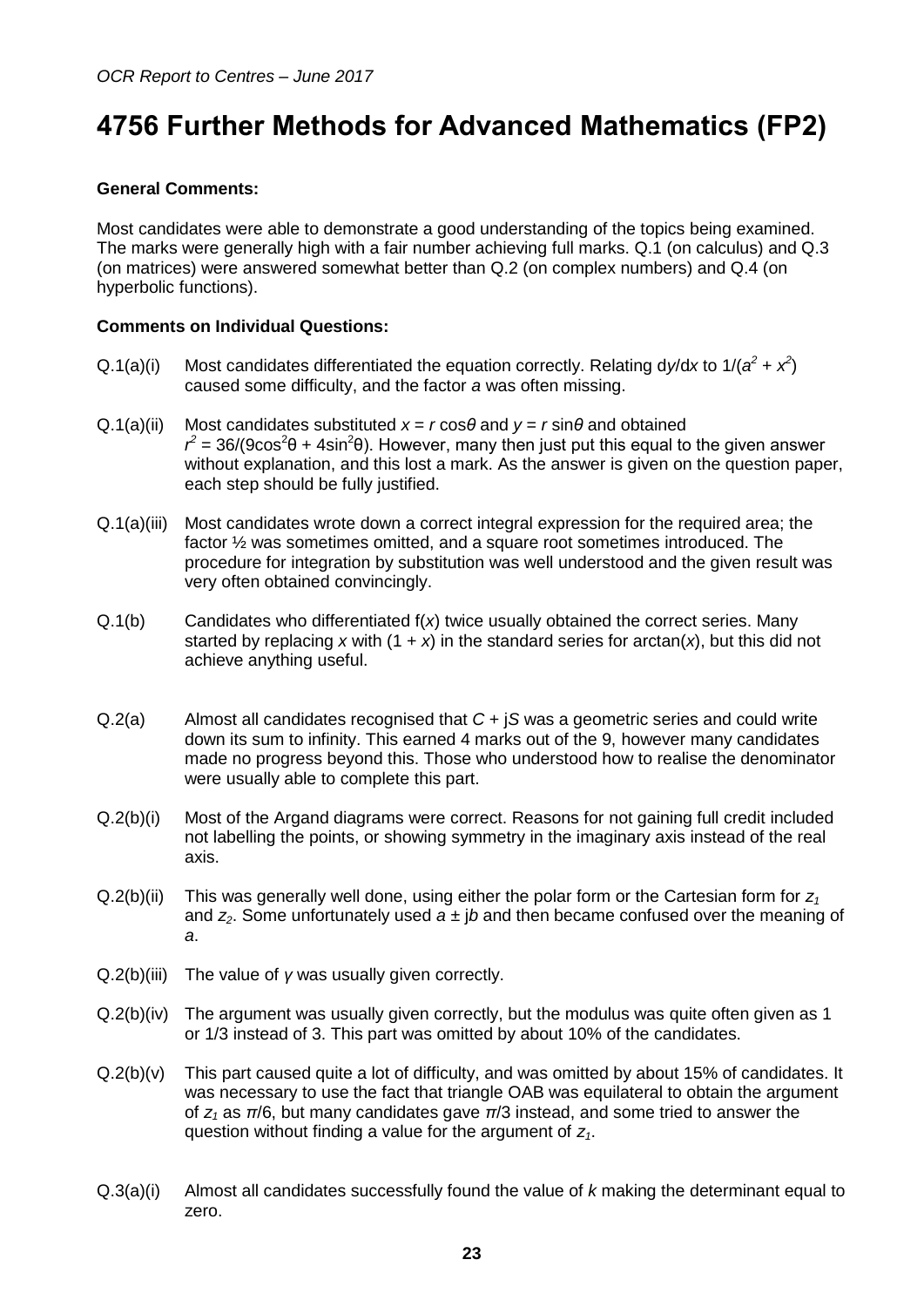- Q.3(a)(ii) The method for finding the inverse of a 3 x 3 matrix was very well understood, although there were quite a few careless slips.
- Q.3(b)(i) Almost all candidates knew how to find the eigenvalues and corresponding eigenvectors, and the work was usually completed accurately.
- Q.3(b)(ii) Almost all candidates understood how **P** and **D** are related to the eigenvectors and eigenvalues.
- Q.3(b)(iii) Most candidates understood how to find Q<sup>n</sup>, and the given result was usually obtained convincingly.
- Q.4(i) This was generally well answered.
- Q.4(ii) The logarithmic form for artanh(*x*) was very often derived confidently by converting  $x = \tanh(y)$  into exponential form. Some candidates used the quadratic formula to obtain  $e^y$  from the equation  $(1 - x)e^{2y} - (1 + x) = 0$  resulting in unnecessarily complicated working. The condition |*x*| < 1 was quite often omitted, or given wrongly, despite being printed in the formula book.
- Q.4(iii) The usual approach was to use the identity in part (i) to form a quadratic equation for  $tanh(x)$ , then use the result of part (ii) to convert the two values of x into logarithmic form. This was very often completed accurately. Another approach was to convert the equation into exponential form, which gave a quadratic equation for e<sup>2x</sup>; but this tended to be less successful.
- Q.4(iv) About 10% of the candidates omitted this part, and many others could not make significant progress. Those who wrote the expression to be integrated as  $cosh(x)/(sinh(x) - 1)$  usually carried on to obtain the correct answer.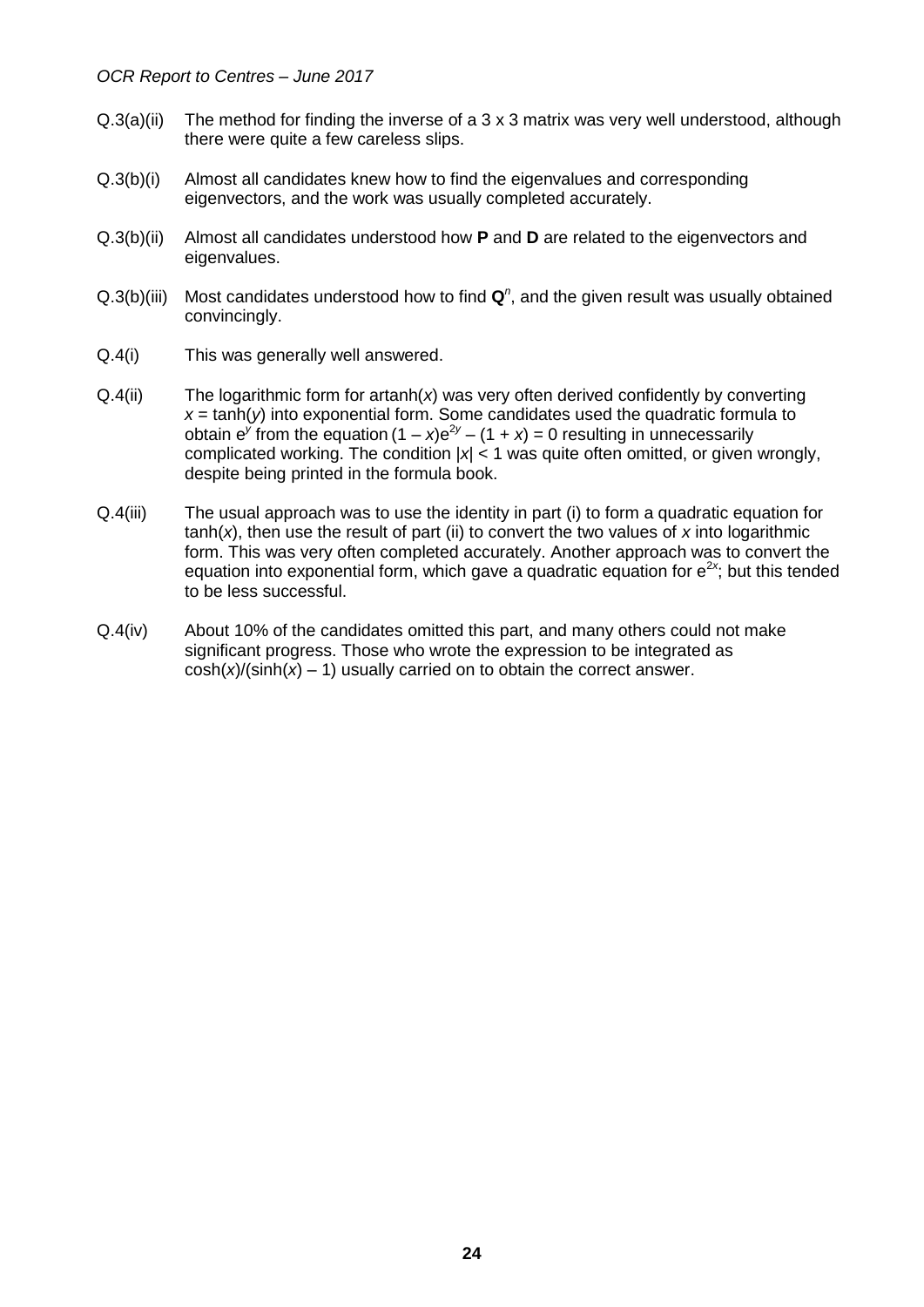## <span id="page-24-0"></span>**4757 Further Applications of Advanced Mathematics (FP3)**

### **General Comments:**

The work on this paper was generally of a high standard, with most candidates producing substantial attempts at all three of their chosen questions. Q.1 (on vectors) was the most popular question, chosen by over three quarters of the candidates. Q.2 (on multi-variable calculus) and Q.4 (on groups) were each chosen by about 70% of candidates; and Q.5 (on Markov chains) was chosen by about 60% of the candidates. The least popular question was Q.3 (on differential geometry), which was chosen by fewer than a quarter of the candidates.

#### **Comments on Individual Questions:**

- Q.1(i) This was very well answered, with most candidates using the standard formula involving the magnitude of a vector product. Some used the alternative method of finding when the vector from A to a general point on CD was perpendicular to CD.
- Q.1(ii) Most candidates knew how to find the shortest distance between the two lines, almost always using a scalar triple product.
- Q.1(iii) Candidates used a variety of methods to find the points where the shortest distance occurred. Some applied scalar products of the general chord with the directions of the two lines to obtain two simultaneous equations. Some put the general chord parallel to the common perpendicular, which had already been found in part (ii). Another approach was to take the general point on one line and put its shortest distance from the other line equal to  $\sqrt{26}$ , applying the formula from part (i). The proportion of candidates who obtained the correct two points P and Q was very high. Some candidates tried putting the length of the general chord equal to  $\sqrt{26}$ , but the resulting equation proved much too difficult to solve.
- Q.1(iv) Most candidates were able to explain this satisfactorily, for example by stating that A and P are different points, so the distance from A is not the shortest distance.
- Q.1(v) This was very well answered. Most candidates gave the Cartesian equation of the plane, but of course any standard equation (such as the vector equation involving two parameters) was equally acceptable.
- Q.1(vi) Almost all candidates quoted a correct formula for the volume of a tetrahedron, as one sixth of the scalar triple product of three edge vectors, and this was very often evaluated accurately. Candidates who had not found P in part (iii) usually gave up without doing any calculations, although they could have earned 2 marks by finding the vector product of any two edges; there was sufficient information in the question to find the volume without knowing the coordinates of P (the answer is the same wherever P is on the line AB).

Q.2(i)(A) The partial derivatives were almost always found correctly, and shown to be zero at the origin. Many candidates omitted to verify that the origin was on the surface.

Q.2(i)(B) Here candidates were expected to explain why  $(x^2 + y^2)(x + 1)$  is positive for all sufficiently small values of *x* and *y*, and deduce that the origin is a minimum point on the surface. Many considered only the sections given by  $x = 0$  and  $y = 0$ , which is not enough to establish that it is a minimum. Some simply substituted in a few numerical values.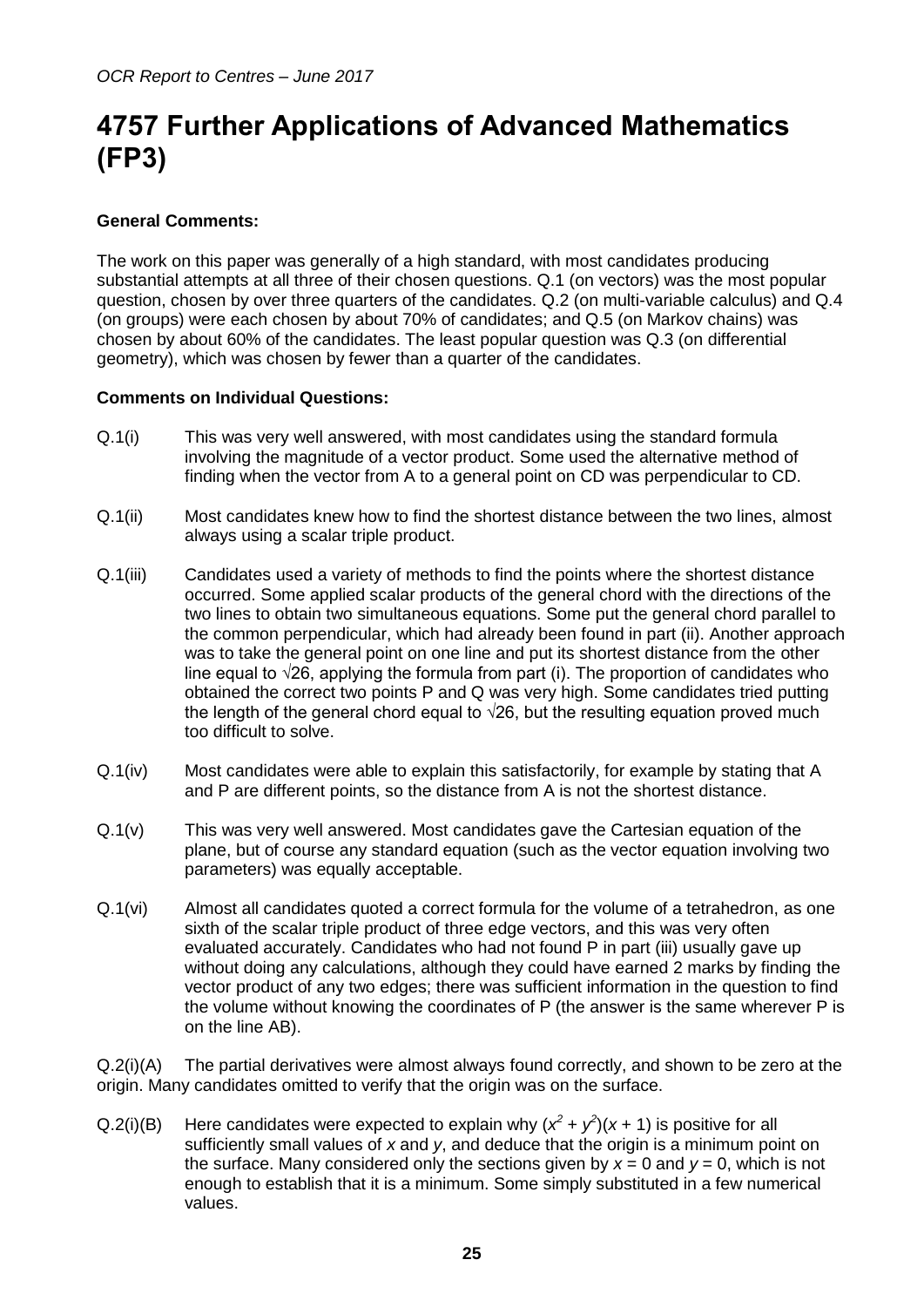- Q.2(ii)(A) This was well answered, with most candidates finding the additional stationary point and showing that there are no others.
- Q.2(ii)(B) There were very many good solutions here, in which the sections corresponding to *x* = −2/3 and *y* = 0 were each found and suitably investigated. Some candidates used other valid methods (such as numerical investigation) to show that the point is neither a maximum nor a minimum, but unless these referred explicitly to sections of the surface they did not earn any marks.
- Q.2(iii) Most candidates answered this correctly.
- Q.2(iv) Most candidates found the equation of the tangent plane correctly; although some gave the equation of the normal line instead.
- $Q.3(i)(A)$  Almost every candidate showed that  $\theta = 0$  gave the origin.
- Q.3(i)(B) The formula for finding the arc length was well known, and the given result was very often obtained correctly and efficiently. However, a significant number did not make any attempt to use half-angle formulae to simplify the integral, and they were unable to earn more than one mark.
- Q.3(ii) Most candidates wrote down a correct integral expression for the curved surface area. Further progress required the use of half-angle formulae to obtain an integrable form; this was often completed elegantly, but sometimes the integral was split into two terms, followed by very lengthy, though ultimately successful, manipulation.
- Q.3(iii)(A) This was often answered correctly. Success again depended on the use of half-angle formulae, in this case to obtain the result d*y*/d*x* = tan(½*θ*), leading to *ψ* = ½*θ*.
- Q.3(iii)(B) The radius of curvature was usually found correctly, either by differentiating the intrinsic equation, or by using the formula involving first and second derivatives of the parametric equations. Finding the unit normal vector, and obtaining the centre of curvature, were also well understood and quite often completed accurately.
- Q.4(a)(i) Almost every candidate gave the correct identity element.
- Q.4(a)(ii) The orders of the elements were almost always given correctly.
- Q.4(a)(iii) The inverses were usually given correctly, although some candidates stated that the identity element does not have an inverse.
- Q.4(a)(iv) Most candidates could explain why the group *G* was cyclic.
- Q.4(a)(v) Most candidates gave the two non-trivial subgroups correctly, although quite a few included an extra 'subgroup' consisting of *e, b* and *d* (where in fact *b* and *d* were generators of the whole group *G*). Some candidates just quoted Lagrange's theorem; this was not sufficient to earn the mark for a comment unless it was applied to the group *G*.
- Q.4(a)(vi) Most candidates gave a correct isomorphism. Those who considered powers of generators of the two groups, or wrote out the composition table for *F*, could be confident that their answer was correct. Many candidates just considered the orders of the elements, but this by itself does not guarantee to pair up the elements correctly.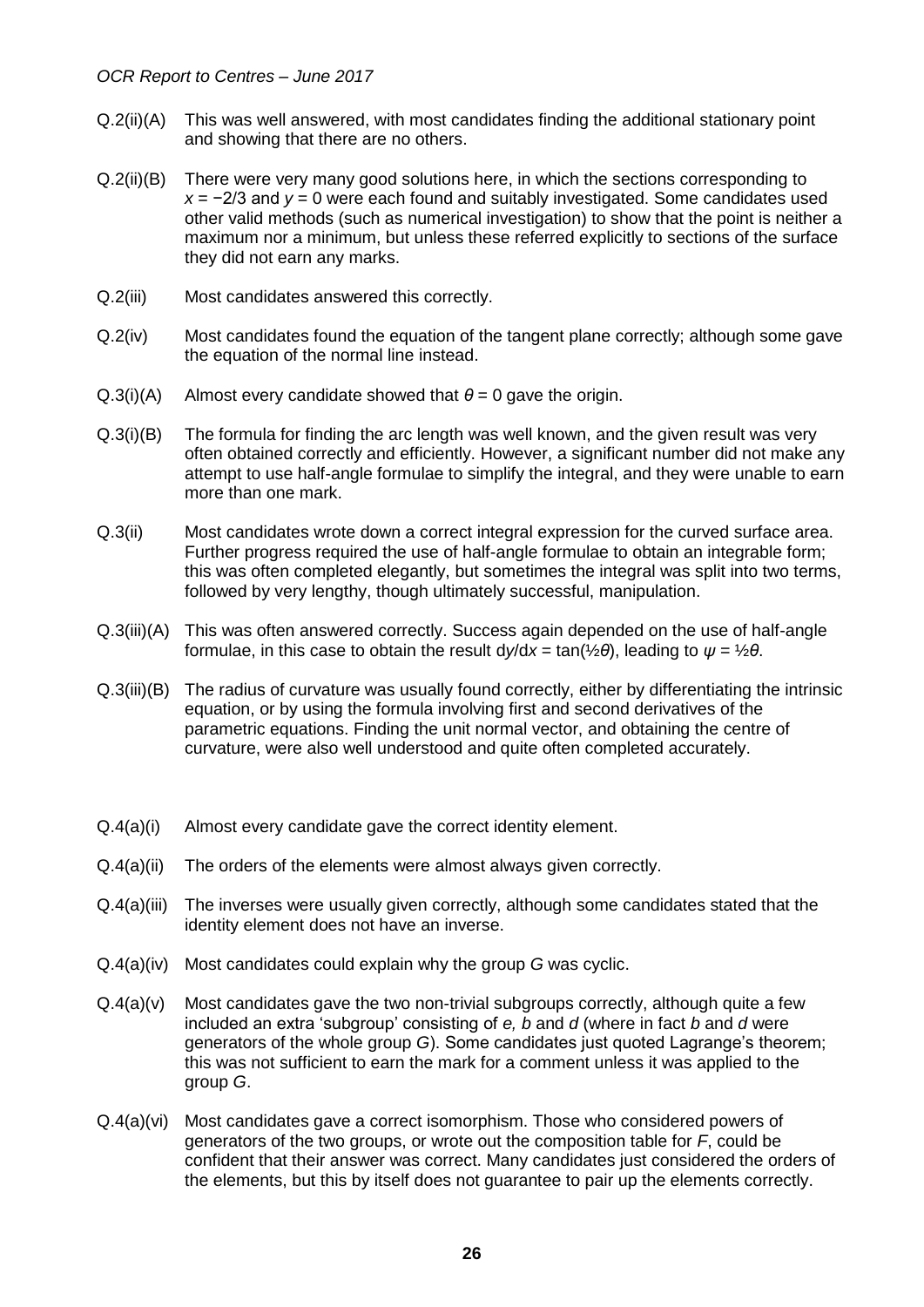- Q.4(b)(i) Most candidates correctly gave the order of the group *H* as 30. The most common incorrect answer given was 15.
- Q.4(b)(ii) Most candidates considered powers of *ab* and correctly showed that this element had order 6. Some thought that it was sufficient just to show that (*ab*) 6 = *e*.
- Q.4(b)(iii) A good proportion of candidates identified *abc* as an element of order 30, which therefore generated the cyclic group *H*.
- Q.5(i) Most candidates explained how the 1/3 and 2/3 referred to the probabilities of losing or gaining a ball, but many did not explain what the zeros meant. Most assumed that the columns represented the states of having 0, 1, 2, 3 balls in A from left to right; and others assumed that it was 3, 2, 1, 0. Both these interpretations worked equally well.
- Q.5(ii) The expected definition was a state from which the next state is certain (and not the same). Variations which applied to this example (such as a state from which the system always returns to its previous state) were also accepted. The states of having 0 balls and 3 balls were usually correctly identified as the reflecting barriers.
- Q.5(iii) The two powers of **M** were almost always given correctly.
- Q.5(iv) The limiting values were usually given correctly.
- Q.5(v) A variety of methods were used to find the equilibrium probabilities. Some solved **Mp** = **p**, others applied the limiting matrices found in part (iv) to an initial condition in which all four states had probability 1/4, and others found the 'average' of the two limiting matrices. Some candidates gave probabilities (usually 0.25, 0.75, 0.75, 0.25) which did not add up to one.
- Q.5(vi) Most candidates stated that it was impossible for the system to be in the same state. This was usually explained by the zeros in the main diagonal of **M** 3 , but some gave a convincing argument based on the context (such as whether the number of balls in A was odd or even).
- Q.5(vii) This was well understood, with most candidates giving the correct transition matrix.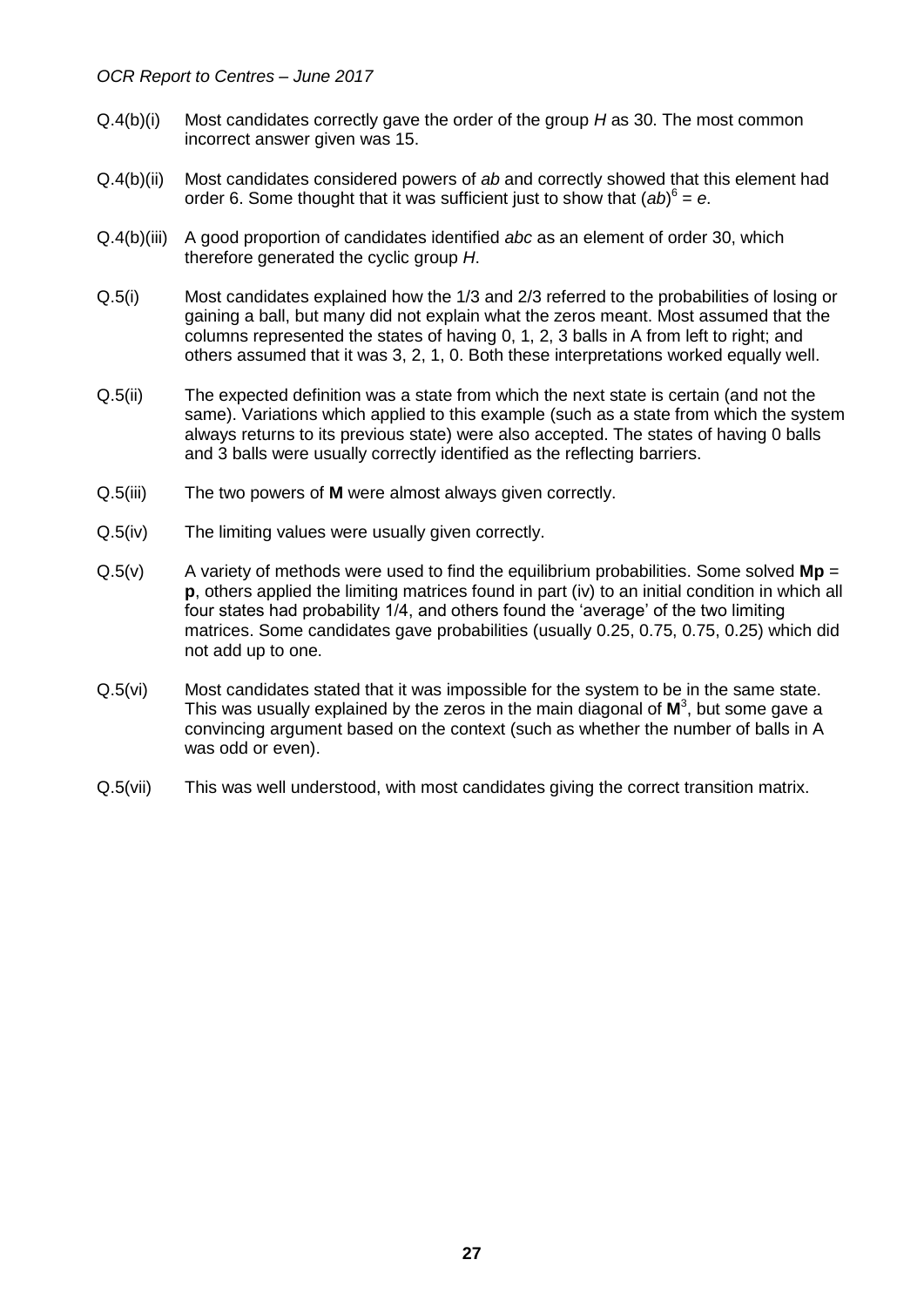## <span id="page-27-0"></span>**4758 Differential Equations (Written Examination)**

## **General Comments:**

Candidates performed well on this paper and the majority of the responses were of a high standard. The level of accuracy displayed by most candidates was commendable. The methods required to solve the second order differential equations in Questions 1 and 4 were known by almost all candidates and these two questions were attempted by the majority of the candidates. Question 3 was the least popular question. Very few candidates attempted more than three questions.

#### **Comments on Individual Questions:**

Question No. 1

Second order linear differential equations

- **(i)** All candidates were familiar with the method of solution required in this part and there were very few arithmetical errors.
- **(ii)** A common error in this part was to interpret the condition "the particle is initially at rest" as meaning that the particle was initially at the origin.
- **(iii)** Almost all candidates noted that for large values of *t* the exponential term in the solution to part (ii) tended to zero, leaving a trigonometric expression.
- **(iv)** Very few candidates spotted the connection between this part and the previous parts of the question. Most candidates worked from scratch, finding a new auxiliary equation and complementary function. The only errors that occurred were arithmetical or algebraic in solving the simultaneous equations involving *k*.
- **(v)** A significant number of candidates did not provide a convincing explanation. It was necessary to highlight the coefficient, 3*k* + 6, of the exponential term with a positive power and use the positivity of *k* to show that this coefficient was never zero.

Question No. 2

First order differential equations

- **(a)** Almost all candidates recognised that the given differential equation required the application of the separation of variables method. A pleasing number went on to use partial fractions to enable integration and worked with accuracy to find *v* in terms of *t*.
- **(b)(i)** Almost all candidates recognised that the given differential equation required the application of the integrating factor method and most began correctly by dividing through by *x*, the coefficient of  $\frac{d}{dx}$ d *y x* . Most candidates found the correct integrating factor and worked through accurately to find the particular solution.
- **(ii)** This part was well-answered.
- **(iii)** The majority of candidates stated the values that were requested and then used them to produce a good sketch.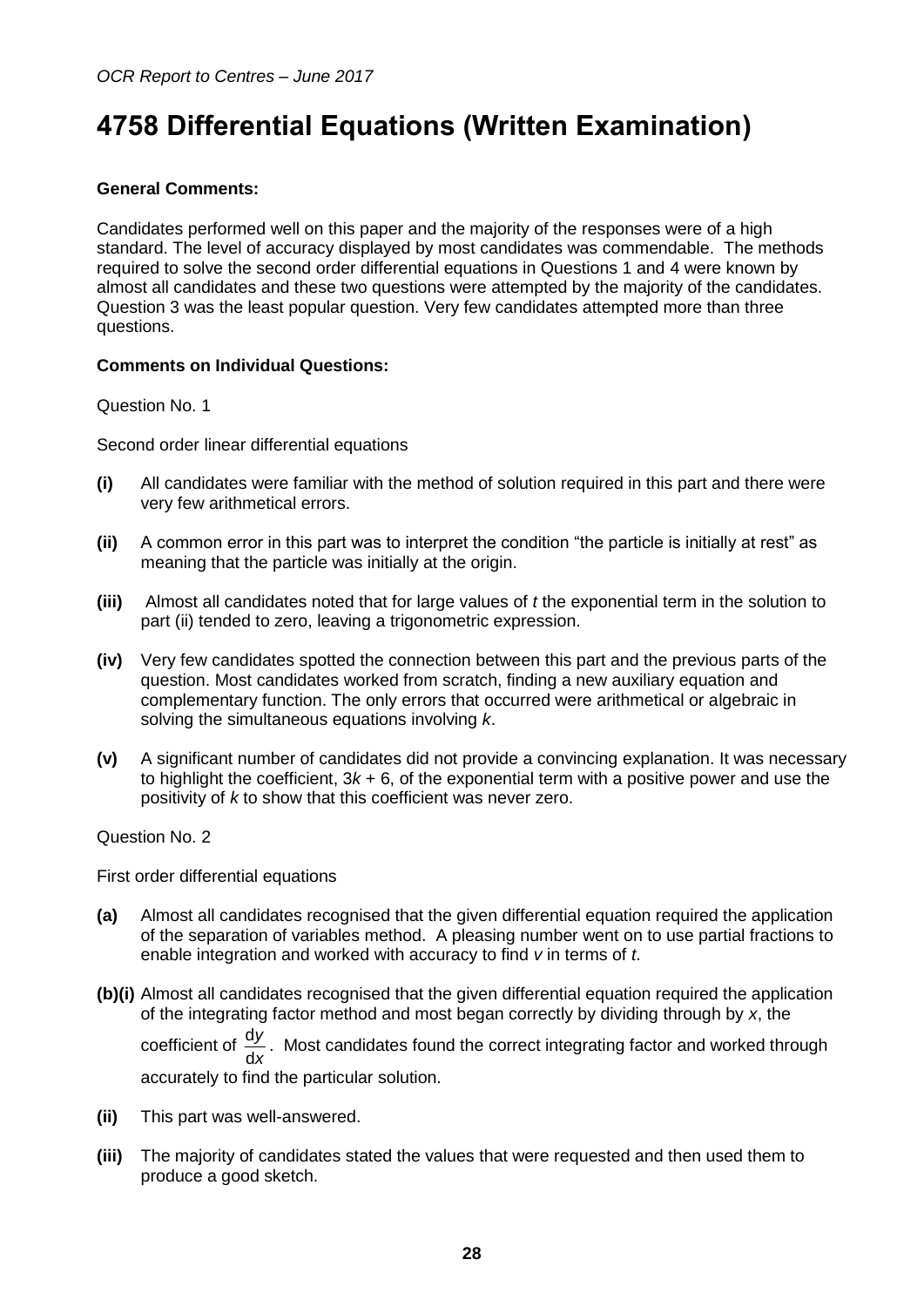Question No. 3

First order differential equations

This was the least popular choice of question.

**(a)(i)** This was well-answered.

- **(ii)** Most candidates realised that the isoclines were circles, and were given credit in spite of the inaccuracy of their sketches. The tangent field sketches were less successful, often with only a couple of lines drawn on each of the circles. Candidates are advised to draw a good number of these lines, not least because it will help them in drawing solution curves.
- **(iii)** The solution curves were usually drawn well by those candidates who used their tangent fields from part (ii). A minority of candidates drew curves that had no connection with what they had already done.
- **(iv)** Almost all candidates obtained the correct estimate, and it was pleasing to see that their work was usually presented neatly in a table.
- **(v)** This was almost always correctly answered.
- **(b)(i)** Most candidates earned full marks in this part. The only errors were arithmetical slips in finding the particular integral.
- **(ii)** This was well-answered.
- **(iii)** This part discriminated well between the candidates. Some produced very convincing arguments for *y* being always positive, by expressing the quadratic term as a perfect square. Others looked at each term individually and rarely made any real progress. The sketch graphs were variable in quality. It is worth noting that in such requests for sketches candidates are not expected to do any extra calculations. They have been given or asked to find sufficient information for the sketch.

Question No. 4

Simultaneous second order linear differential equations

- **(i)** There were many excellent responses to this part and the majority of the candidates scored full marks.
- **(ii)** Almost all candidates gained the three method marks and the majority also gained the accuracy mark. The only errors were arithmetical.
- **(iii)** There were many good accurate solutions to this part. Some candidates had difficulty in knowing how to apply the condition "the population of species *Y* is *k* times the population of species *X* when *t* = 0." Other candidates made arithmetical and algebraic errors when solving their simultaneous equations.
- **(iv)** Most candidates realised that they needed to equate each of their expressions for *x* and *y* to zero and obtained at least the method marks.
- **(v)** The model used in this question only applied while species *X* and *Y* were competing for survival. A comment that acknowledged that the model was no longer valid when one species had died was required here.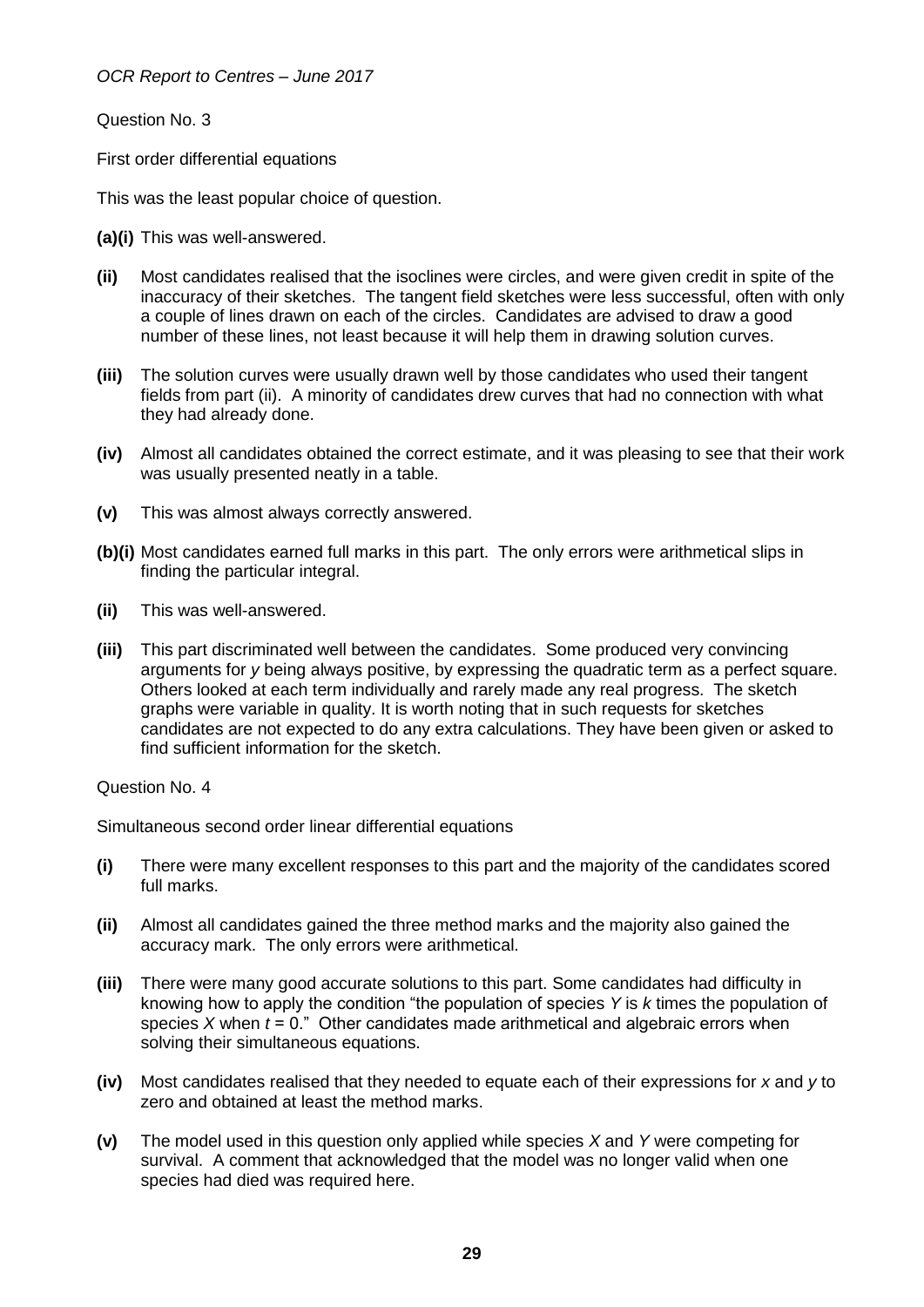## <span id="page-29-0"></span>**4761 Mechanics 1**

## **General**

This paper was answered with a pleasing level of confidence. Most candidates knew what techniques were appropriate to the various questions and were usually able to apply them. They had clearly been well prepared.

The majority of candidates were able to find questions that allowed them to show what they knew. There were also many candidates who scored highly across all the questions, even on the most demanding parts of the paper.

There was no evidence of candidates being under time pressure. Although there were some who did not complete the final question, they were almost entirely those who had not correctly completed all the previous questions.

#### **Individual questions**

#### **Sections A**

#### **1. Equilibrium of a block on a rough slope**

Part (i) of this question involved drawing a diagram for the forces acting on a block in equilibrium on a rough slope. While on the whole this was well answered, there were some surprising errors, such as showing the weight acting perpendicular to the slope or the normal reaction acting vertically. Some candidates showed the components of the weight as well as the weight itself; this is accepted if the components are presented differently from the other forces, for example using broken lines, but not if they all look the same.

In part (ii) candidates were required to use the given information to find the angle of the slope and the frictional force. Most did this successfully. However, the question asked for the angle to be given to the nearest degree and many lost a mark by giving it to some other level of accuracy.

#### **2. Using vectors to describe the flight of a bird**

This question was about vectors, using the context of the flight of a bird. The position vector of the bird was given in term of the time.

In part (i) candidates were asked about the velocity of the bird and this was well answered using vectors.

In part (ii), the time was to be found at which the bird had a given speed. This involved using a vector expression to form a scalar equation. Many candidates did not know how to go about this. Others obtained the right answer but their explanations were not always the most elegant. However there were very good answers written by some candidates.

In part (iii), candidates were asked to find the times when the bird was flying at an angle of  $45^{\circ}$  to the horizontal. Correct answers to this were somewhat uncommon. One common mistake was to equate the components of the position vector rather than the velocity; most of those who did use the velocity considered only the case when the bird was flying above the horizon and not when it was flying below it.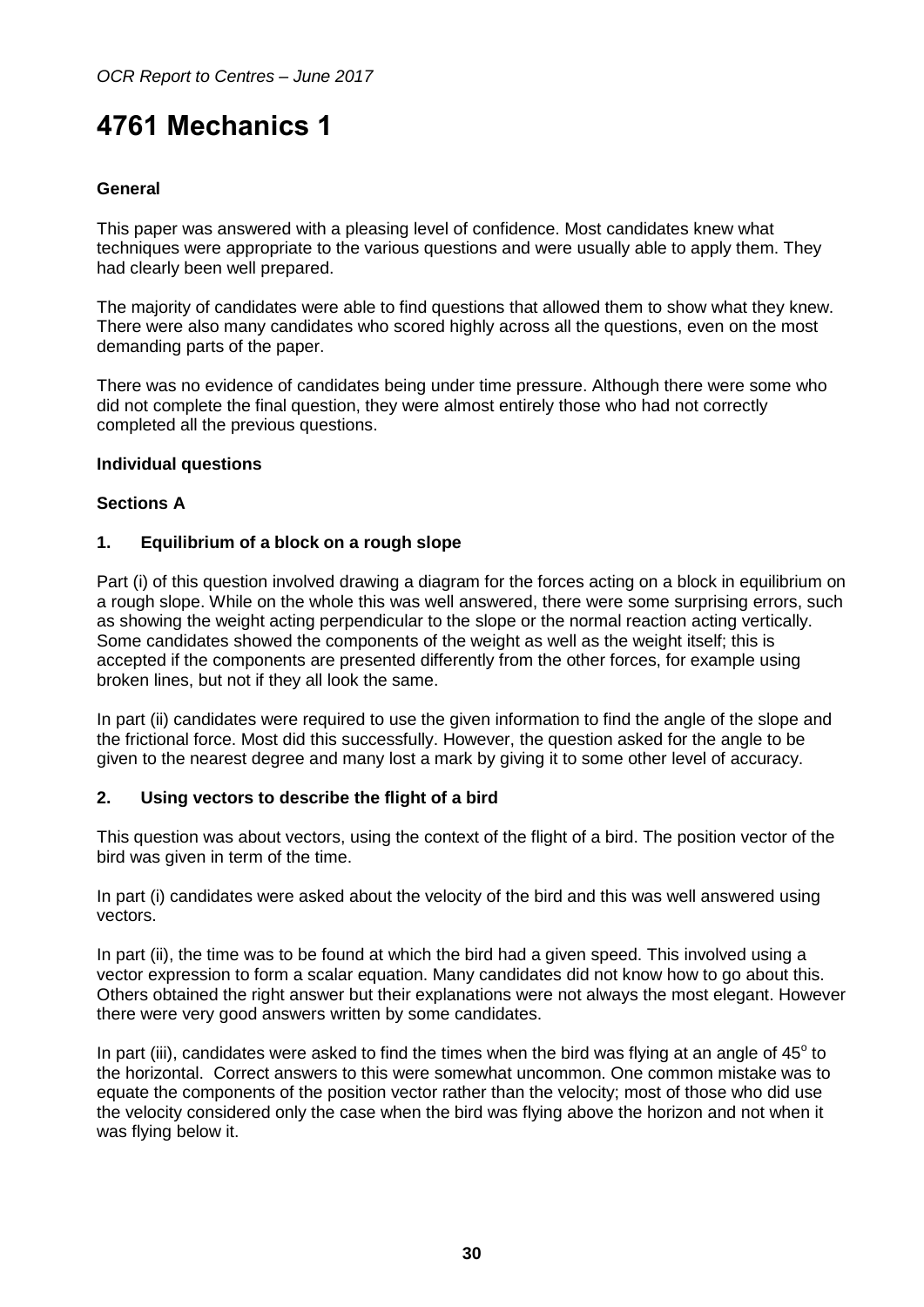## **3. Newton's 2nd law applied to the motion of a sledge**

In part (i) the forces acting on a sledge and its acceleration were given and the question asked for the force of resistance. This was answered correctly by nearly everyone.

In part (ii) candidates were asked to find the new acceleration and the percentage increase when the forces were applied in a different manner. Almost all found the new acceleration correctly but there were quite a lot of errors working out the percentage, for example using the wrong denominator and forgetting to subtract the original value. Teachers using this question in the classroom may like to compare the percentage increases in the forward force on the sledge (6.4%) and the acceleration (67.3%) and consider why there is such a large difference between them.

## **4. Particles connected by a string passing over a pulley**

Part (i) asked for force diagrams for the two connected particles, in this case blocks. A minority of candidates failed to get this right; the most common error was to mark different tensions for the different parts of the string.

Part (ii) followed on from part (i) with a request for the equations of motion of the two blocks. This was not universally well answered; sign errors were common.

In part (iii) the blocks were released and candidates were asked to find the time taken for one of them to reach the floor. This involved finding the acceleration of the system. Many, including those who has made mistakes in the earlier parts, did this using a whole system approach rather than working from the equations of motion.

#### **5. Constant acceleration formulae based on the motion of two cars**

This question involved the motion of two cars in parallel lanes on a road. One had constant acceleration and the other travelled at constant speed. One car was initially behind the other.

In part (i) candidates were asked to find the times when the cars were side by side. While there were many fully correct answers to this, there were also plenty of sign errors involving the 75 m difference in starting position. A few candidates did not realise that answering this question involved setting up an equation for the time *t*.

In part (ii) the question for the distance for which one particular car was ahead of the other. This was lower scoring than the other parts of the question.

In part (iii) they were asked to find the speed of one of the cars after it had travelled 400 m and this was very well answered, even by those who had made mistakes on earlier parts.

## **Section B**

#### **6. Modelling using the motion of a train**

This was the first of the two long questions. It was based on two different models for the motion of a train from rest to maximum speed. It involved both constant and variable acceleration. On the whole this question was well answered with many high marks.

Part (i) was based on a constant acceleration model. It was very well answered with most candidates obtaining all the five available marks. However, many candidates lost one mark by giving the acceleration to only one significant figure.

The question then moved on to a model with variable acceleration. Part (ii) required candidates to recognise that when the train reached maximum speed its acceleration is zero and so obtain a given value for the time taken. While most candidates were successful in this, a substantial number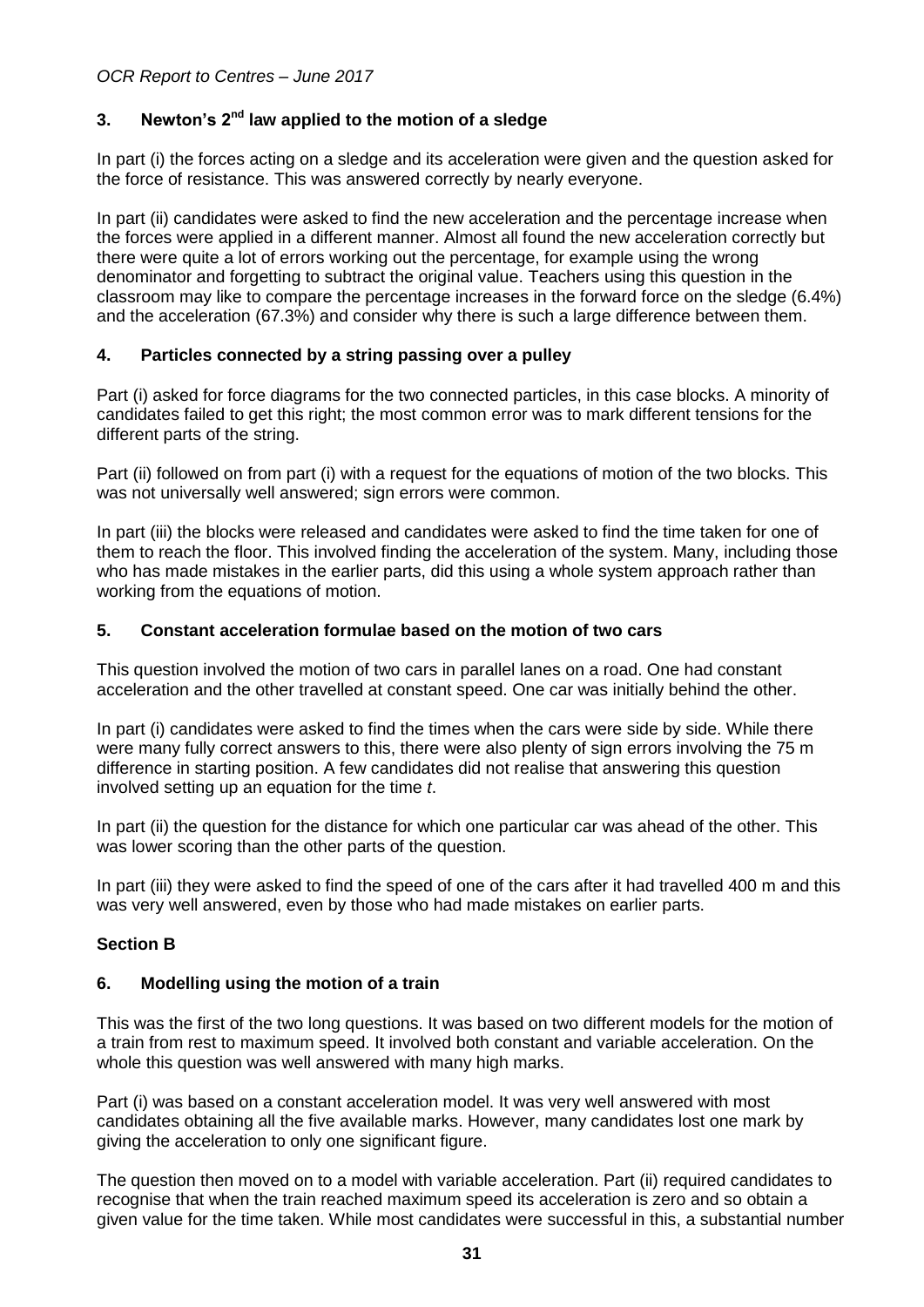did not recognise the significance of zero acceleration and tried other unsuccessful approaches, often involving a lot of fruitless work.

Part (iii) required candidates to integrate the acceleration to find the speed and then to integrate again to find the distance travelled by the train. Many candidates did not consider the constants of integration, or just declared them to be zero without any reason, and this was penalised.

In part (iv) candidates were expected to use the time given in part (ii) and their expression for the distance travelled from part (iii) to verify the distance the train had travelled in attaining maximum speed. Many knew just what to do and were successful. Some tried to do the question in reverse, substituting the distance and forming a quartic equation for the time; this was a viable approach and a few candidates realised that their equation could be written as a quadratic in  $f$  and went on to solve it.

The question continued to ask for the maximum speed and this was well answered, even by those who had not been successful with the distance.

The final part (v) required the two models to be shown on a speed-time graph. This produced a wide spread of marks. Most candidates knew what they were trying to do but made errors. Some lost a mark by not showing the motion after the train had reached maximum speed and many others drew a straight line rather than a curve for the variable acceleration model.

## **7. Projectiles**

This was the second of the two long questions. It was based on the context of tennis players serving. There were several points that candidates had to take into account: the ball was served from a given height; it had to pass over the net; it had to land in the service court. In addition the three players served with different speeds and at different angles to the horizontal. All of this meant that a significant amount of analysis was required and as a result some candidates were not successful on the later parts of the question.

In parts (i) to (iii) the serve was modelled as a projectile with given horizontal and vertical speeds. Most candidates were reasonably successful on all three parts: finding the speed and angle of projection in part (i), showing the ball passed over the net in part (ii) and finding out whether the ball landed in the service court in part (iii). The most common mistake was confusing horizontal and vertical components of the motion; there were also many sign errors.

In part (iv) a different player was serving, this time horizontally. The question asked candidates to find the range of possible values of the initial speed for the serve to land in the service court. This involved essentially the same work as parts (i) to (iii) although the situation was actually simpler with no vertical component of the initial velocity. However, no guidance was given and so candidates were required to analyse the situation; a substantial minority of candidates failed to do so and scored no marks. Among those candidates who did come to terms with the situation, some obtained both limits for the initial speed but many made a mistake with the lower limit, finding the minimum initial speed for the ball to reach the net without bouncing rather than to pass over the net.

In part (v) a third player served with initial direction below the horizontal. Only a minority of candidates scored any marks on this question and, among those who did, sign errors were quite common.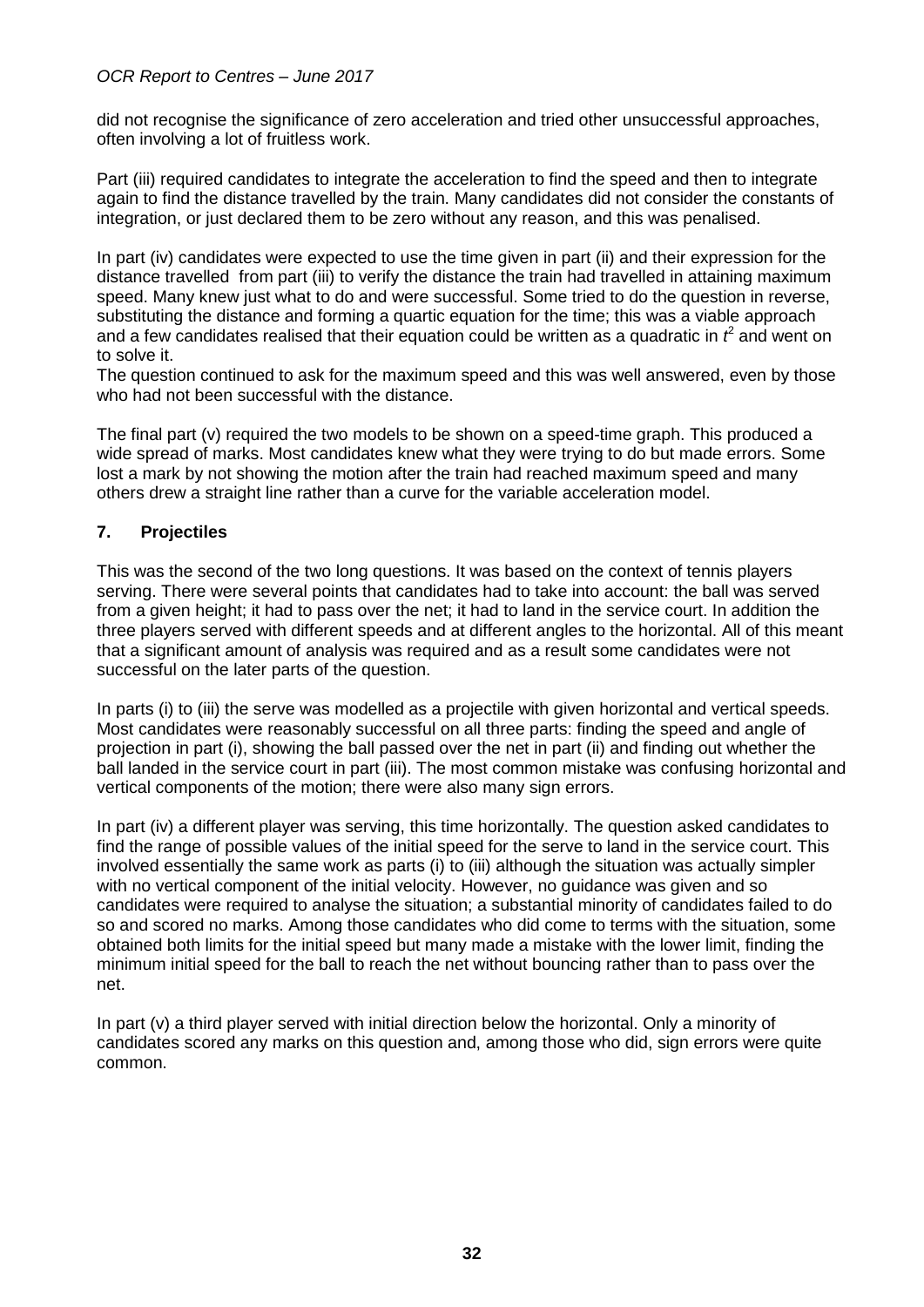## <span id="page-32-0"></span>**4762 Mechanics 2**

### **General Comments:**

The standard of the solutions presented by candidates was generally pleasing. Most candidates were able to make a reasonable attempt at most parts of the paper. There was some evidence that candidates felt rushed towards the end of the paper.

Candidates who were able to apply the appropriate mechanical principles to a problem were often hampered by their algebraic skills in being able to simplify and solve equations.

As always, candidates should be encouraged to draw clear and labelled diagrams and these are always appropriate when dealing with forces or velocities. A lot of potentially very good work was marred by sign errors that, perhaps, could have been avoided by having a clear diagram.

#### **Comments on Individual Questions:**

#### **Question No. 1**

#### Momentum and Impulse

- (i) Most candidates indicated that the momenta of the discs before the collision were equal and opposite, with a sum of zero. Many then simply quoted the result in the question, without any reference to the fact that the total momentum had to be conserved.
- (ii) Candidates were now on more familiar territory and they showed that they were able to write down equations using the principle of conservation of linear momentum and Newton's experimental law. A minority of candidates made sign errors in one or other of these equations.

Some candidates ignored the first part of the request, and used the information it conveyed about the speed of A to find the speed of B.

- (iii) Candidates often seemed confused about directions and signs in their calculations. Drawing a diagram may have helped candidates avoid errors here.
- (iv) Many candidates made a good attempt at this question which tested their ability to decide upon a strategy for solution. A number of different approaches were seen, some using the individual speeds, distances and times for each of the discs and some using relative speeds and distances.
- (v) There were some neat and concise correct solutions to this problem. Most candidates were able to state that the angle between the new direction of motion and the barrier was  $90^{\circ} - \alpha$ . The next step was to use Newton's experimental law and the principle of conservation of momentum to find the connection between the components of the speeds before and after the collision. This leads to another connection between the angles:  $\tan \beta = \frac{1}{2}$  $\frac{1}{3}$ tan  $\alpha$ . Some candidates quoted this result without proof, and that was acceptable. The final two marks were awarded for combining these connections between the angles and finding  $\alpha$ . A significant minority of candidates were not able to do this convincingly.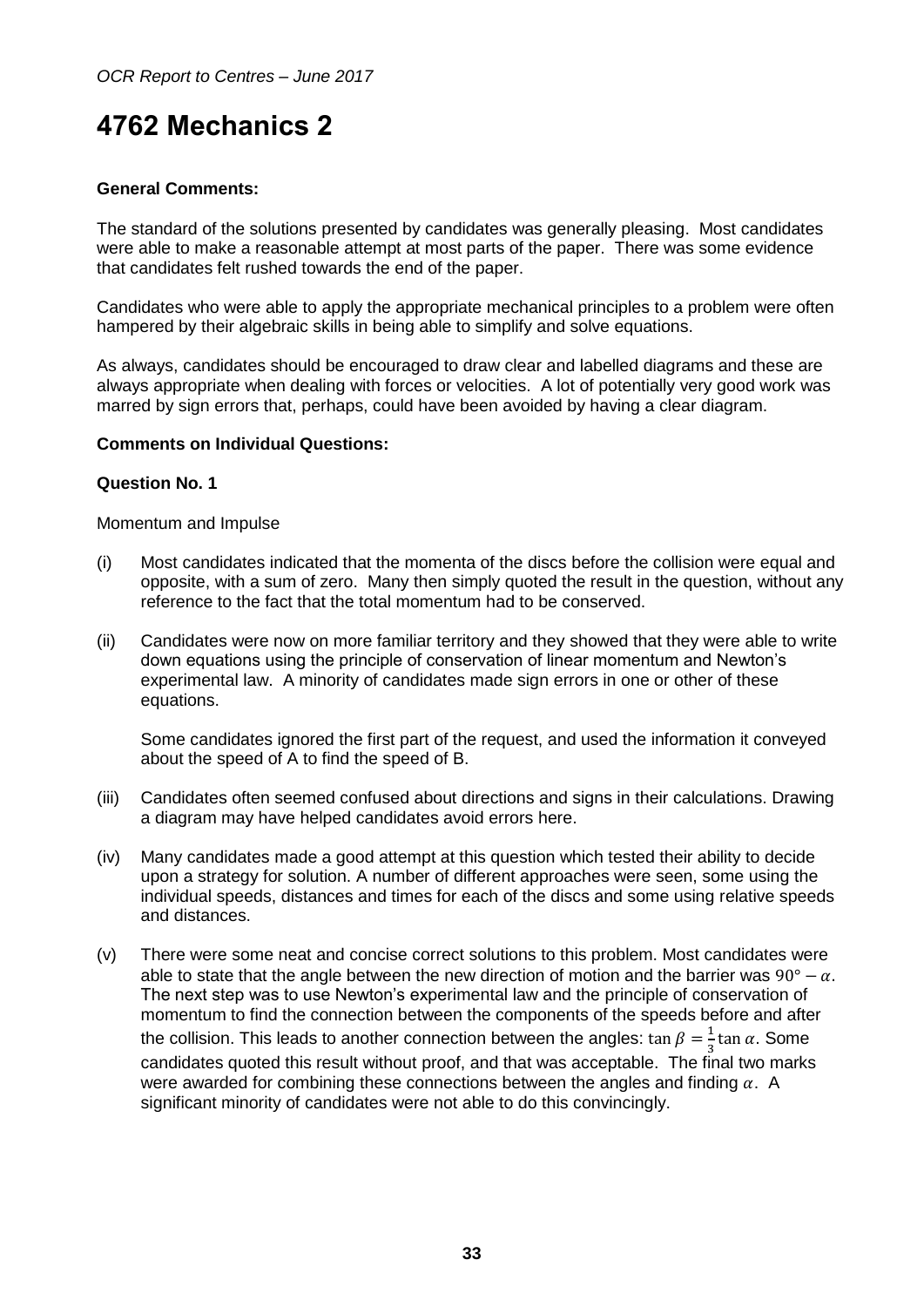## **Question No. 2**

Work, Energy and Power

- (i) Most candidates obtained full marks through a correct application of the work-energy equation to this scenario. There were a few sign errors. A minority of candidates did not use the value of *g* as 10, given at the top of the question. They were not penalised in this part of the question.
- (ii) Most candidates gained the majority of the marks in this question. A common error was to find the vertical distance travelled as 2 sin  $\alpha$  instead of  $\frac{2}{\sin \alpha}$ . Those candidates who insisted on taking the value of *g* as 9.8 were unable to derive the given result, but unfortunately this did not serve as a warning sign that something was wrong.
- (iii) Explanations here were very poor. A common misconception was that a steeper slope meant that more work was done, and so the particle would come to rest below D. It was necessary to consider the effects of both reducing the friction, which was proportional to  $\cos \alpha$ , and the shortening of the ramp, to arrive at the conclusion that the work done by friction was reduced. An alternative approach was to use the result proved (given) in part (ii) to show that less work was done.
- (iv) This was usually well-answered.
- (v) Again, this was very well-answered.
- (vi) The explanations offered by candidates were often lacking the required depth. Most candidates realised that a non-zero acceleration implies a non-constant velocity, but were unable to make any convincing further progress. The key was to use the fact that the force *F* was constant. Almost all candidates gained the final mark for stating that the use of *suvat* equations requires constant acceleration.

#### **Question No. 3**

#### Forces and Equilibrium

Candidates appeared to be confident with the content of this question and there were many very good, well-presented solutions.

- (a) Candidates seemed confident when tackling this framework question. Errors were usually sign errors, and usually only occurred when the diagram given in the answer book had not been used to label the internal forces clearly. Some candidates did not realise that some of the external forces had not been given and assumed that there was no external force at L.
- (b) There were many good solutions to this question. The given result for the force exerted by the peg on the ladder was usually obtained by writing down a correct moments equation. Some candidates did not realise that they were dealing with a 5, 12, 13 triangle and used inexact values for the trigonometrical ratios. Resolution of the forces on the ladder horizontally and vertically followed by use of  $F \leq \mu R$  was the most efficient way to find the range of possible values of the coefficient of friction. Some candidates confused themselves by labelling different forces as *F*. There was also a fairly commonly seen belief that the value of the coefficient of friction had to be less than one.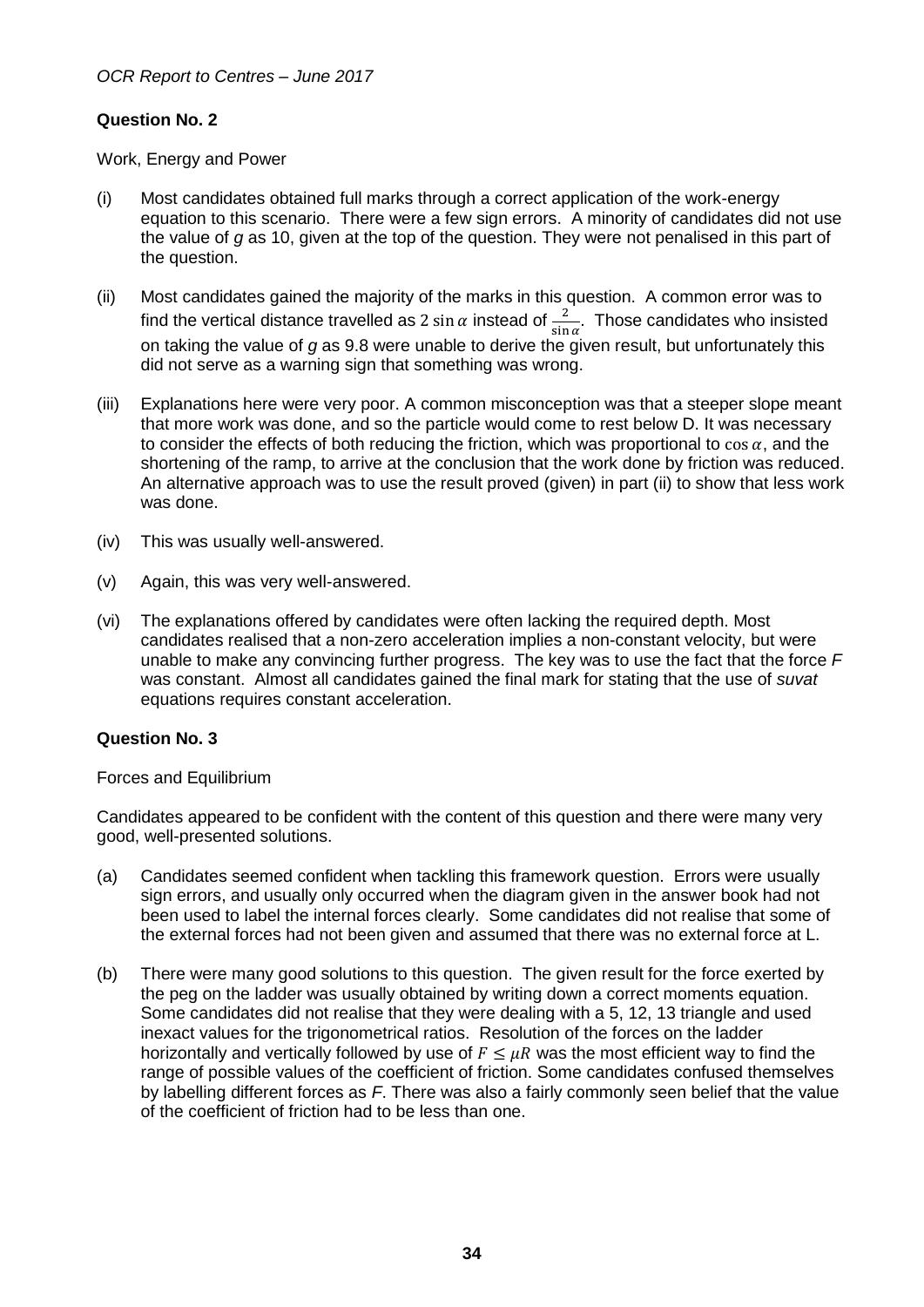## **Question No. 4**

Centre of mass

- (a)(i) This was well-answered by almost all candidates. A minority used the area of the lamina as its mass, rather than its given mass of 2 kg.
- (ii) The mechanics required for this part were clearly understood, but the algebra involved created a surprising amount of difficulty for candidates. Having taken moments for the new situation, candidates used the fact that  $y=\frac{2}{3}$  $\frac{2}{3}x$  to form an equation in *X*. Those who noted the common factor of  $12 + m$  reduced the amount of algebra that was required considerably, and they usually obtained the given result. Those candidates who multiplied everything out usually got lost in their algebra. Some candidates confused  $X$  and  $\bar{x}$  and managed to find values for *m* and *X*.
- (b)(i) Most candidates gained at least three of the four marks available in this part. The fourth mark required a statement that the centre of mass was on OB due to symmetry, or a calculation leading to this result.
- (ii) This part required the solution of a fairly simple equilibrium problem and there were many routes to the solution, by resolution and/or moments equations. There were a pleasing number of neat and well-crafted solutions. Some candidates did not choose wisely the points about which to take moments, and involved themselves in complicated algebra. Other candidates chose to change the orientation of the shape, and again produced complicated equations. There was some evidence that candidates were running out of time.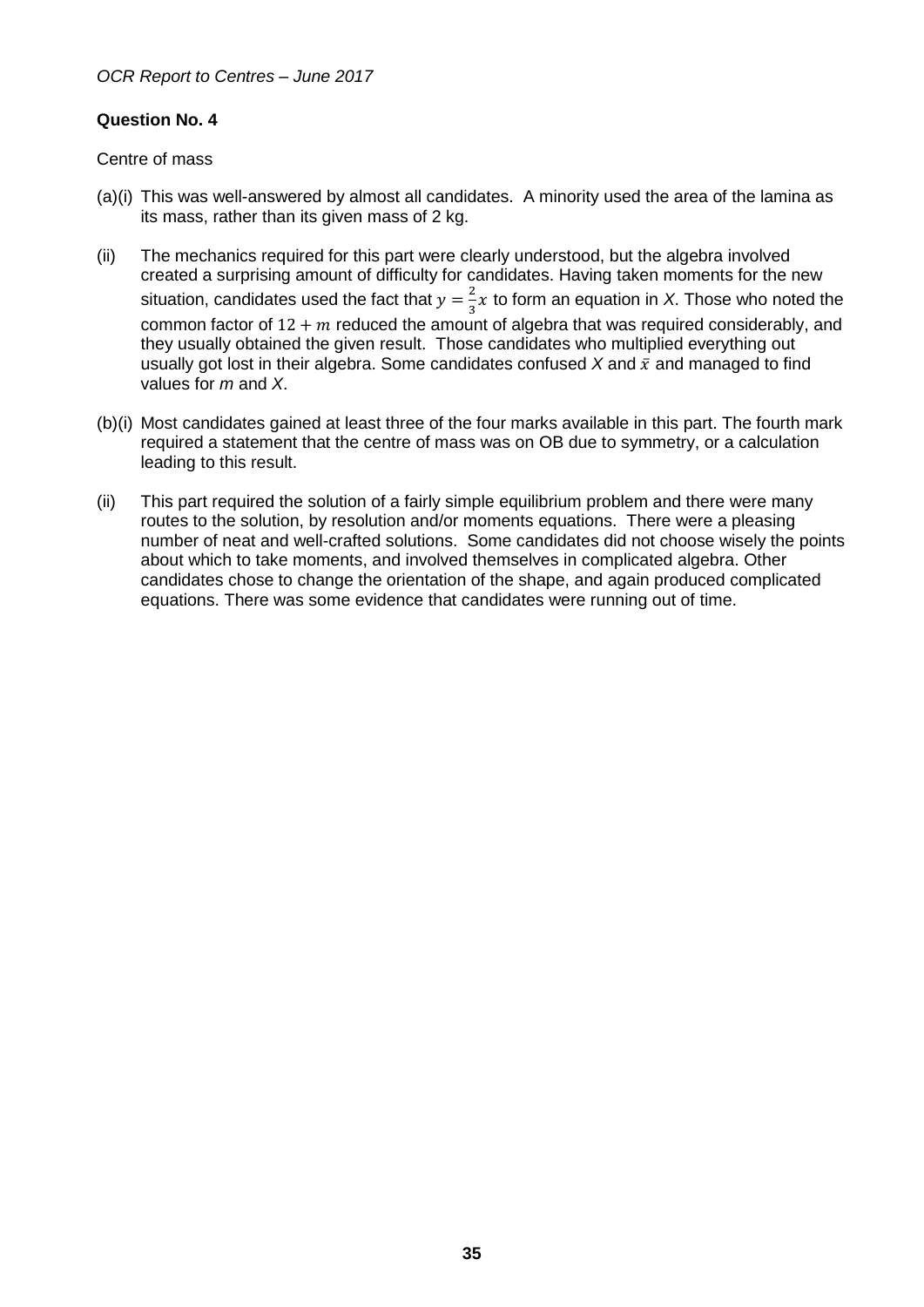## <span id="page-35-0"></span>**4763 Mechanics 3**

### **General Comments:**

The marks on this paper were generally high, with an average mark of about 75%, and a fair number of candidates scored full marks. The majority of candidates appeared to have sufficient time to complete the paper, and were able to demonstrate a good understanding of most of the topics being examined. Questions 2 (on dimensional analysis and motion in a horizontal circle) and 4 (on centres of mass) were answered slightly better than questions 1 (on motion in a vertical circle) and 3 (on simple harmonic motion).

#### **Comments on Individual Questions:**

- Q.1(i) The least possible speed was almost always derived correctly. As the answer was given it was of course necessary to give an adequate explanation, and some candidates failed to do this.
- Q.1(ii) This was answered well, with the conservation of energy and the radial equation of motion being used to obtain the tension in terms of *θ.* There were sometimes errors in the potential energy term, and in the algebra. However, the most common error was to ignore energy altogether and assume that the motion was at constant speed √(*ag*).
- Q.1(iii) Most candidates found the minimum tension (at the top of the circle) correctly. It was then necessary to use the radial equation of motion and the conservation of energy, in a similar way to part (ii), to obtain the value of *θ* and hence the vertical height. Many candidates managed this successfully, although some assumed that the speed was constant. Another serious error was to use the formula for the tension obtained in part (ii), not realising that it was no longer valid as the value of *V* had changed.
- Q.1(iv) Most candidates used the fact that the maximum tension occurred at the lowest point. Again several assumed that the speed was constant, but the majority used conservation of energy to obtain the upper limit  $k \le 7$ . However, the lower limit  $1 \le k$ , which follows from part (i), was usually omitted.
- Q.2(a)(i) Almost every candidate gave the dimensions of force and density correctly.
- Q.2(a)(ii) The method for finding powers in a formula by dimensional analysis was very well understood, and usually carried out accurately. There were a few careless arithmetic and algebraic errors. Some candidates took the dimensions of velocity to be  $MT^{-1}$ , presumably because the units of length are metres (m).
- Q.2(b)(i) This part was quite well answered. The radial equation was usually written correctly; however, many resolved perpendicular to the track (*R* = *mg*cosα) instead of vertically (*R*cosα = *mg*). Because of the given answer, a full explanation was expected, and quoting a formula such as tan $\alpha = v^2/(ag)$  did not earn any marks.
- Q.2(b)(ii) Here it was necessary to consider friction (*F*) and the normal reaction (*R*), to resolve vertically and use the radial equation; and then use  $F = \mu R$ . Many candidates did this neatly and efficiently, and some eventually arrived at the correct answer after a very lengthy and complicated piece of algebra. A fairly common error was to assume that the value of *R* was the same as that found in part (i). Some candidates had the friction acting upwards instead of downwards.
- Q.3(i) This was answered well, and the great majority of candidates obtained the given results convincingly.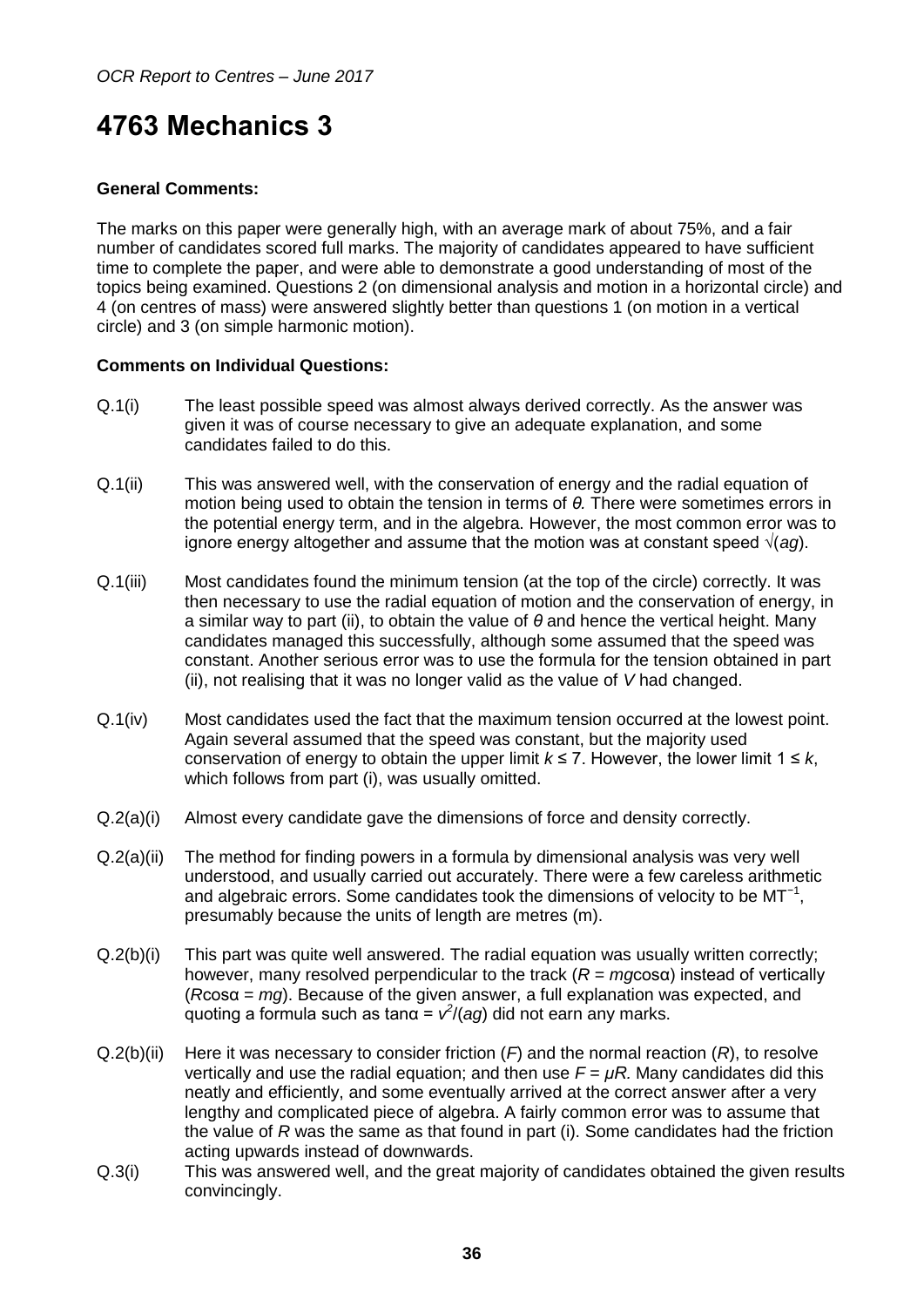- Q.3(ii) Many candidates had difficulty expressing the tensions in terms of *y*, which should have been simply putting *x* = 1.2 + *y* into the expressions used in part (i). The initial value of *x* (1.35) often featured in this, even though it is not relevant to finding the equation of motion. The principles behind forming the equation of motion were well understood and the correct result was often obtained. However, as this was given on the question paper, full marks could only be earned by a fully complete and accurate derivation free from any confusion over signs. The period was almost always given correctly.
- Q.3(iii) Most candidates used the formula  $v^2 = \omega^2(A^2 y^2)$  to find the speed, although the values of A and y were often incorrect. Sometimes  $\omega$  = 6.125 was used instead of  $\omega^2$  = 6.125.
- Q.3(iv) Most candidates used a displacement-time equation to find a relevant time, with a few choosing instead to use velocity-time together with the speed from part (iii). Relating the time they had found to the required time when the particle was first moving upwards at C proved to be more challenging, but about half the candidates obtained the correct answer. This part was omitted altogether by about 15% of the candidates.
- Q.4(i) The method for finding the centre of mass of a lamina by integration was very well understood, and most candidates obtained the correct coordinates.
- Q.4(ii) Most candidates took the approach suggested in the question, considering a cone (for which standard results could be quoted) and a solid of revolution (for which the volume and centre of mass needed to be found by integration), then using the formula for the centre of mass of a composite body. This was very often completed efficiently and the given result obtained convincingly. Several candidates considered it instead as a single solid of revolution with the function defined piece-wise, often successfully. However, some continued to consider it as a lamina.
- Q.4(iii) This part was omitted by about 10% of candidates. Most candidates recognised that the angle required was OAG, but the necessary trigonometry caused a lot of difficulty, with only about half the candidates obtaining the correct answer. The simplest method was tan<sup>-1</sup>(½)+tan<sup>-1</sup>((x-1)/2) but many preferred to use the sine and cosine rules. A very common error was to assume that OGA was a right-angle.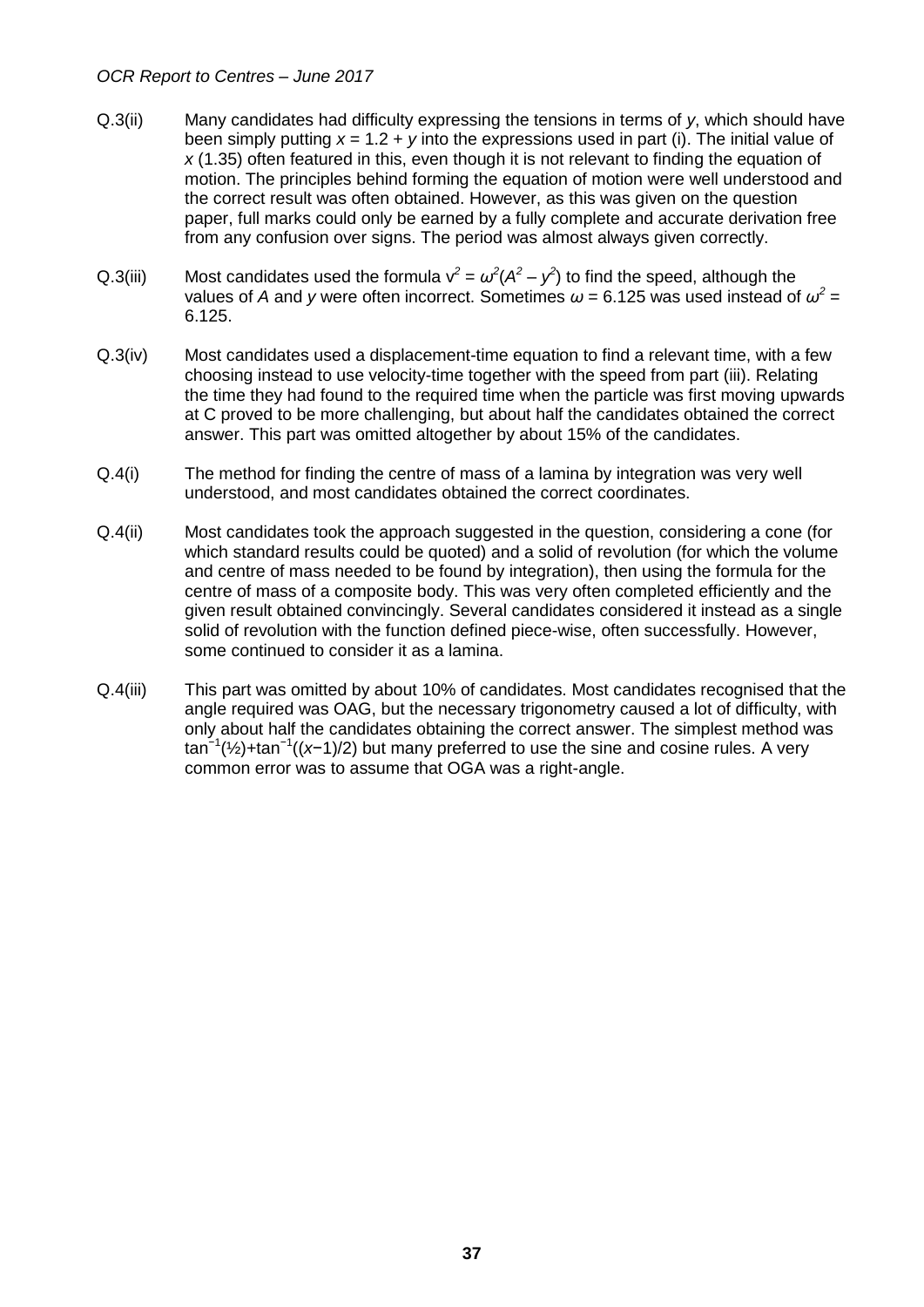## <span id="page-37-0"></span>**4766 Statistics 1**

## **General Comments:**

As in the last two years, the majority of candidates were well prepared for this paper, with a large number scoring at least 60 marks out of 72. There was no evidence of candidates being unable to complete the paper in the allocated time. Most candidates had adequate space in the answer booklet without having to use additional sheets. Candidates who did need additional space usually used the last page of the answer book, but a few did not, presumably not realising that it was available, and instead used additional sheets. Losing a mark due to over-specification was mainly seen in question 1, although the majority of candidates realised that they should give their answers to 4 significant figures or less. Only a very few candidates lost a mark for giving probabilities to more than 5 significant figures.

Candidates usually scored very well on question 1 on mean and standard deviation, question 3ii on finding expectation and variance, question 4 on probability (including fairly well in part (iii) on conditional probability), and question 7 part (i) on the binomial distribution. Part (ii) of question 7, where candidates had to state hypotheses and define *p*, was well answered. This is very pleasing, as up until recently, this topic has caused problems for many candidates.

Question 6, which is largely covering work candidates will have met at GCSE was less well done than expected at this level, largely through poor drawing of the cumulative graph. There were many examples of poor choices of scales (and interpretation of scales by candidates), plotting at midpoints (and lower bounds) as well as omitting the point (40,0) when drawing their curve

Other questions on which candidates did not score so highly included question 2 part (iii) on probability and question 5 part (ii) again on probability.

The majority of candidates used correct notation. However poor interpretative skills let down many candidates. They have, in most cases, been well prepared for calculations required in the paper but struggled to gain full credit when required to analyse their findings. Literacy and handwriting were often not of a good standard.

#### **Comments on Individual Questions:**

- Q1(i) Nearly all candidates worked out the mean correctly. Many candidates also found the standard deviation but some over-specified the answer thus losing a mark. A minority of candidates made an error in the formula for standard deviation or worked out the RMSD. It was encouraging to see most candidates recalling and using correct formulae.
- Q1(ii) Most candidates used the transformation to obtain the correct mean. Many candidates also obtained the correct standard deviation, with a pleasingly small number mistakenly adding 7.2 to their final answer. Some candidates lost marks for over-specification, although there was only a penalty of 1 mark in the whole question for this error. It was encouraging to see most candidates giving answers to an appropriate degree of accuracy.
- Q2(i) This part was answered well by the majority of the candidates. A small minority of the candidates used permutations instead of combinations and a very few simply gave an answer of  $4! = 24$ .
- Q2(ii) This was answered well by many candidates. However a common misconception was to assume 'with replacement' probability giving an answer of  $0.34^4 = 0.0134$ . A few candidates gave their answer in fractional form but failed to cancel, hence losing the accuracy mark.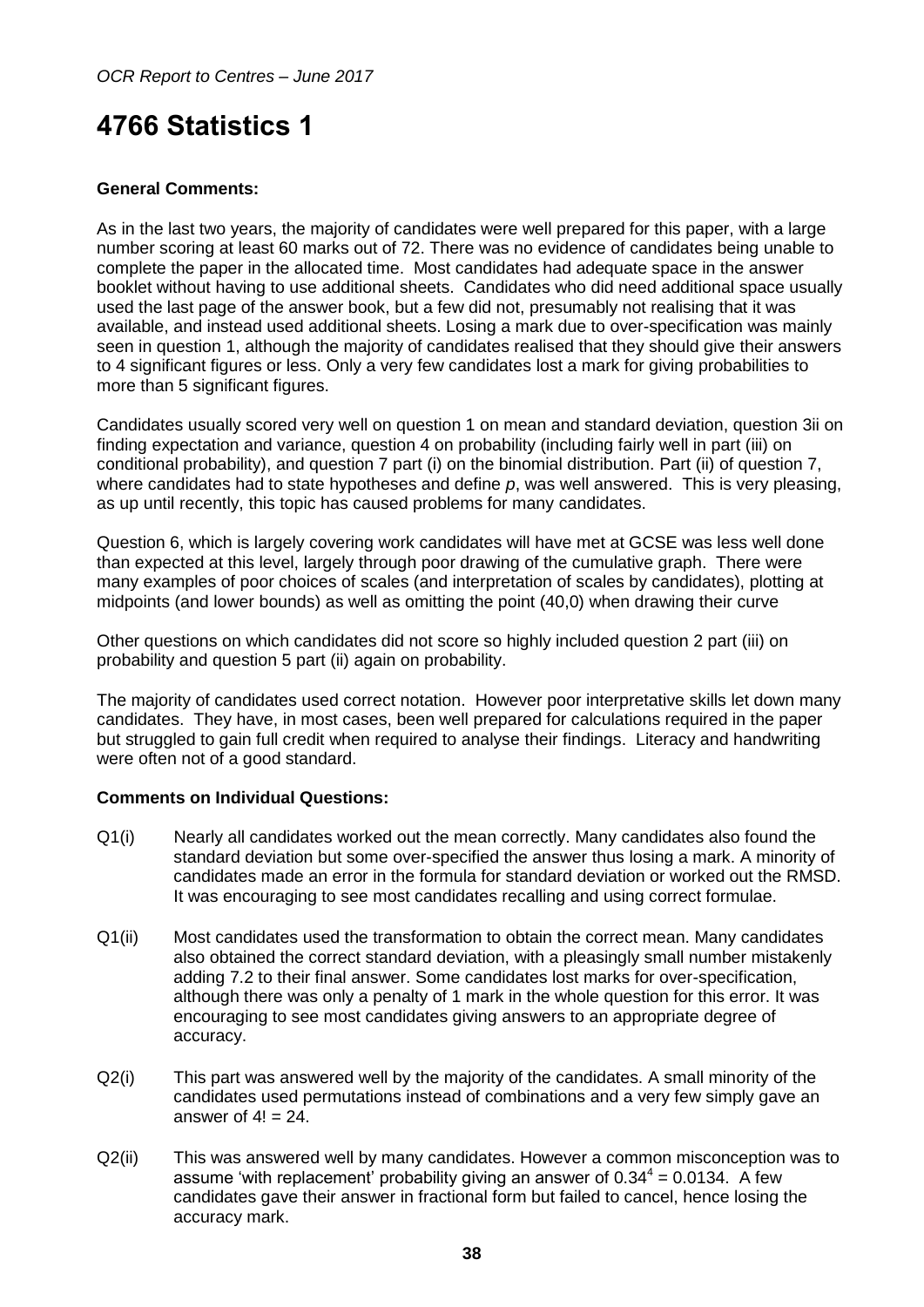- Q2(iii) This question was found to be rather difficult. Many candidates wrote more than one page as they attempted to find all the probabilities of two or more using the same method, almost always without success. In fact around half of the candidature scored zero on this question part. A fair number of candidates did find the correct product and took their answer away from 1, but few found the correct multiplier of 4!, and thus only gained 2 marks.
- $Q3(i)$  Many candidates failed to provide a convincing argument for the value of  $P(X = 1)$ . Some candidates subtracted the sum of the other probabilities from 1. Many others found three possibilities but then stated that there were 8 possibilities in total, rather than 16. Mention of '2 ways round' or equivalent gained one mark. The best answers drew a sample space diagram and highlighted those differences equalling 1. A list of all six possibilities with sound workings was also a successful response to this part.
- Q3(ii) This part was generally well-answered with around 90% of candidates getting full marks. Most correctly found E(*X*) and, in many cases, Var(*X*), although a number of candidates only found  $E(X^2)$ . A small number found  $E(X^2)$  -  $E(X)$ . Very few candidates attempted to find  $E(X - \mu)^2$  and those who did were rarely successful.
- Q4(i) Most candidates found the correct probability although a few did incorrectly find  $0.4 \times 0.8 = 0.32$  or  $0.4 \times 0.2 = 0.08$ .
- Q4(ii) This part was again very well answered. Many candidates gave the correct method and answer. A minority of the candidates gave an answer of 0.56 by adding two terms rather than three terms. These candidates missed out the 0.32 term.
- Q4(iii) It is pleasing to report that this conditional probability question was well-answered by many candidates, two thirds whom gained full credit. Most recognised that they had to divide by the probability found in part (ii) although a few did not use the correct numerator. Those who found the correct probability sometimes lost the accuracy answer for poor rounding, giving, for example, a final answer of 0.366 rather than 0.364.
- Q5(i) Around 95% of candidates answered this correctly. Most gave a decimal answer of 0.166 or 0.1664.
- Q5(ii) This caused numerous problems for many candidates time was spent drawing tree diagrams and trying to list all combinations. Most candidates found the probability of Emily winning in 3 games,  $0.45<sup>3</sup>$ , and thus gained a mark. A large number also found the probability of her winning in 4 games (in some order) and in 5 games (in some order). The number of valid combinations was frequently wrong - sometimes failing to find them all systematically and often using  ${}^4C_3$  and  ${}^5C_3$ . Some candidates used 1-P(Sakura wins) and these candidates achieved mostly between 1 and 3 marks with mistakes with the coefficients resulting in not gaining full credit. An elegant solution seen was from a candidate who stated that Emily must win the last game and so worked on the possible ways of Emily winning two of the previous matches.
- Q6(i) The majority of candidates made a good attempt at the graph. Very few failed to recognise that cumulative frequency was required, with only an occasional histogram or frequency graph seen. The values for the cumulative frequency were on the whole correctly calculated but a few tried to make them up to 365, failing to read the question correctly. The scales were usually linear but some chose difficult intervals, especially on the vertical scale, for example intervals of 24. Labelling was not as successful; missing labels or labelling the vertical scale as frequency was common. A number of candidates used mid-points rather than upper boundaries for plotting and a few used lower boundaries. Even if correct boundaries were used, the point (40,0) was often omitted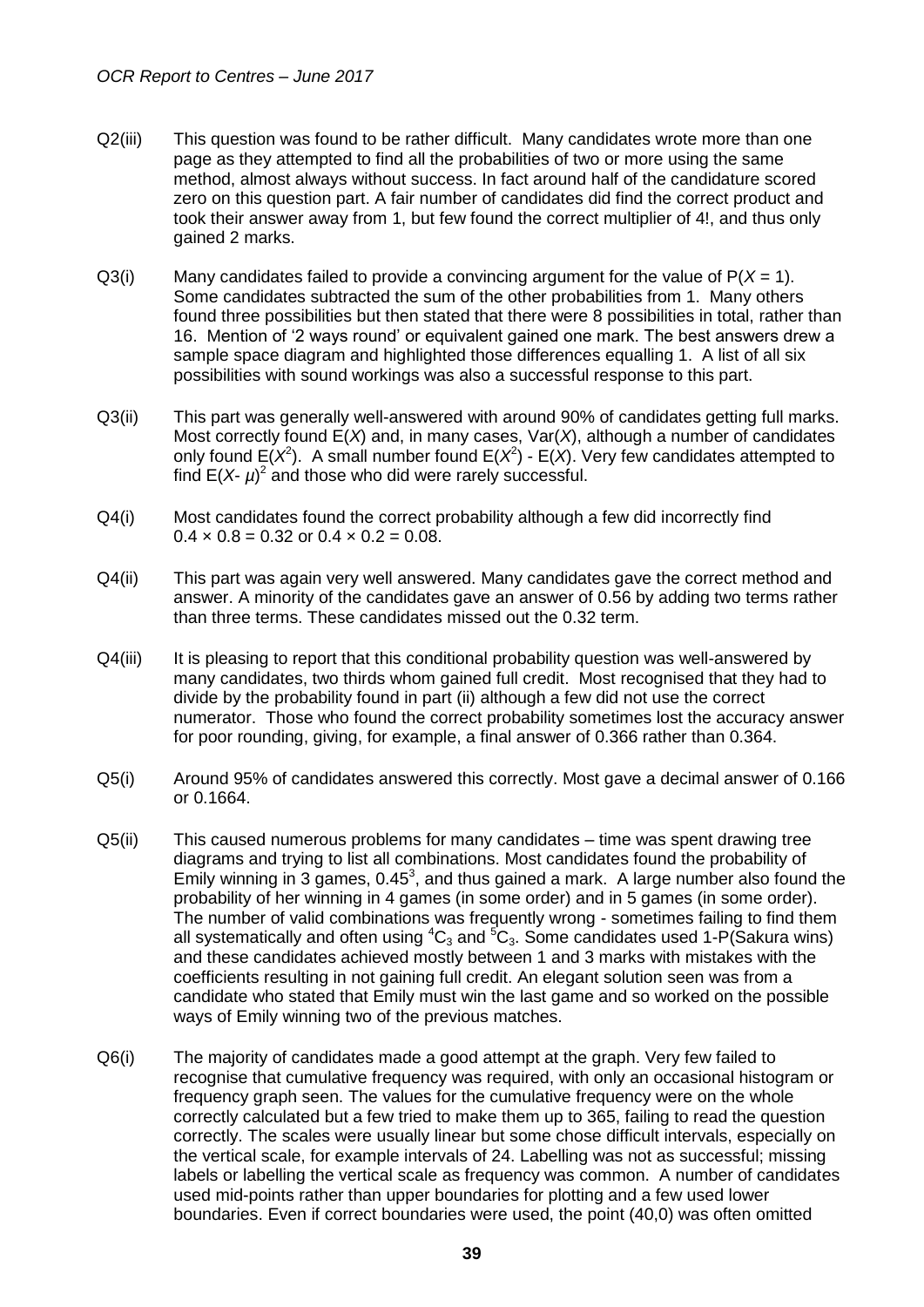with candidates either not joining their graph to the axis or joining it to  $(0,0)$ . Just one third of candidates scored full marks in this question.

- Q6(ii) Candidates were fairly even spread between reading off the graph or using linear interpolation to find the cumulative frequency for  $x = 200$ . A sufficiently accurate value was usually obtained from the graph, but many responses stopped short of even writing it as a fraction over 358, let alone converting this value into a proportion (decimal or percentage).
- Q6(iii) This was a generally well done. The main problems were caused by unhelpful scales chosen in part (i), which candidates then interpreted wrongly in this part. Some candidates used cumulative frequencies of 100, 200 and 300, rather than the correct values to find the median and quartiles.
- Q6(iv) This was again generally well done with most candidates correctly calculating the outlier limits. Most responses correctly stated that there were no outliers at the lower end but some stated that there were definitely outliers at the upper end rather than that there may be some. A number of candidates used the median instead of the lower and upper quartiles to find the limits and others used  $2 \times IQR$ , rather than 1.5  $\times IQR$ . A very few candidates found the mean and standard deviation and then using these, found the limits correctly.
- Q6(v) Although this part was generally answered well, a minority of candidates lost the final mark by not having the end of the whiskers plotted at 40 and/or 300, often plotting these at 29 and/or 358. Some candidates did not show a horizontal scale, making their response difficult to mark. Other candidates had trouble drawing the box and whisker diagram due the lack of a ruler.
- Q6(vi) Many candidates struggled to answer the question which was asked. Often zero marks were scored as the candidate wrote a short essay with no mention of skewness. Being precise and talking about both locations generally gained the marks. Some candidates still referred to it as left and right skew or mixed up positive and negative. The question did ask for a comparison, which was generally missed.
- Q7(i)A Around 90% of candidates gained full marks here, with most using the formula, rather than tables.
- Q7(i)B Again this was well answered, usually by use of cumulative probability tables, although some candidates did calculate the four probabilities, usually summing them correctly. A few candidates forgot to subtract from 1, and a few just subtracted  $P(X = 8)$  from 1 rather than  $P(X \le 8)$ .
- Q7(ii) Candidates did well on this part, with over 80% gaining at least 3 marks out of 4. Most candidates scored the first two marks for the hypotheses, with many knowing that they needed to define *p*, thus scoring the third mark, although some definitions were wrong. For example ' $p$  = the probability that dogs suffer from the allergy'. A valid explanation of the reason for the form of the alternative hypothesis was usually given, even if not always very well worded.
- Q7(iii)A Approximately half of the candidates scored full marks in this part and also the final part. Most candidates started off correctly by using 0.1353, but there were still quite a few who used point probabilities, scoring zero. The use of 0.0395 was not uncommon, again scoring zero. There were a few candidates who did not compare their probability to the significance level and so could only be awarded one mark. Some candidates used the critical region method and in this part the two correct probabilities were used most of the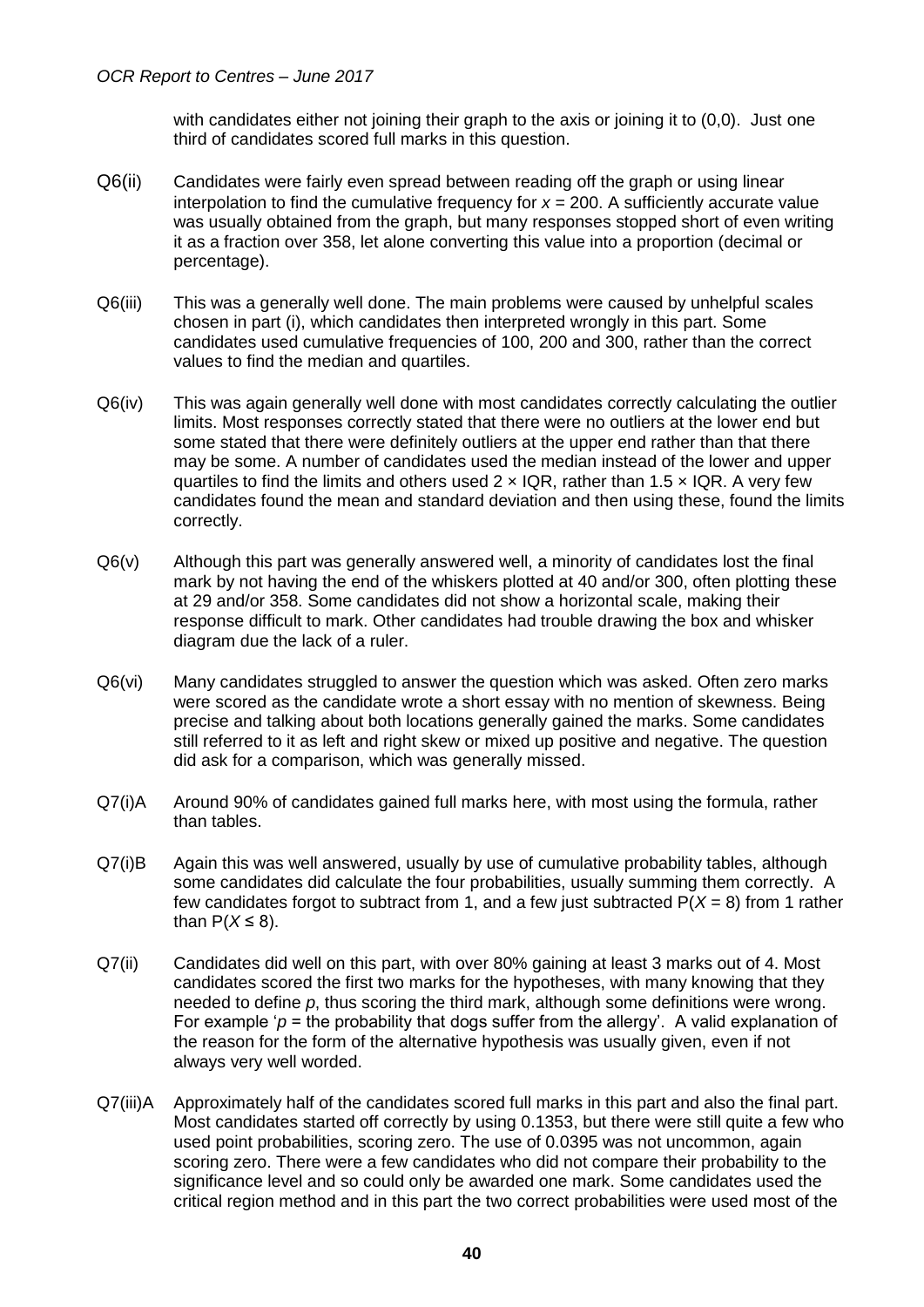time and compared with the significance level. The final mark was often lost due to failure to provide a statement, failure to include context or failure to include an element of doubt.

Q7(iii)B The majority of candidates used 0.0916 but there again there were quite a lot of candidates who used point probabilities. Some candidates used a critical region method but there were far too many who didn't use the correct two cumulative probabilities, but just 0.0916 and 0.0453, comparing both to 0.1. To score marks using the critical region method candidates needed to compare both 0.0916 and 0.1637 to 0.1 to justify the critical region.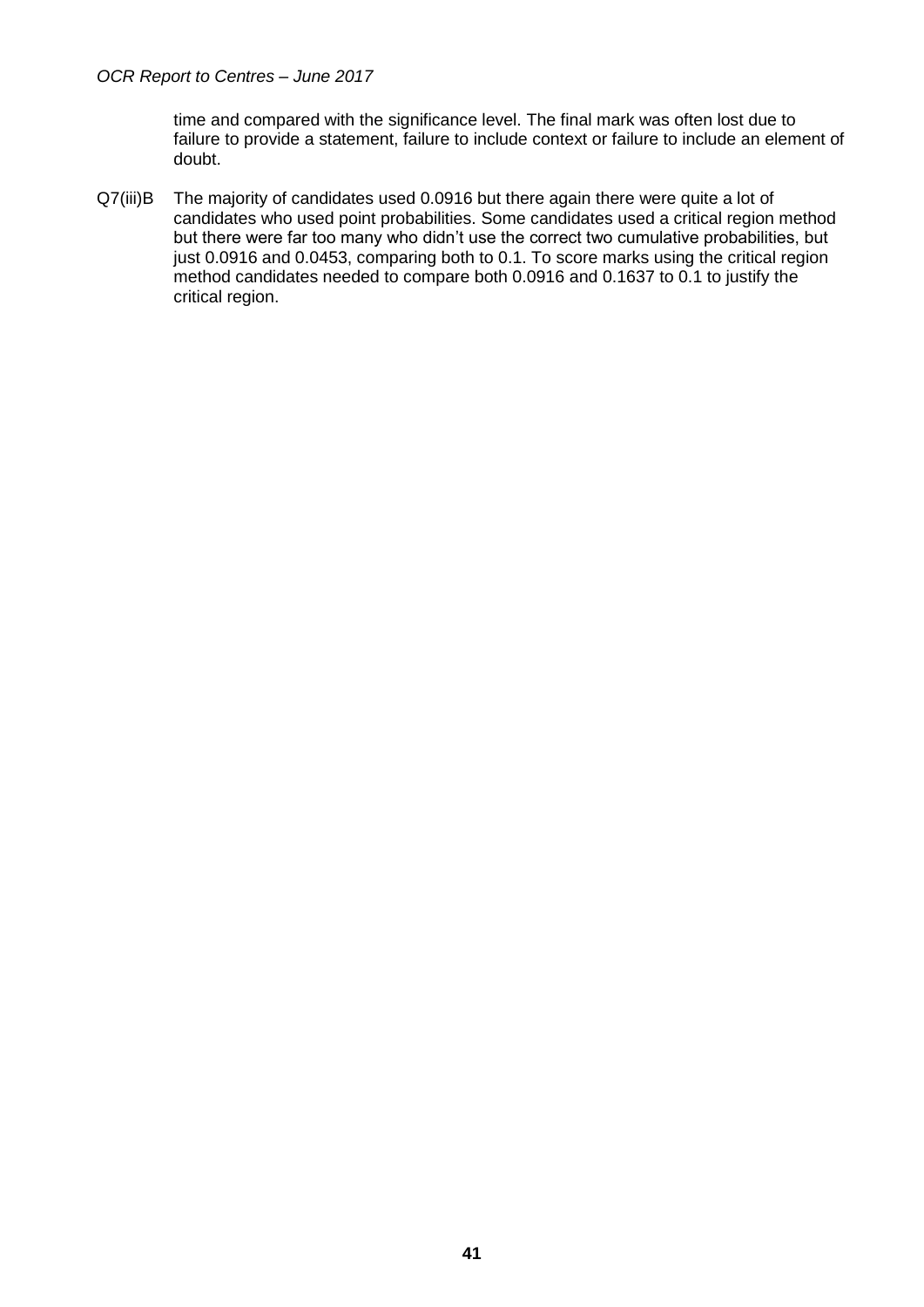## <span id="page-41-0"></span>**4767 Statistics 2**

### **General Comments:**

The paper proved to be accessible yet provided suitably challenging questions to enable differentiation between those gaining high marks. Most candidates provided well-structured responses to the hypothesis test questions which included appropriately worded conclusions. Many candidates lost marks through over-specification of final answers. Candidates coped well with probability calculations with which most provided clear unambiguous working. Questions requiring interpretation of results or explanation of terms proved to be challenging for many; with such questions examiners look for concise, statistically focused comments.

#### **Comments on Individual Questions:**

Question 1.

- (i) Most candidates identified independent and dependent variables correctly. Many commented upon the pre-determined nature of the independent variable whilst far fewer successful comments contained references to random variation.
- (ii) There were many completely correct calculations of the regression line *s* on *l,* with the main errors being in over-specification of the values in the final equation or in the use of *x* and *y* instead of *l* and *s*.
- (iii) Many candidates commented that an increase in *l* led to an increase in *s*, but far fewer understood that that the coefficient of *l* was the increase in *s* per unit length. A few candidates did not appear to understand the word coefficient, taking it to mean that they needed to rearrange their equation making *l* the subject.
- (iv) The correct value of *s* was obtained in many cases. The subsequent subtraction to find the residual was carried out the wrong way round by many candidates leaving them with a positive rather than a negative residual. Over-specification of the final answer was penalised.
- (v) Most candidates correctly calculated the required estimate, but many candidates did not understand the difference between interpolation and extrapolation. Over-specification of the estimate was penalised.
- (vi) Most candidates managed to recalculate the estimate successfully using the new equation and provide a suitable comment in favour of one of their two estimates. Of the successful attempts, answers relating to the removal of the outlier were seen more frequently than answers relating to using all available information. Few candidates referred to both.

#### Question 2.

- (i) Reasonably well answered though a few candidates neglected to answer in context.
- (ii) Well answered. Some candidates neglected to provide a parameter for their distribution of *X*.
- (iii) Well answered. A few candidates mistakenly thought that  $P(X \ge 3)$  was equivalent to 1 –  $P(X ≤ 2)$ .
- (iv) Well answered.
- (v) Well answered.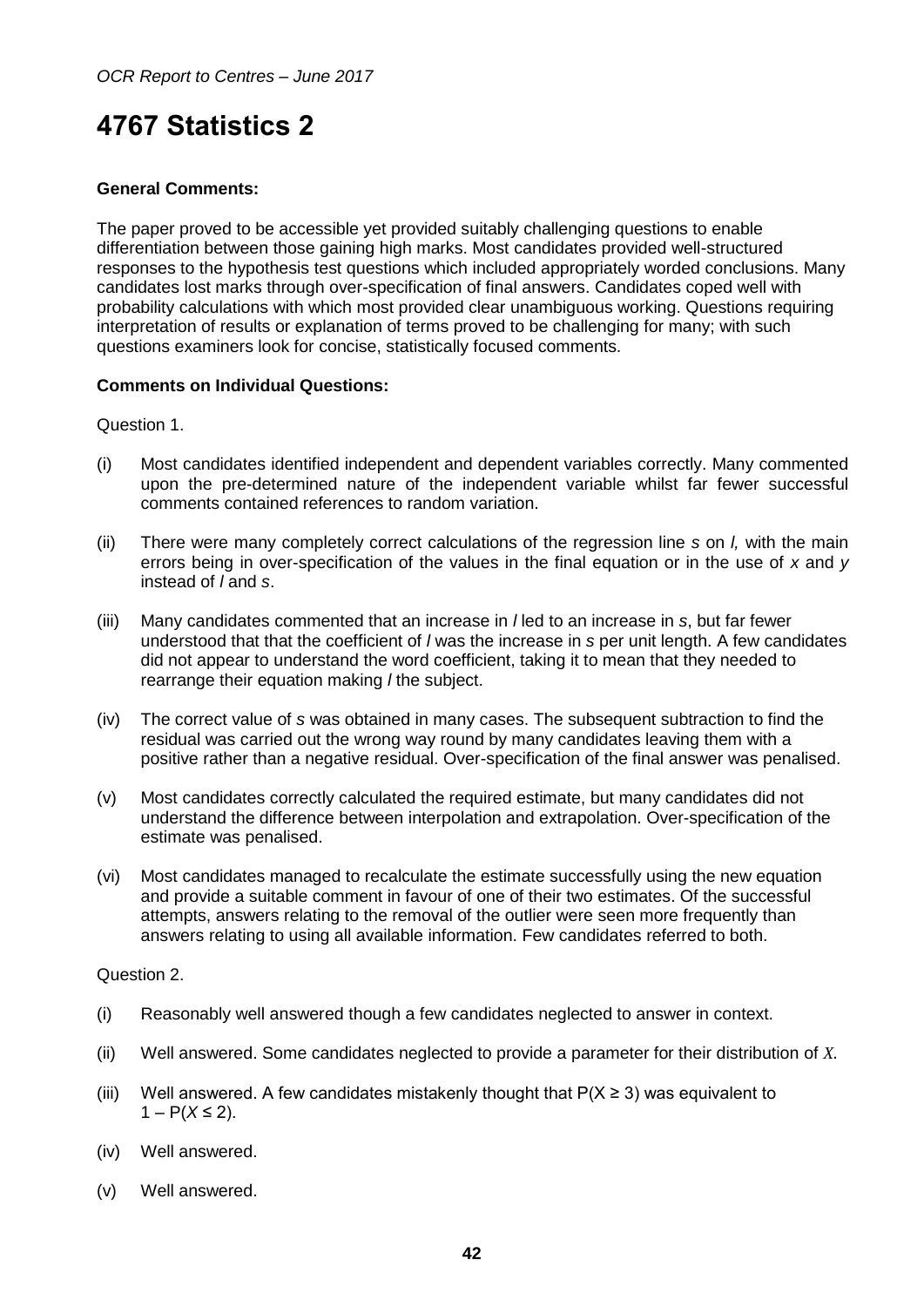- (vi) In general this was well answered. Some candidates used incorrect parameters. Most applied the correct continuity correction with only a few inappropriate or missing ones seen. The structure of the probability calculation was mostly correct.
- (vii) Many students commented that the existence of multiple births would make the assumption of independence invalid. Very few candidates who recognised that there could be multiple births commented further on their likelihood and how this might relate to the assumption of independence.

Question 3.

- (i) Generally well done with most candidates obtaining the correct answer. A few used the wrong tail of the normal distribution. Few made the mistake of applying a 'continuity correction' of 49.5 or 50.5. The use of 0.72 as standard deviation instead of variance was not uncommon.
- (ii)(*A*)Generally well done, although the use of a *z*-value leading to a value of µ below 50 was not uncommon.
- $(ii)(B)$  Generally well answered. Some candidates used  $+1.645$  in place of  $-1.645$  and were happy to work with a negative standard deviation. A few candidates did not finish off by squaring their value of σ and so missed the final mark.
- (iii) Despite the relative complexity of this part of the question, there were many good solutions. The question required z values of -2.326 and -0.6745 and this was interpreted well by successful candidates. Some candidates used wrong signs with their z-values, thus forming equations leading to a negative standard deviation. Premature rounding leading to an inaccurate final answer was fairly common.
- (iv) This question proved to be too difficult for the majority of candidates. Of the successful attempts, those using  $1 - P(X = 0)$  were more successful than those attempting  $P(X = 1) + P(X = 0)$  $P(X = 2) + P(X = 3)$ .

Question 4.

- a(i) Well answered.
- a(ii) Well answered.
- a(iii) Well answered.
- a(iv) Well answered. A few candidates misinterpreted the result as not significant. A small number of candidates did not state the number of degrees of freedom.
- a(v) Some successful, concise but sufficiently detailed answers were seen for this part of the question. Many candidates made no reference to contributions to the test statistic or simply quoted values without interpreting their magnitude. Some candidates were unclear as to whether their comments related to "yes" or "no" answers. Some candidates recognised that the small contributions indicate that the results are as expected but then go on to say "slightly more than expected" or "slightly fewer than expected".
- (b) Generally well answered. Often one or two marks were lost through incomplete/poorly worded conclusions or incomplete definitions of µ. Some candidates attempted a one-tailed test and were penalised. Some candidates calculated a positive test statistic despite the observed value lying below the mean and did not make it clear why they were doing this; a diagram showing the correct test statistic with its symmetrical equivalent or statement that absolute values are being used would have sufficed. A few provided an incorrect critical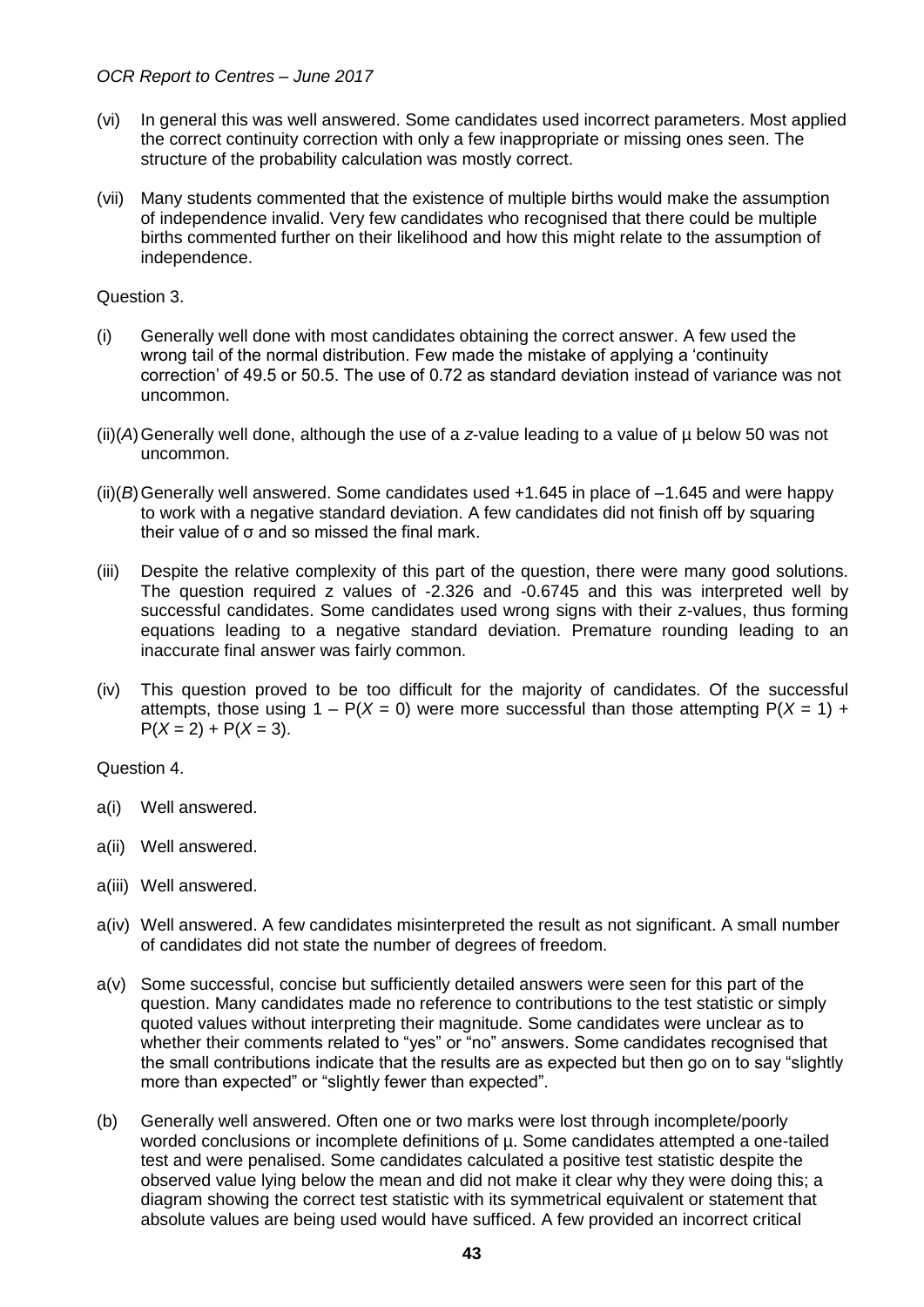value, often -1.282, or made inappropriate comparisons such as 0.029 < 0.1 for the probability method.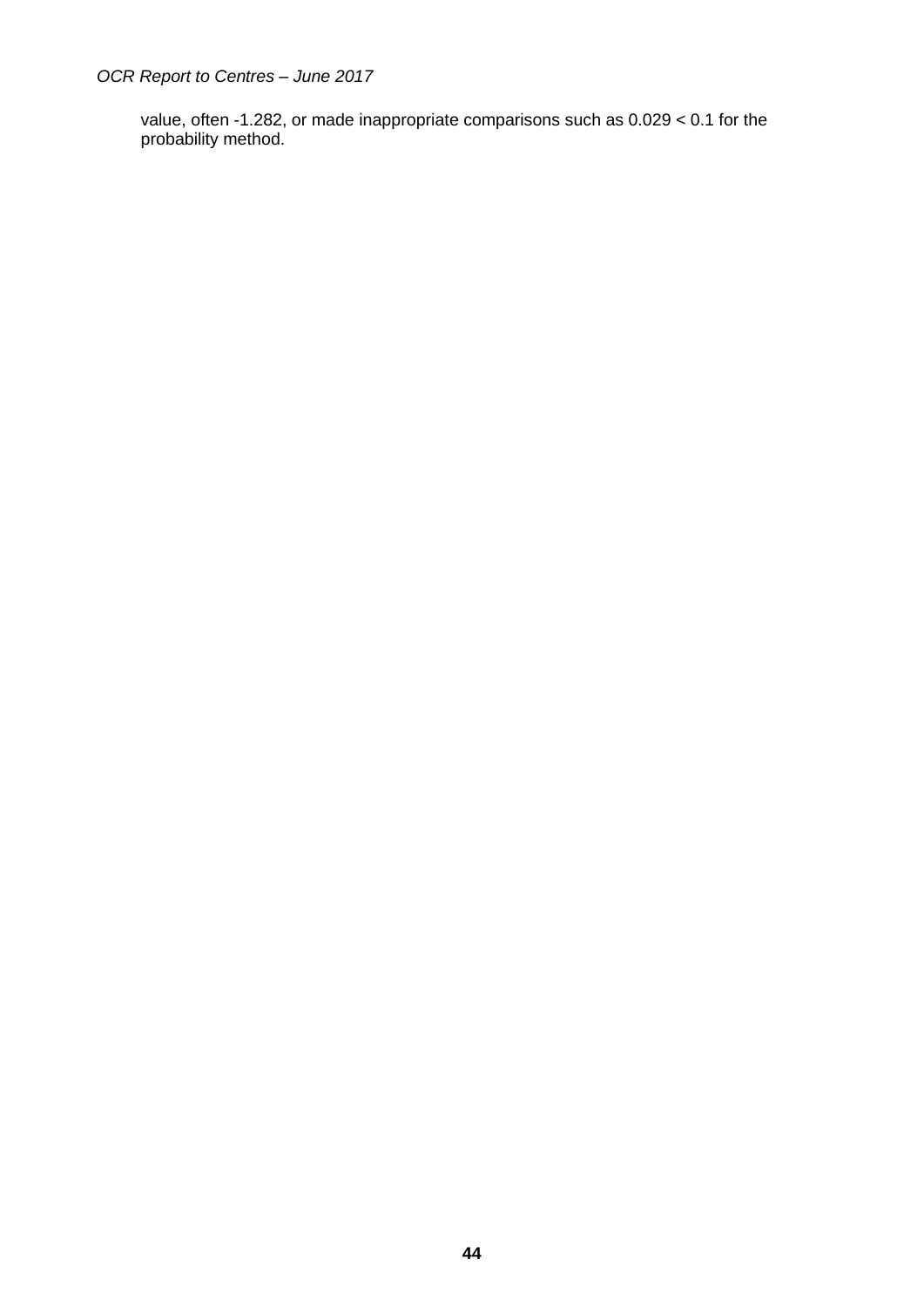## <span id="page-44-0"></span>**4768 Statistics 3**

## **General Comments:**

The standard of candidates on this paper was again very high. Almost all candidates attempted every question and it was clear that they were well prepared for this unit. Statistical tests and calculations were generally performed accurately and presented with sufficient detail and clarity. Candidates should be reminded to round their answers to an appropriate degree of accuracy; in particular, in most situations, an accuracy of more than four significant figures is unlikely to be justified.

In hypothesis tests most candidates are writing their hypotheses and conclusions correctly. The most common error is to forget to make it clear that they are referring to a *population* parameter. A more subtle mistake arises in conclusions, which should state whether there is evidence to reject  $H_0$ , rather than evidence to accept it (for example, 'There is insufficient evidence that the mean exceeds 30mg' rather than 'There is evidence that the mean does not exceed 30mg'). A good guiding principle is to use the wording of the question when writing down the conclusion.

Although mathematical presentation and communication were generally very good, there was often lack of clarity in notation for random variables. In particular, when working with combinations of random variables, candidates should be careful to distinguish between, for example,  $27$  and  $T_1$  + *T*2. Not only would this improve the clarity of their presentation, but it would also help them find the correct variance in questions such as Q.4iii and Q.4iv.

Several of the questions on this paper tested candidates' understanding of conditions and assumptions used in their calculations. The assumptions required for the use of various statistical tests were generally well known, although not always clearly expressed. Many candidates were able to reproduce standard statements accurately, for example to explain the meaning of a confidence interval. The most challenging concept seems to be the distribution of the sample mean. Many candidates seem to be forgetting that, if the underlying distribution is Normal, then the sample mean will also be Normally distributed, regardless of the sample size (and hence the Central Limit Theorem would not be required). In general, candidates seem very confident in stating the required assumptions for the application of various theorems or test, but not so good at recognising when those assumptions are not met. They could benefit from seeing more situations in which those theorems do not apply.

Many candidates are using calculators effectively and appropriately to find values from statistical distributions. For those who are confident with it, technology could be utilised further in teaching to develop deeper understanding of the concepts such as the distribution of the sample mean and confidence intervals.

#### **Comments on Individual Questions:**

Question No. 1

This question required using the t-distribution to conduct a hypothesis test and construct a confidence interval.

Part (i)A asked why a test based on Normal distribution might not be appropriate in this case. Many candidates seem to associate a t-test with small samples, forgetting that, if the underlying distribution is Normal and the population variance is known, the sample mean would follow a Normal distribution even for a small sample.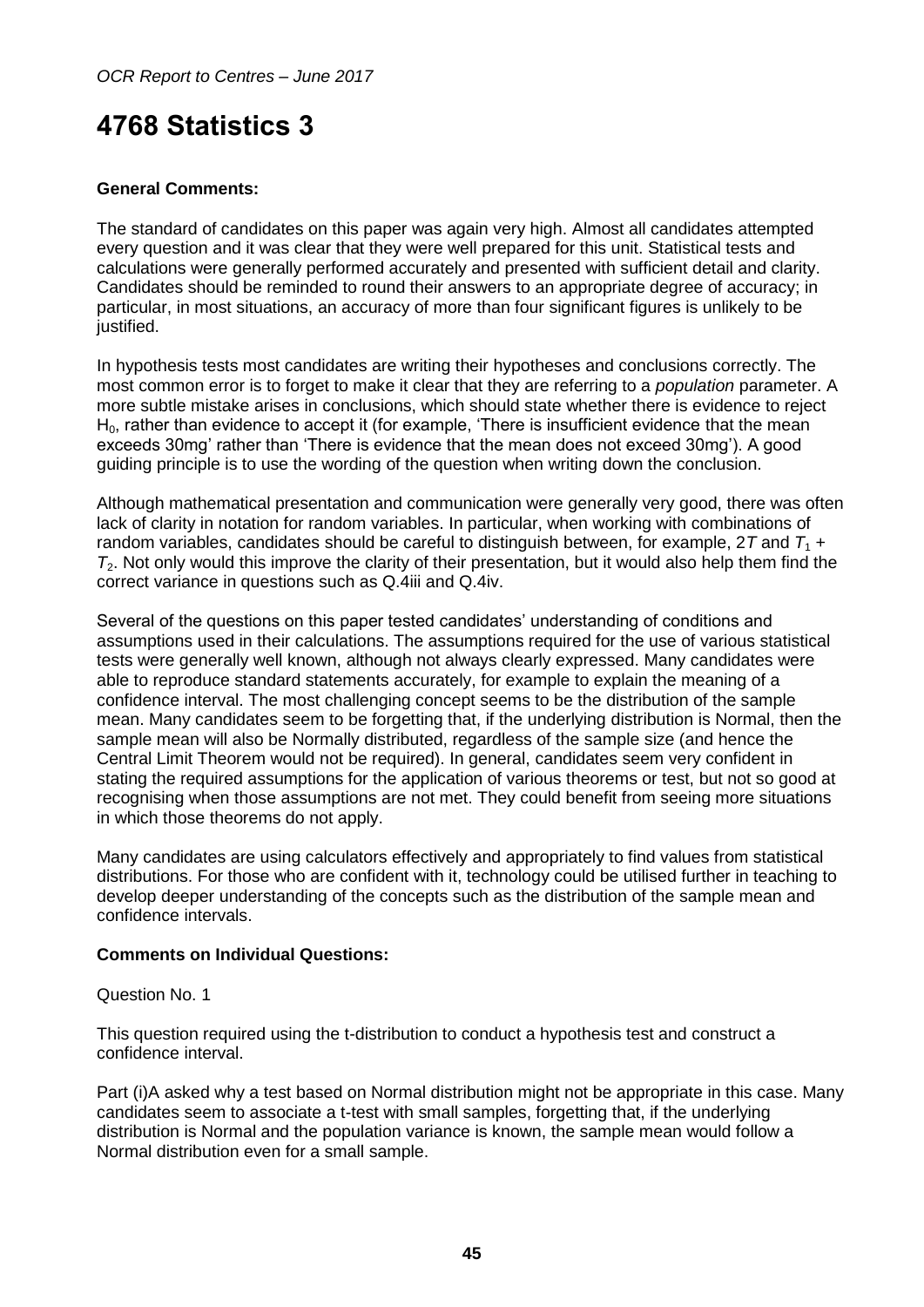The t-test in part (i)(B) was generally done well, with the hypotheses and conclusions clearly stated in a majority of cases. The most common mistake was to use 2.131 as the critical value (which is for the 2-tail test at the 5% significance level).

In part (ii) candidates were generally able to construct the confidence interval correctly, with a very small number using 1.753 (which is for a 90% confidence interval) or 1.96 (from Normal distribution). However, a significant number lost a mark for giving the final answer to 5 or 6 significant figures; this level of accuracy is unjustified.

Part (iii) asked for an interpretation of a 95% confidence interval. Many candidates were able to give a correct interpretation, but a significantly smaller number managed to explain clearly why the proposed statement was incorrect. Many seemed to be saying that 95% of samples would have a mean in "this interval" (seemingly referring to the particular interval calculated in part (ii)). Candidates should be encouraged to understand that the population mean is fixed and the confidence interval changes with each sample.

#### Question No. 2

Part (i) of this question involved a Wilcoxon test. Candidates were first asked why a t-test was not appropriate. Many knew that this was to do with the distribution of the underlying population, but few seemed aware that only the differences, rather than the scores themselves, needed to come from a Normal distribution. The test itself was generally conducted accurately. However, many marks were lost for the hypotheses and the conclusion, which did not always clearly refer to the population median difference (some candidates talked about the difference between the scores, which is not precise enough).

Part (ii) required a chi squared test and was generally very well done. The simplicity of the expected frequencies meant that there were very few accuracy errors, and a vast majority used the correct critical values. The main loss of marks came from the conclusions, which were not always given in context. ('The model of equal probability is not appropriate' was not considered sufficient context.) The hypotheses were sometimes stated in a generic form ('The model fits the data'); this was not penalised, although a more specific statement of what "the model" is would be preferable. Candidates should be reminded that 'Data fits the model' is not a correct statement of the null hypothesis.

#### Question No. 3

The topic of continuous probability distributions seems to be very well understood and this question produced many correct answers. The sketches in part (i) did not always clearly show the zero gradient at the origin and so many candidates scored only 1 out of the 2 marks.

In part (ii) most scored full marks. A minority thought that the mode was f(4) rather than 4. Calculator solutions needed to clearly refer to the maximum point on the graph rather than just giving the answer; candidates should be reminded that calculator answers are inexact and should therefore be given to an appropriate degree of accuracy (in this case, *not* to the nearest integer).

Part (iii) was probably the best done question on the whole paper. There was plenty of detail shown and there were very few mistakes.

In part (iv) there were very many correct calculations, the most common mistake being the confusion between the standard deviation and the variance. The reasons for requiring the Central Limit Theorem did not seem to be very well understood: many candidates stated that it was needed 'because the sample was large'. Another common misconception is that, for a large sample, the population distribution becomes Normal. Some also seem to believe that the CLT states that the variance of the sample mean needs to be divided by *n*; this is in fact the case regardless of the distribution and the sample size.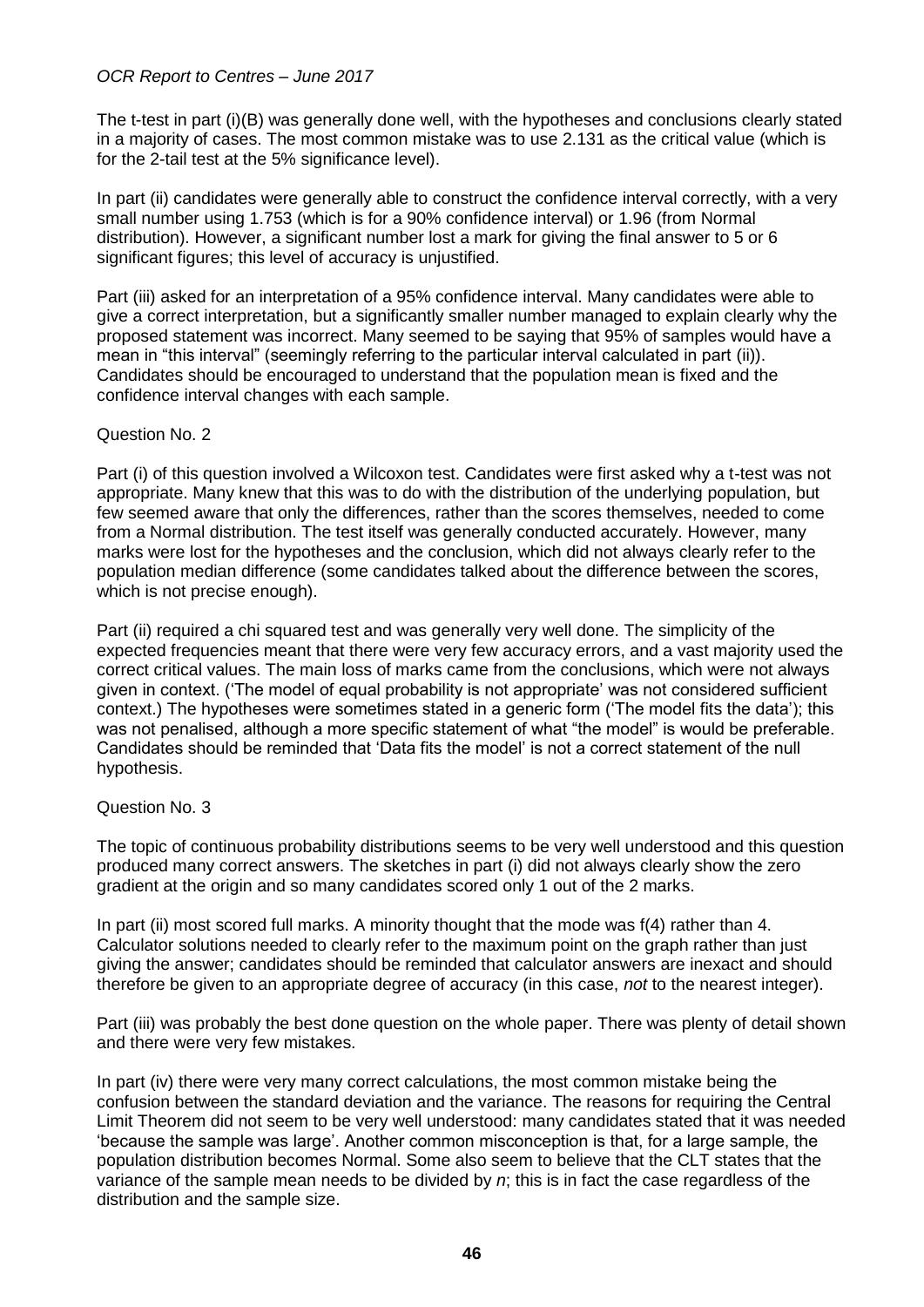#### Question No. 4

This question was about linear combinations of Normal random variables. The first two parts were generally very well done.

Part (iii) proved more challenging; many candidates considered  $M + 2T$  instead of  $M + T_1 + T_2$ . (Some wrote *M* + 2*T* but then produced the correct variance; they were able to score full marks.) Candidates should be advised to write out their combinations of random variables carefully.

In part (iv)A many candidates seemed to confuse the discounted price with the discount, resulting in incorrect answers; they were still able to score 3 out of the 4 marks in part (iv)B. Many also lost one mark for writing down the variance instead of the standard deviation. In part (iv)B common mistakes were to use the wrong tail of the distribution (for example, using 1.282 instead of -1.282), and to give answers to an inappropriate degree of accuracy (anything other than 2 decimal places, as the value represented the amount of money).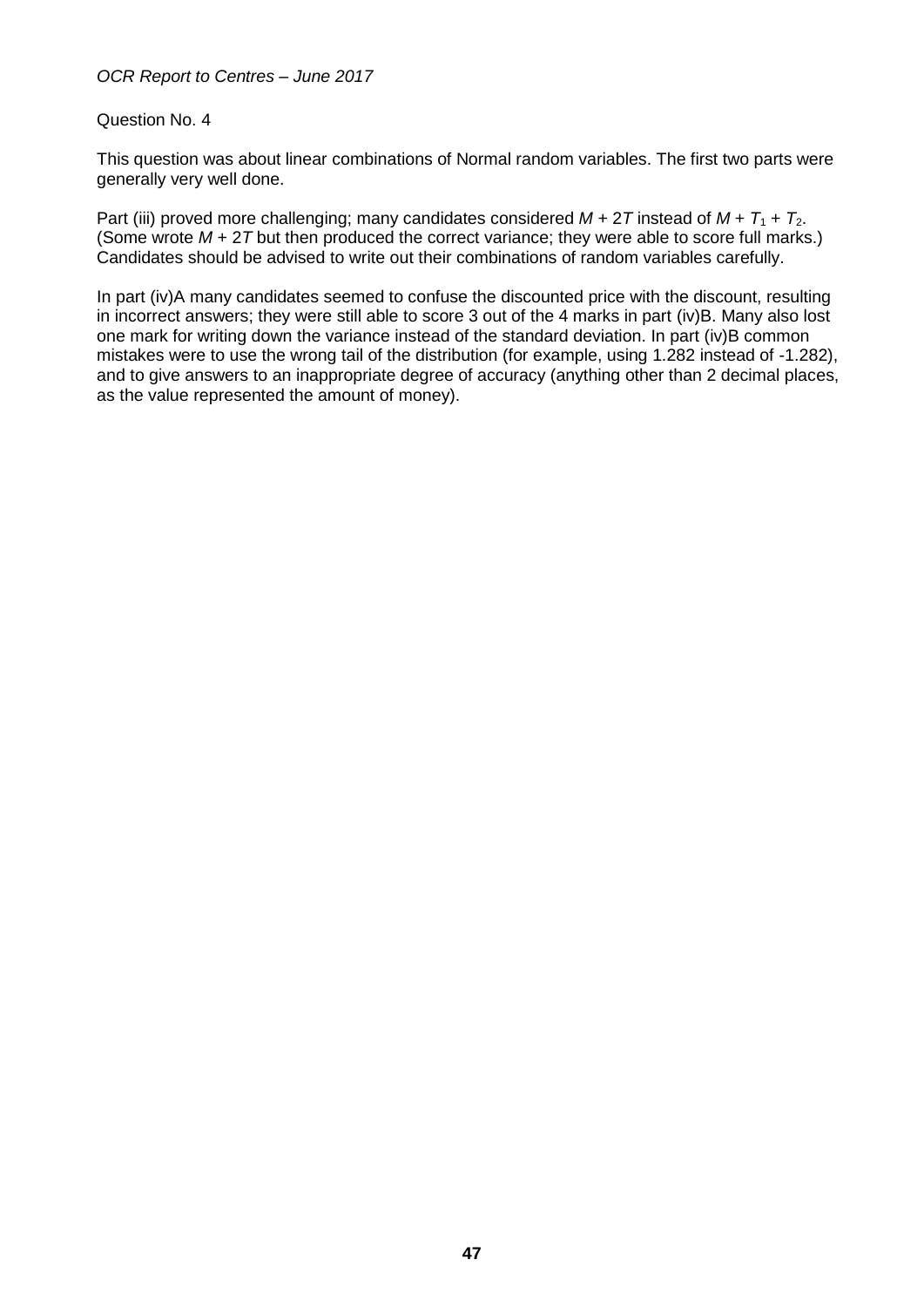## <span id="page-47-0"></span>**4771 Decision Mathematics 1**

### **General Comments:**

There were a number of candidates for this paper who exhibited very poor communication skills. Candidates who did not take the time to read the questions carefully, and who did not express their answers clearly, could not do well on this paper.

Many of the general comments from last year's report resonate with this year's scripts.

There were very significant difficulties with respect to accurate and concise communication which are affecting the quality of the mathematics presented by some candidates.

Having said that, there were cases in which candidates moved from very poor communication in, for instance, the explanation required in 3(ii), to excellent answers to subsequent algorithmic work. Candidates would benefit from more emphasis on the "explain" element, an emphasis which should not be restricted to preparing for examinations in decision mathematics.

#### **Comments on Individual Questions:**

#### **Question No.1**

Many candidates had difficulties with applying the algorithm in part (i). It was very common to see FI selected at the end instead of FE. This proved to be expensive in terms of marks lost, in considering the context of the question it should be obvious when drawing the network that it is better to connect in F directly to E rather than to I.

A minor mistake, often seen, was to fail to number the columns following the inclusion of nodes.

There were many cases where candidates who made a good attempt at part (i) struggled with part (ii). A common minor error was to connect A to B instead of to W.

The last mark was more difficult. We have been trying to discourage fanciful answers to these interpretational parts, but we still see them. It may well be the case, for instance, that a rare spider is nesting on the direct route from A to C, diverting both arachnophiles and arachnophobes, but no marks will be awarded for supposing thus. The mark is for interpretational work on the maths, and not for creative thinking. In this case the preferred answer was to increase the resilience of the system to pipe bursts.

[For the probabilists, and certainly not required, if we assume a constant risk of breakage along the entire length of pipe, then the expected number of plants downstream from a burst is 5 $\frac{1}{15}$  in the answer to (i) and 2 $\frac{9}{14}$  in the answer to (ii).]

Many candidates offered "shorter pipe runs", and this was accepted as a proxy for the above. Others offered answers rooted in physics such as higher pressures or faster delivery of water, which were ultra vires.

#### **Question 2**

Candidates were very good indeed in following this algorithm, but not so good in the mechanics of answering the question. Many answers to part (i) were very long indeed, with much writing, often on several continuation sheets. A table of values does the job quickly and efficiently.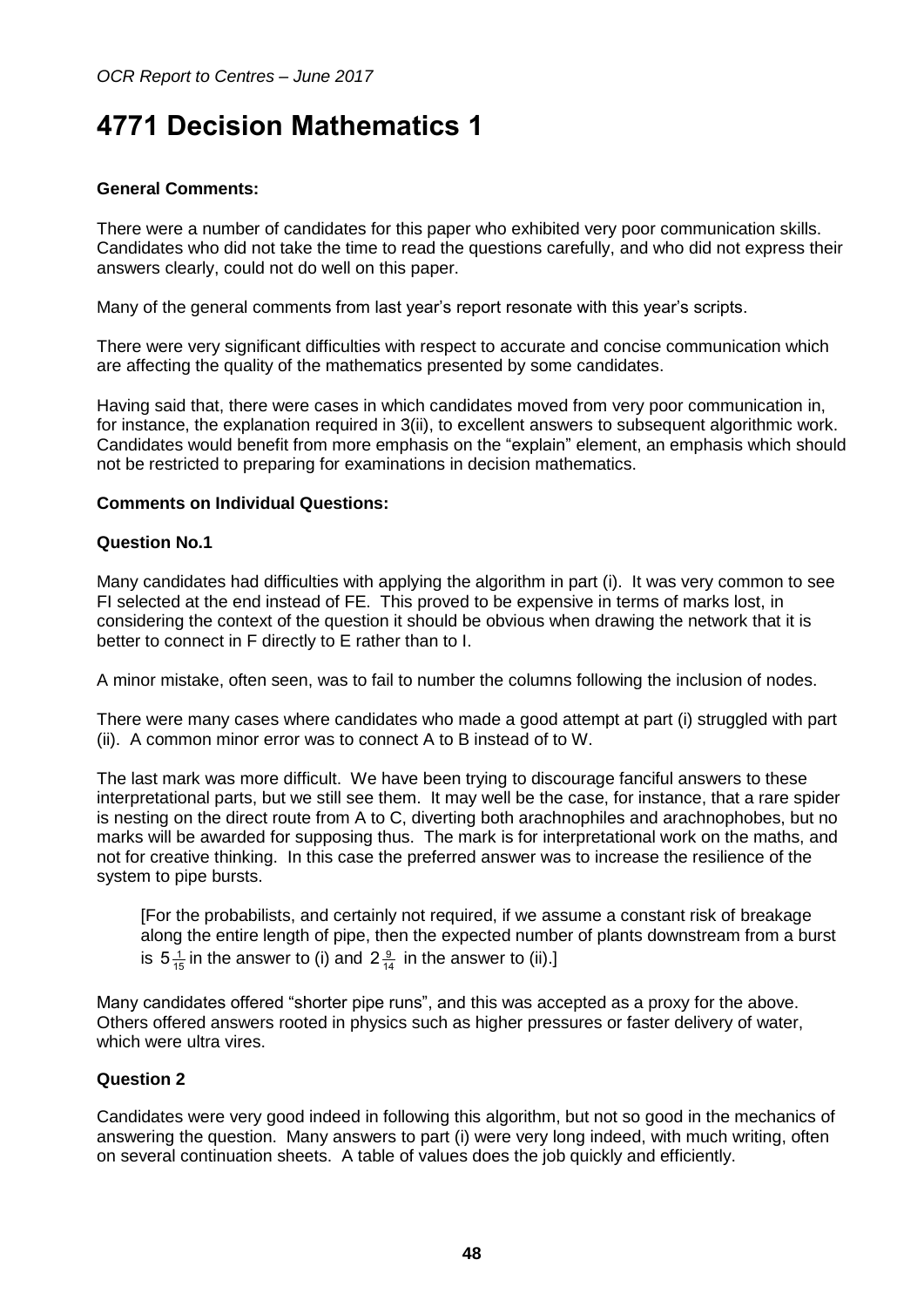Most candidates scored 2 out of 3 in part (ii) because they did not know the convention of labelling in tens so that other statements can be inserted. Some resorted to writing out a whole new algorithm, incorporating their insertions and still labelling in tens.

A large proportion of candidates were not awarded the mark for part (iii) because they did not answer the question. Some wrote mini essays about proffering money to pay the price and collecting change, but failed to link P to price, M to money and C to change.

#### **Question No. 3**

There were many very good answers to this question, except for part (v), and except for candidates who had forgotten about bipartite graphs. In part (iii) the instruction to start from  $K_{2,3}$  was helpful, and most candidates who did that were able to put together a convincing argument, which was pleasing.

The drawing required in part (iv) was intricate, and it was pleasing to see so many good attempts.

In contrast very few creditable answers were seen to part (v). This question did not require an extensive knowledge of electronics, there was enough in the question to deduce what was needed. If it can't be done in the plane then either go into 3-D (layers) or insulate your crossings – which is the same thing really. Instead most candidates accepted planarity as a constraint, and wrote about what could not be connected together on a (printed) circuit board.

#### **Question No. 4**

The LP was really well done, particularly the graph. Candidates did well in extracting the information from the text, although there were one or two "pinch points".

Part (i) was meant as a helpful hint, but in the event there were many candidates who correctly computed £9 and £6 for the profits in part (i) and then proceeded to use a profit function of  $25x +$ 22y in the rest of the question.

Some candidates failed to label their axes. A few used non-uniform scales and a few used poor scales, e.g. 2cm representing 300. A few did not include the origin, using instead a false origin but they invariably incorrectly used their lower and left boundary lines as if they were axes. A few failed accurately to compute 6 $\times$ 433 $\frac{1}{3}.$  However, in general, the graphical work was done with great competence.

The interpretational work in (iv) and (v) was challenging, and it was pleasing to see some good answers.

#### **Question No. 5**

The quality of answers to part (i) was mixed. We looked for 0000 and for 1111, and for a recognition that the equal probabilities for a head and a tail on the coin tossing leads, via the binary count, to an equal probability for each possible number. For instance, identifying  $2<sup>4</sup>$  outcomes and 16 numbers earned the mark.

Despite the range of 0 to 15 being given in the question, quite a few candidates started counting at 1, often referring to probabilities of 1/15 in their explanations.

The modelling question in part (iii) prompted some essays and some misdirected consideration of the differences between game participants. All that was needed was the observation that the probability of a ball ending in a bottle depends on the bottle.

Some candidates failed to read "repeatedly thrown until …" in the question, including "miss" as a possibility in their modelling.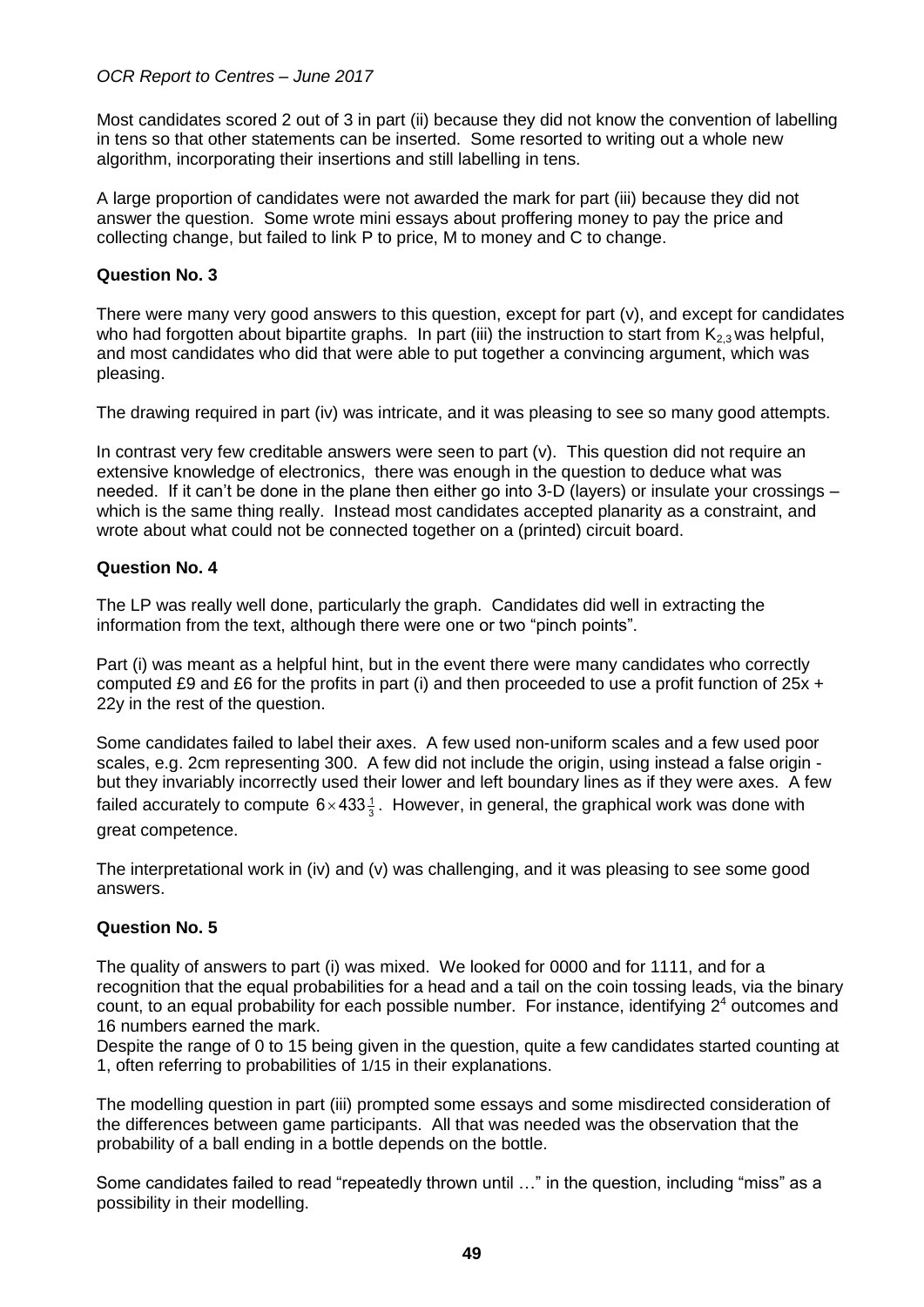Many candidates seemed to think that "50-50" is a synonym for "of equal probability" in all contexts.

Most candidates handled part (iv) with aplomb, which was very pleasing. A small but significant number tried to answer a more interesting but more difficult question, to simulate whether a ball ends up in a corner bottle, an edge bottle or an inner bottle. It is more difficult because the probabilities have to be computed first from the information in the question. They are 1, 4 and 4 ninths respectively. Credit was allowed for those that did that.

#### **Question No. 6**

CPA modelling revolves around producing an activity graph, and that was tested in this question. That necessarily means that there have to be descriptions of the activities, and how they relate to each other. To compensate for this reading burden, the question was arranged so that the resulting graph was as simple as possible, within the constraints of testing the need for dummy activities, et al.

Candidates handled this well in parts (i) and (ii) of the question although, as always, some failed to give the duration and/or critical activities in part (ii).

The following stem, together with parts (iii) and (iv) proved to be a step too far for most candidates. Scheduling is always difficult but very many candidates struggled to demonstrate that they understood what was needed or how to present it. The mark scheme has a row for each task, with shading showing when and who attends to it. It is just as acceptable to have a row for each person, showing when and what they do.

Of course, the problem is that this is not tackled algorithmically, but rather by finding those combinations which use resources most efficiently, and that is not an easy task.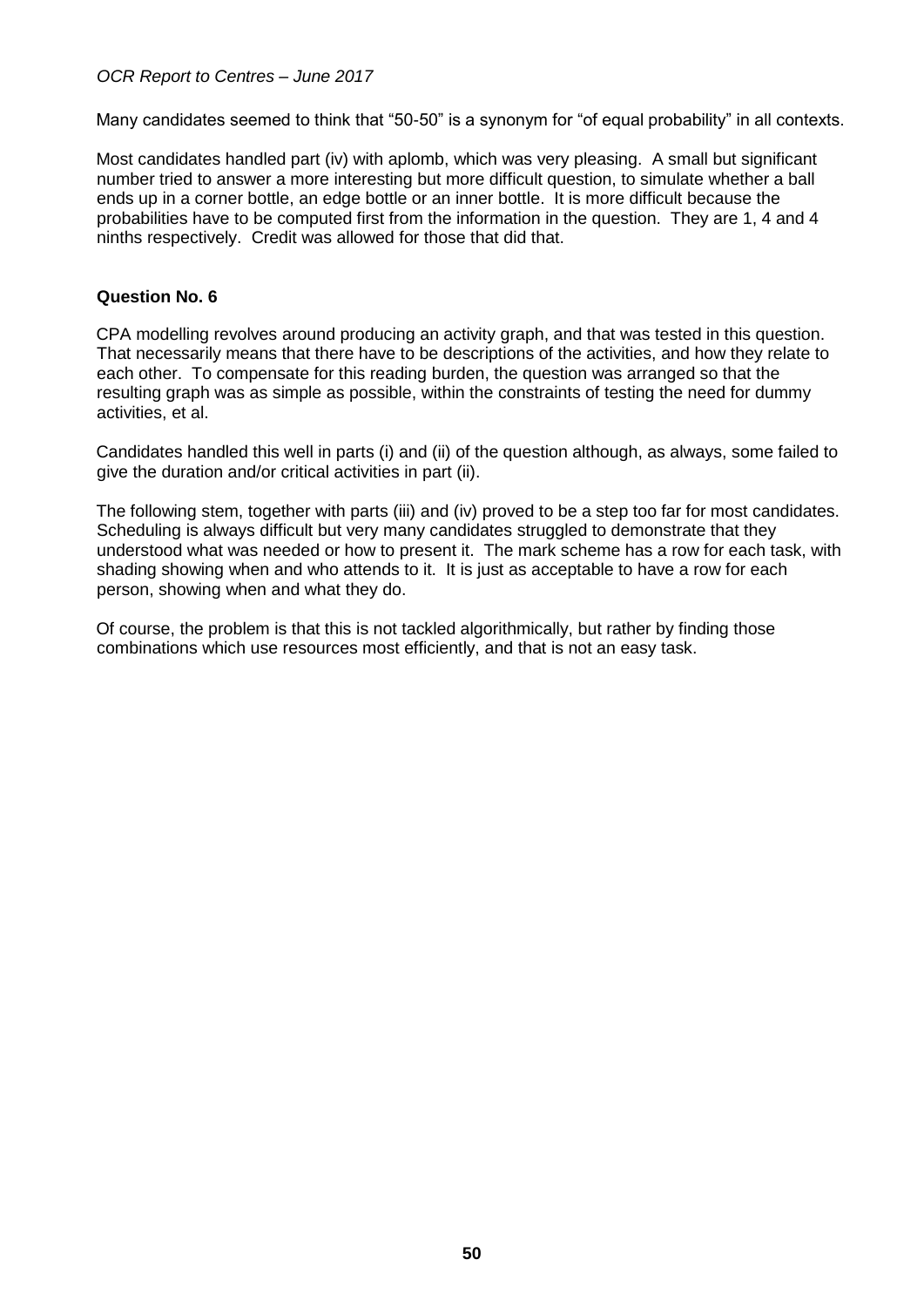## <span id="page-50-0"></span>**4772 Decision Mathematics 2**

### **General Comments:**

The candidature for this paper was much reduced this year. These candidates were clearly good mathematicians who were well-prepared for the paper. However there were some difficult parts to the paper, including two part questions on counting which proved to be very challenging.

#### **Comments on Individual Questions:**

#### **Question No. 1**

The first part of the logic question was very challenging, and few candidates scored all three marks. The question invited candidates to explore the apparent paradox of Epimenides. Few considered carefully what might be meant when someone is said to be a liar. Far too many seemed to think that the negation of "All Cretans are liars" is that "No Cretans are liars".

The rest of the question was solidly grounded in learned techniques, and most parts were answered very well. Not all candidates realised that the result in (c)(iii) was intended to provide the means for the proof asked for in (c)(iv).

## **Question No. 2**

This question was very well answered. The majority of candidates scored full marks on parts (i) and (ii), which was very pleasing. Part (iii), utility, was also done well. Part (iv) was a little more problematic. Many failed to get a new EMV of £313. Of those that did, few then subtracted it from their EMV from part (ii). Not all attempted a subtraction and many who did, subtracted their new "Budget" EMV from their Budget EMV in part (ii), instead of from their overall EMV.

#### **Question No. 3**

Parts (a)(i) and (a)(ii) were appropriately challenging, and the majority of candidates could answer them. Parts (a)(iii) and (a)(iv) turned out to be too difficult for the majority of candidates.

In part (b) more information was given than the lengths of arcs. Candidates were also told that direct arcs were shortest distances, and were given other shortest distances where there were no direct connections. This caused some confusion in (b)(ii), where the nearest neighbour algorithm starting at C stalls, but where almost all candidates carried on. It also caused confusion for a few in (b)(iii), when they thought that indirect connections were not allowed in pairings. Apart from that, and from the difficulties which some candidates had in giving a route in (b)(iii), part (b) was done well.

## **Question No. 4**

It is almost always the case that LP formulations should start with "Let … be the number of …". This question was an exception, and only a very few candidates saw that. Of those that did, some were confused between concentrations (of fat, salt and sugar) and proportions (of pasta, sauce, cheese and olive oil).

Parts (ii), (iii) and (v) were done superbly well … candidates were very well prepared.

Most answered part (iv), although not always very efficiently, but few thought to provide the same interpretation in part (vi).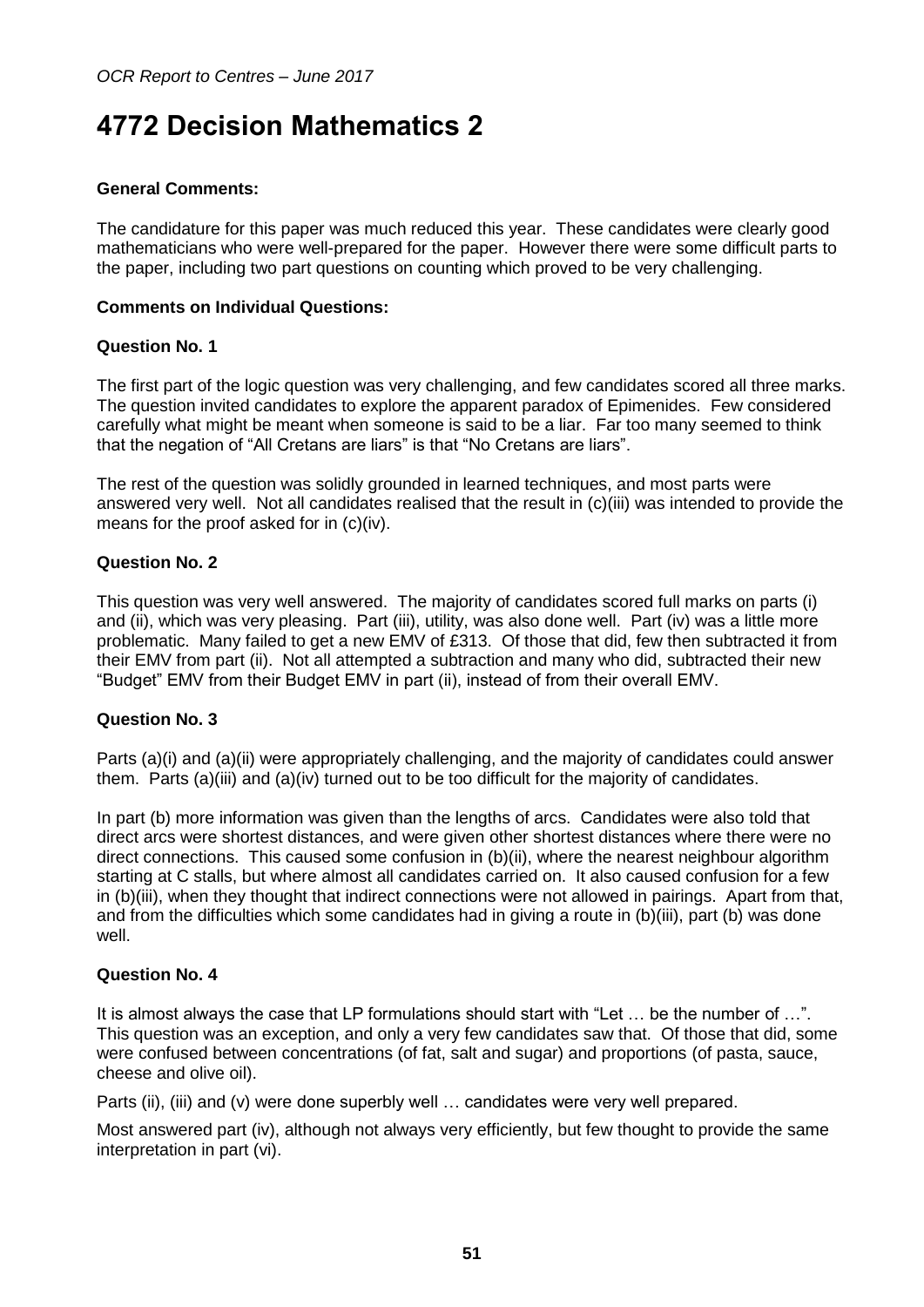## <span id="page-51-0"></span>**4776 Numerical Methods (Written Examination)**

## **General Comments:**

Most of the candidates seemed well prepared for this paper. The routine numerical work was generally done well and the candidates performed well on most of the questions on this paper. Several of the questions had sections that required the candidates to comment on the results of their calculations. The interpretation of their results was often inadequate. The candidates can carry out the algorithms correctly, but are less sure of the theoretical conditions underlying these algorithms.

In two questions there were sequences of values that were converging on an approximation to either a derivative or an integral. The candidates were asked to comment on the justification of the accuracy of their answer. There was a tendency to choose the final term of the sequence as the most accurate. The candidates should make a judgement based upon examining all the terms of the sequence. This approach usually results in an estimate that results in a value whose accuracy has fewer significant figures that the final term of the sequence.

#### **Comments on Individual Questions:**

#### **Question No. 1.**

This question involved relative errors and was generally well answered. A significant number were penalised for giving negative numbers for parts (ii) and (iii). In part (i) nearly all the candidates correctly evaluated the relative error in the approximation for π. A few candidates miscopied the  $\frac{355}{113}$ as  $\frac{355}{133}$  $\frac{333}{133}$  and so could only gain credit for the method. The answers to part (ii) were more varied. The elegant way was to add the relative error in part (i) to the relative error obtained by approximating the diameter of the circle from 226.3 cm to 226 cm as indicated in the question. Most candidates used an alternative method of finding the relative error by using both the approximations for  $\pi$  and the diameter in a single rational expression. A common error was to ignore the instruction in the

question to round the value of the diameter and use the approximation to π. Naturally, this approach lead to the same answer as part (i). These comments for part (ii) can be applied to part (iii) where the area instead of the circumference was required.

#### Question No. 2

The finding of a Lagrange Interpolating polynomial was well understood and very well answered. Part (i) asked why a Newton forward difference interpolation formula could not be used to construct a second degree polynomial from the given data. The fact that it was not possible, since the data were not evenly spaced, was almost universally well-known and given as the reason. In part (ii) the initial formula for the Lagrange method was normally correctly stated. The subsequent algebra to produce the required quadratic polynomial was carried out successfully by most candidates. In part (iii) the answer to part (ii) was used to estimate the value of *y* when *x* = 2.5. This was usually straightforward, but some candidates with an incorrect polynomial just quoted a wrong value. They could have received some credit if they had shown some evidence of substituting of *x* = 2.5 into their trinomial.

## **Question No. 3**

Most candidates found this question straightforward. Showing the location of the root in part (i) and performing the iteration to find the root to five decimal places in part (ii) presented no difficulties. Part (iii) was more of a challenge for the candidates. The question stated that there was another root β ≈ 1.39 and the task was to determine whether the iteration in part **(**ii**)** could be used to find β to greater accuracy. Many candidates started with  $x = 1.39$  and stopped after two or three iterations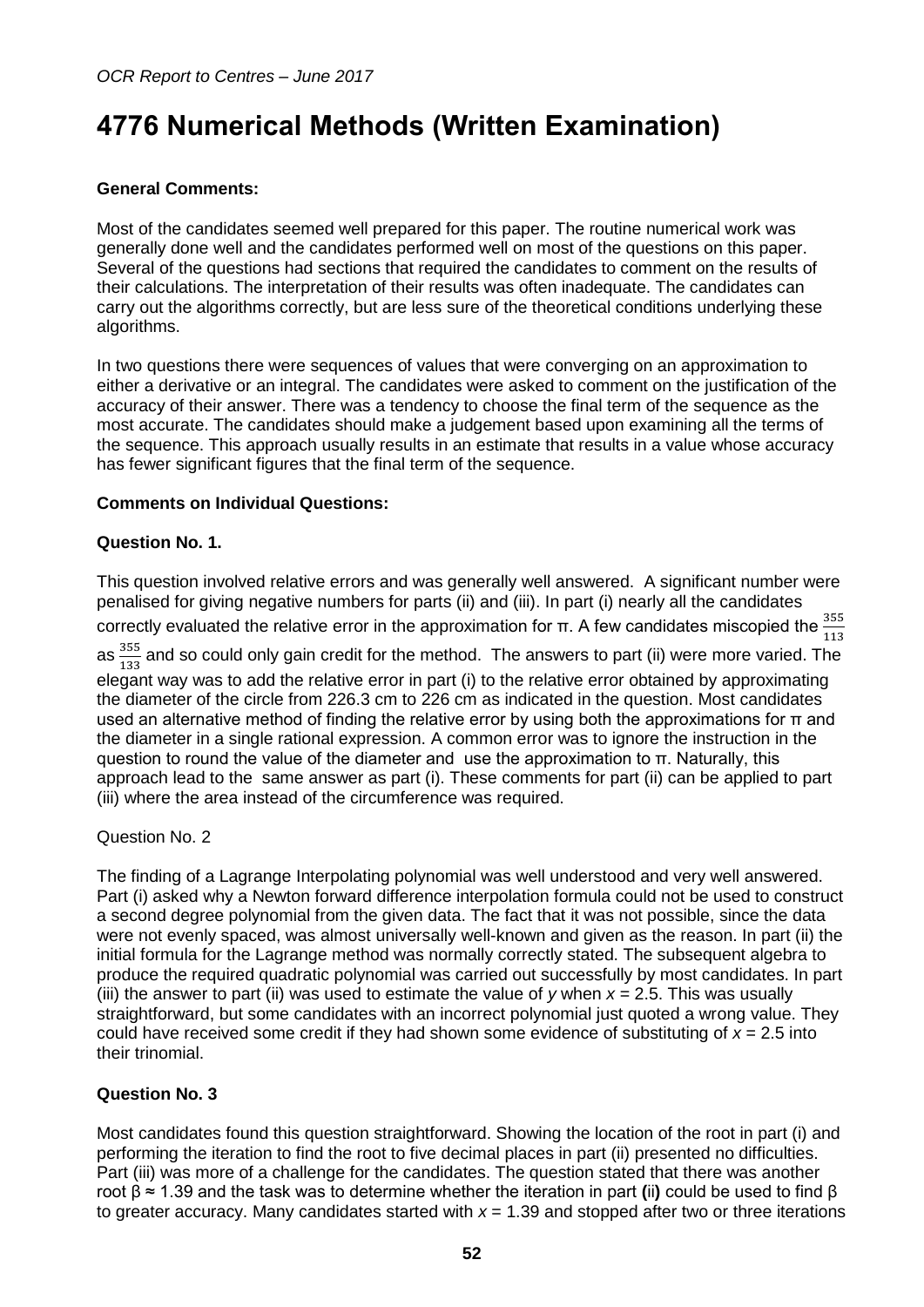and stated that the iteration was diverging. This statement about divergence, although true, was based on insufficient evidence. More iterations were needed to conclusively demonstrate the divergence. The iteration formula was  $x_{r+1} = \frac{x_r^5 - 1}{3}$  $\frac{1}{3}$  and the better candidates used a theoretical approach and showed that substituting the value of  $x = 1.39$  into the derivative  $\frac{5x^4}{2}$  $\frac{\pi}{3}$  of the right hand side gave a value greater than 1, guaranteeing divergence. A few candidates misunderstood the theory and differentiated the left hand side of the original equation  $x^5 - 3x - 1 = 0$  to try and demonstrate divergence.

## **Question No. 4**

In part (i) the candidates were given the formula  $I = \frac{(Z_2 + Z_1)^2}{(Z_2 - Z_1)^2}$  $\frac{(22+21)}{(z_2-z_1)^2}$  and told that the values of  $Z_1$  and  $Z_2$ were correct to one decimal place. The question then asked for the range of possible values of *I*. The majority of candidates used the upper and lower bounds of  $Z_1$  and  $Z_2$  correctly and used them to calculate values for *I*. A significant number of attempts misunderstood this question and failed to realise that the values of the variables needed to be consistent in the calculation; many used different values for  $Z_1$  and  $Z_2$  in the numerator and denominator, leading to inaccurate limits for *I*. Even with incorrect values for the range it was still possible to attempt part (ii) and explain why the range was so large. The answers seen to part (ii) were often poor and usually not creditworthy.

Standard responses, such as "the problem was ill-conditioned" or "subtraction of unequal values" did not receive credit unless specific features of the calculation were used to illustrate the point. The fact that the difference between the numbers in the denominator is a small positive number was missed or not clearly stated by the majority of the candidates.

With the numbers in the denominator being very close together a small change leads to a large relative change in their difference and squaring this difference before division magnifies the effect.

## **Question No. 5**

Almost all the candidates knew that you could not use the forward difference formula to estimate the derivative *f ′(0.4)* since the value for *f(0.4)* was not given in the table.

The central difference method was used in finding the three estimates of *f ′(0.4)* in part (ii) and was generally done well. Sometimes the differences in the denominator were increased by a factor of ten due to misplaced decimal points thus causing an error in the estimate. Stating the value of *f ′(0.4)* to the accuracy which seemed justified was not done as well. Many candidates treated their estimate of -0.2872 for the derivative *f ′(0.4)* as the best and quoted this to three or four decimal places. When a sequence of values is created, it is necessary to consider all three values before justifying the accuracy. The previous estimate for *f ′(0.4)* was -0.2862 and since both these estimates round to -0.29 this seems to be the secure answer.

Having been given the value of *f(0.4)* in part (iii) then using the value of the gradient times 0.01, the difference between *f(0.4)* and *f(0.41),* was the easiest way to find the approximation for *f(0.41)*. A significant number of candidates chose to use various methods of linear interpolation to find the approximation. These methods were not always of sufficient accuracy and a common error was to use 0.1 instead of 0.01 as the difference between 0.4 and 0.41. Since the value of *f(0.4)* was given to five decimal places most answers for the value of *f(0.41)* were also recorded to five decimal places. Candidates often overlooked the fact that the value of the gradient was an approximation to two decimal places and the difference between 0.4 and 0.41 is also two decimal places. Hence, at most only four decimal places can be considered in justifying the accuracy and the answer should be quoted to three decimal places to be secure.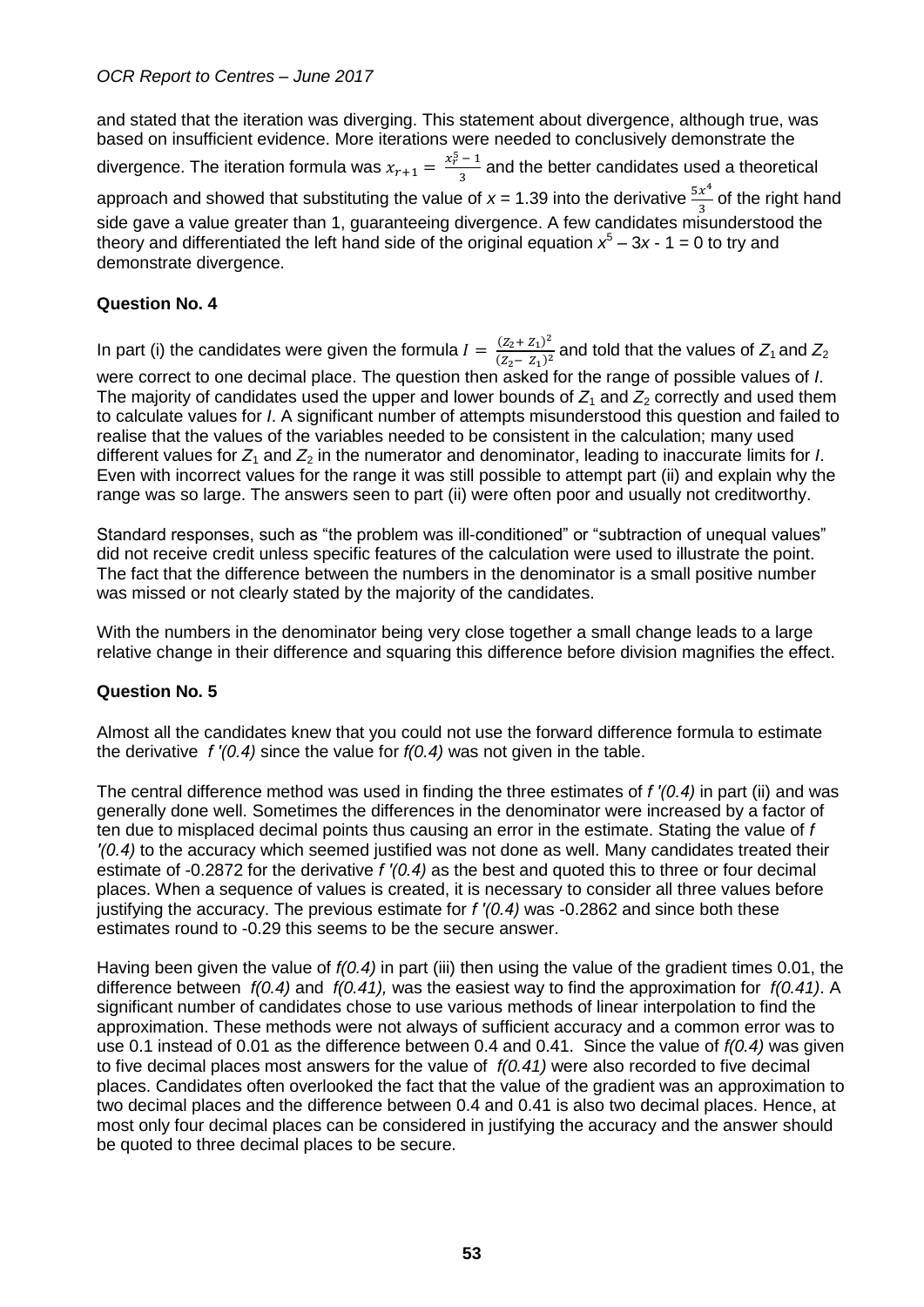## **Question No. 6**

Finding  $x^{(x^2)}$  for  $x = 0.1$ , 0.01 and 0.001 was straightforward, except that some candidates did not use the full accuracy of their calculator for the 0.001 value.

The hint in part (i) was not fully understood by the candidates in part (ii). There were not very many convincing arguments for both questions in part (ii). A reasonable number of candidates said in one form or another that  $0^0$  was undefined, but fewer used part (i) to suggest that a value of 1 at the origin would enable the trapezium rule to be used.

The application of the midpoint rule in part (iii) was understood and done well. All three values should be considered before deciding on the accuracy of the integral. In this case both the certain answer of 0.9 and the probable answer of 0.94 were acceptable.

The candidates were given a table of values containing five estimates of the integral using the trapezium rule for use in part (iv). The task was to obtain four Simpson's Rule estimates of the integral and hence give the value of the integral to the accuracy that appeared justified. Those candidates who used  $\frac{4T_2}{4T_3}$ 3  $\frac{T_{2n}-T_n}{2}$  normally produced the four required answers. Those who chose to use the weighted mean of  $\frac{2M_n+T_n}{3}$  could only produce three answers before having to do further work. This either involved reverting to the trapezium formula or calculating another midpoint rule. The latter approach sometimes caused inaccuracies in the final Simpson's Rule estimate. Considering the sequence of four values, the answers of 0.940 being secure and 0.9403 as possible were acceptable.

In part (v) nearly all the candidates knew the 0.0625 theoretical value for the ratio of differences of a sequence of estimates to a definite integral using Simpson's Rule. Most used this value to try and improve their estimate for the integral, but not always successfully. The correct answer of *I* ≈ 0.94032 was seldom achieved. It is not clear that the candidates understood that each section of question 6 was guiding them through increasing improvements in the estimates of the $\int_0^1 x^{(x^2)}$  $\int_0^1 x^{(x^2)} dx$ .

## **Question No. 7**

Part (i) was a routine exercise in showing that the equation  $3x^5 - 5x^3 - 1 = 0$  had a root *α*, such that 1 < *α <* 2, and a root *β* such that -1 < β < 0. The vast majority correctly answered this exercise, but some candidates did not provide the values at the end points of the two intervals to justify their statements about a change of sign.

The requirement in part (ii) was to obtain the Newton-Raphson iteration formula for the above equation. The answer was displayed so most candidates had no problems in obtaining the correct answer. Since the answer was displayed, it is incumbent on the candidates to give their answer in the same form. Several candidates presented their result as an equation in *x* rather than *x<sup>r</sup>* .

Part (iii) was a straightforward application of the Newton-Raphson method to find  $\alpha$  and it was generally done well.

The following part (iv) asked for an explanation of why it was not possible to use the Newton-Raphson iteration formula with *x<sup>0</sup>* = 0 or *x*<sup>0</sup> = -1 to obtain a value for *β*. This part was not answered very well by most of the candidates and illustrated the difference between carrying out the algorithms and understanding the theory that underlines them. The usual answer was that at  $x_0 = 0$ and  $x_0 = -1$  the value of  $f'(x)$  was 0 and this caused a math error and the iteration could not be performed. Very few candidates mentioned the fact that *f ′(xr)* = 0 showed that the gradient was zero and so the tangent was parallel to the *x*-axis and cut not intercept it to provide a new iterate.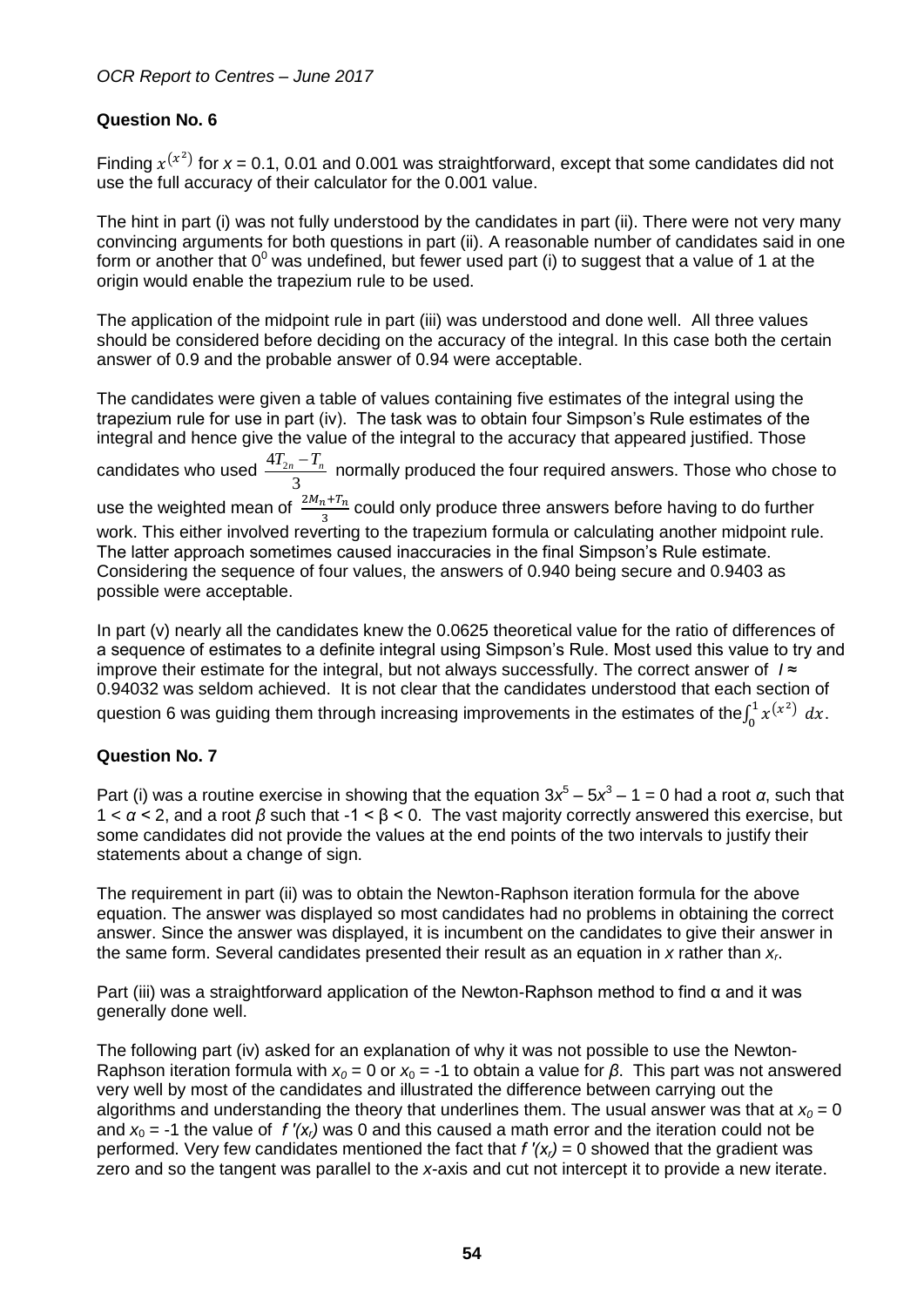Part (v) required another application of the Newton-Raphson iteration formula to show that starting with  $x_0$  = -0.3, a value close to the root β, the iteration produced a new root  $γ = -1.2173$ . This application was quite slow to converge and took several iterations to reach the requested answer of five significant figures. There was confusion amongst some candidates about the distinction between significant figures and decimal places, which usually cost them the final answer mark.

The bisection method was used in part (vi) to estimate the value of  $β$ . The method was well understood and most candidates chose the correct intervals as the maximum possible error was reduced. The tables were not always set out in a readable format and occasionally the final answer was left as an interval containing β rather than the value of β itself.

The final part (vii) asked how many further applications of bisection were needed to obtain a value for β with a maximum possible error of less than 5 x 10<sup>-5</sup>. This was only a 1 mark section and the answers varied from those who appeared to have guessed, those who just wrote down the correct answer of 9 and those who worked out the answer was 9. The majority of candidates did get the mark.